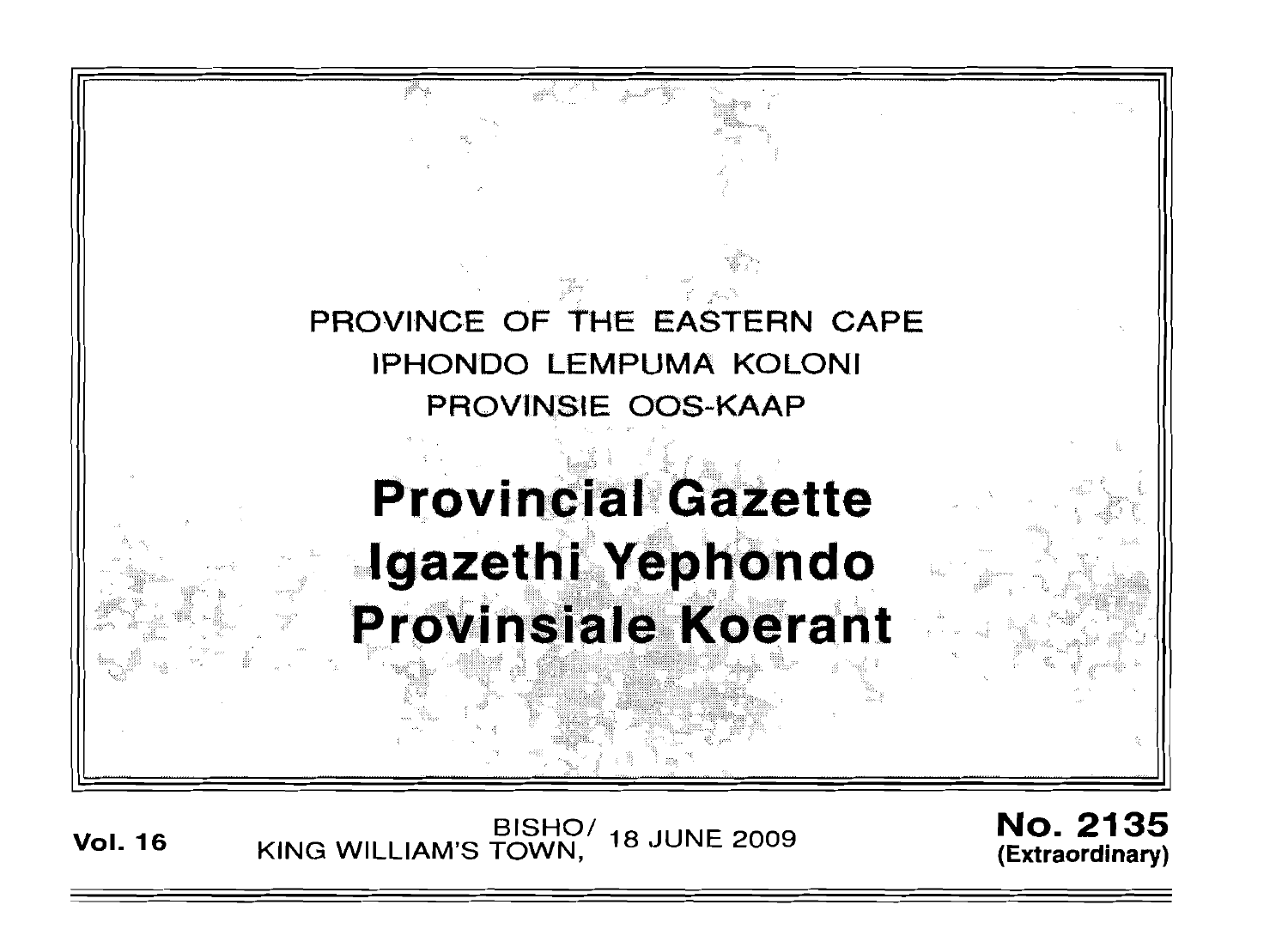|     | <b>CONTENTS • INHOUD</b>                                                                                     |             |                |
|-----|--------------------------------------------------------------------------------------------------------------|-------------|----------------|
| No. |                                                                                                              | Page<br>No. | Gazette<br>No. |
|     | <b>LOCAL AUTHORITY NOTICE</b>                                                                                |             |                |
| 77  | Constitution of the Republic of South Africa, 1996: Lukhanji Municipality: Roads, Traffic and Safety By-laws |             | 2135           |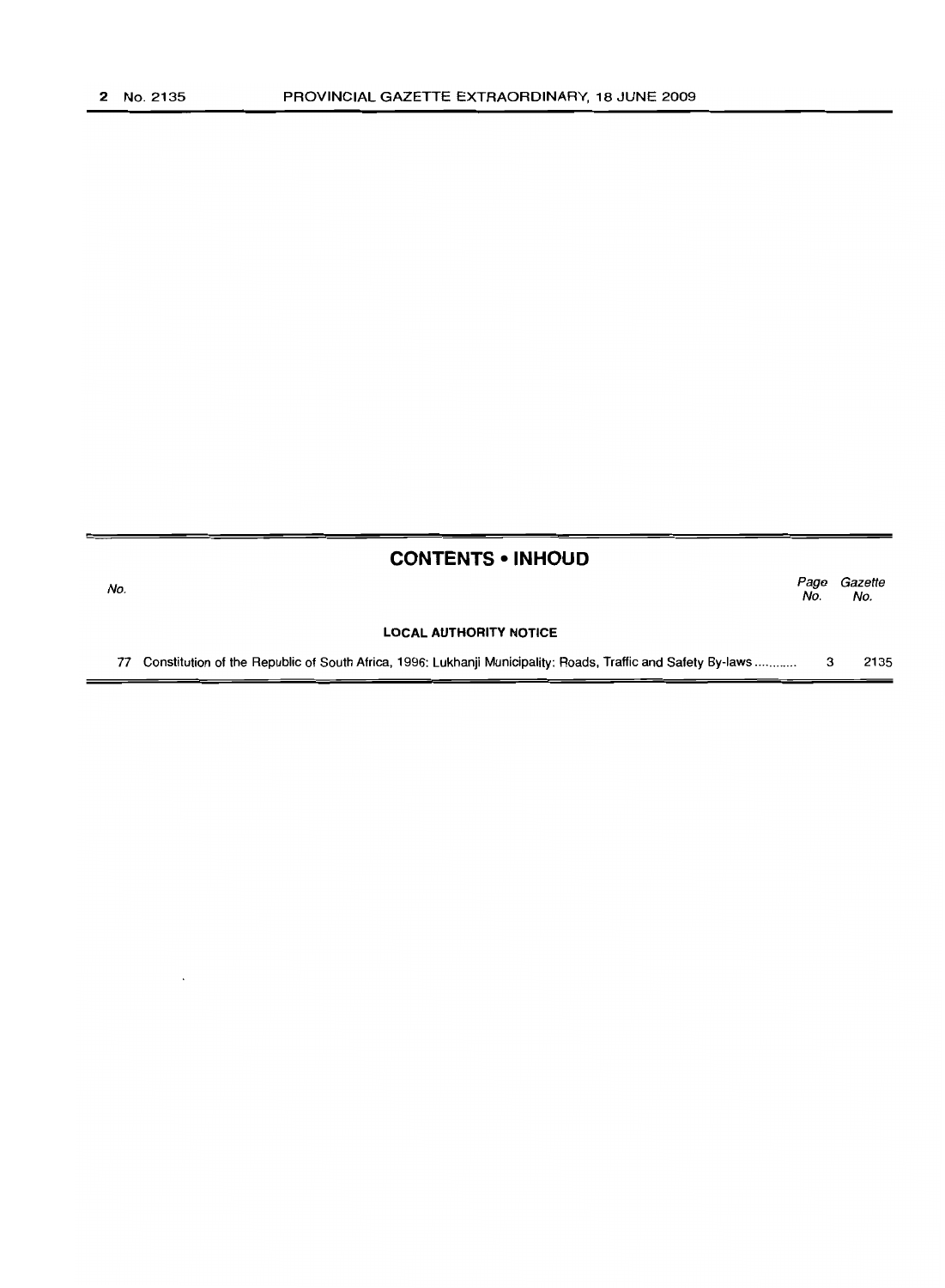# **LOCAL AUTHORITY NOTICE**

# **LOCAL AUTHORITY NOTICE 77**

LUKHANJI MUNICIPALITY: BY·LAWS FOR ROADS, TRAFFIC AND SAFETY

Under the provisions of section 156 of the Constitution of the Republic of South Africa, 1996, the Lukhanji Municipality enacts as follows:

# Table of contents

- 1. Definitions
- 2. Principles and objectives

### CHAPTER 1: GENERAL PROVISIONS RELATING TO USE OF ROADS

- Part 1: Pedestrians
- 3. Duties of pedestrians
- Part 2: Traffic lanes
- 4. Use of traffic lanes
- 5. Vehicle not to be driven on sidewalk or footpath

Part 3: Parking

- 6. Control of parking<br>7. Parking in loading
- 7. Parking in loading zone<br>8. Parking at bus stop
- Parking at bus stop
- 9. Parking in public road<br>10. Parking upon traffic is
- Parking upon traffic island
- 11. Parking by dealer<br>12. Parking of repaire
- Parking of repaired vehicle
- 13. Parking of heavy vehicles and caravans
- 14. Exemption of medical practitioners and nurses from parking restrictions
- Part 4: Obstruction on and work in public roads and public places, and water discharged onto public

road

- 15. Obstruction
- 16. Damage to public road, and excavation in public road<br>17. Damage to or destruction of public road surface
- Damage to or destruction of public road surface
- 18. Work in public road or public place
- 19. Work done within two metres of public road
- 20. Bridges and crossings over gutters and sidewalks
- 21. Building materials in public roads and public places<br>23. Discharge of water on public road
- Discharge of water on public road
- 23. Overflow of water into public roads and public places
- Part 5: Escorting of abnormal vehicles, events, processions, and shows
- 24. Escort of abnormal vehicles
- 25. Races and sporting events
- 26. Processions and gatherings
- 27. Control of amusement shows and devices
- 28. Tariffs for assistance with racing events, sporting events, processions and other gatherings in general
- Part 6: Animals, animal drawn vehicles and push or pull carts
- 29. Animals, animal drawn vehicles and push or pull carts on public roads
- Part 7: Collections and handbills<br>30. Collections and distribution
- 30. Collections and distribution of handbills
- Part 8: Trolleys
- 31. Trolleys

### Part 9: Wires and fencing

- 32. Barbed wire, dangerous and electrical fencing
- Part 10: Miscellaneous prohibitions
- 33. Cleaning, repairing and cleanliness of public road
- 34. Loitering and queuing on public road
- 35. Poison in public roads or public places
- 36. Skating, games, and nuisances
- 37. Advertisements visible from public road
- 38. Trees
- 39. Dumping of waste
- 40. Article placed in building facing public road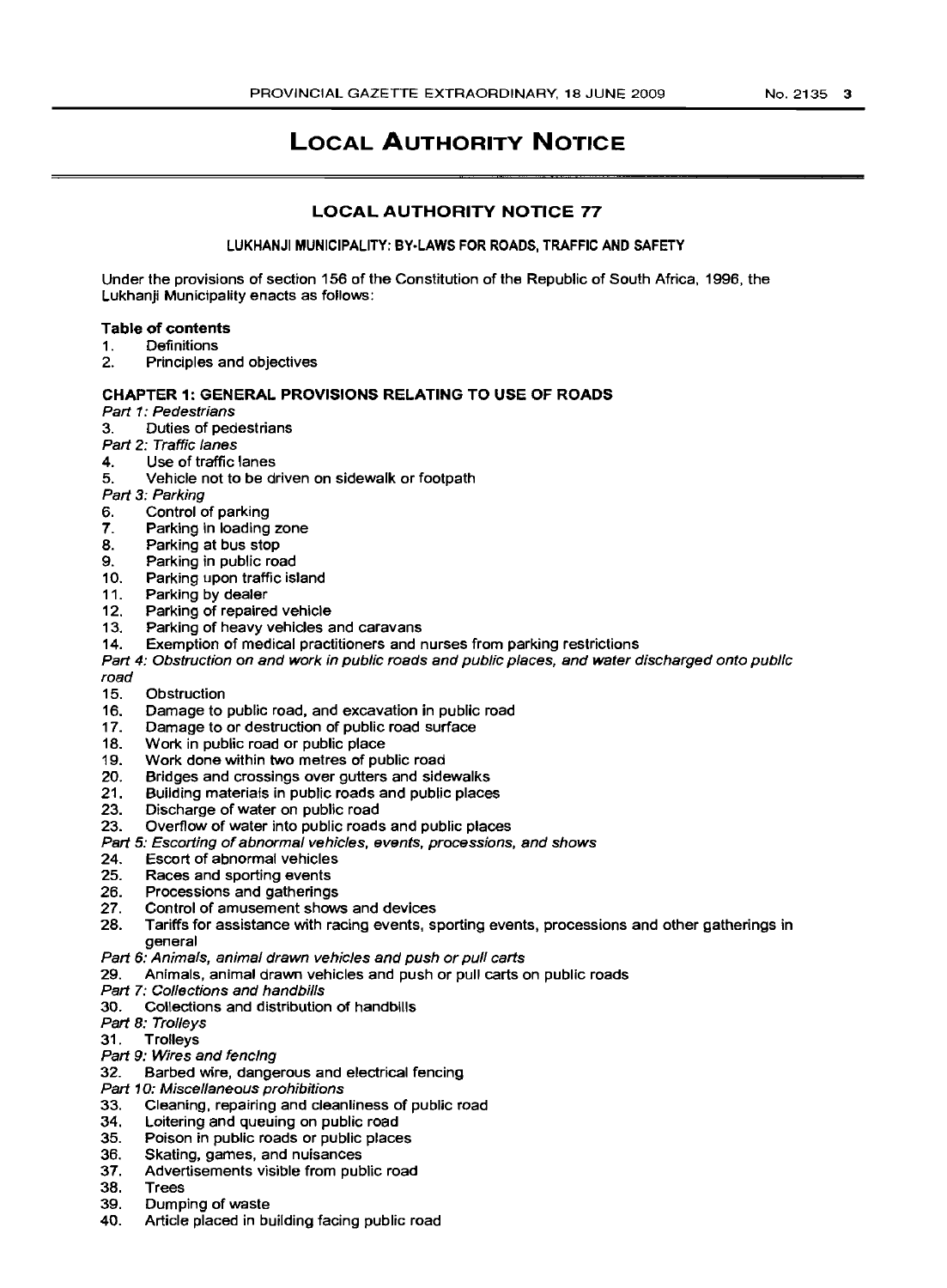- 41. Outspanning in public roads
- 42. Openings and doors on public roads
- 43. Miscellaneous prohibitions

Part 11: Closure and constructions and naming of public roads, numbering of premises, and direction of traffic

- 44. Closure of public roads and public places
- 45. Construction, maintenance, naming and declaration of public roads and public places
- 46. Numbering of premises

### **CHAPTER 2: PARKING METERS**

- 47. Municipality may install parking meters
- 48. Method of parking
- 49. Payment for parking
- 50. Municipality may prevent parking at parking bay
- 51. Tampering with parking meter
- 52. Prescribed coin only to be deposited
- 53. Unlawful operation of parking meter
- 54. Unlawful parking
- 55. Exemptions

## **CHAPTER 3: PARKING GROUNDS**

Part 1: General provisions

- 56. Municipality not liable for loss or damage
- 57. Interference with attendant
- 58. Payment of prescribed fee
- 59. Trading
- 60. Observance of signs
- 61. Parking and removal of vehicle
- 62. Abandoned vehicle
- 63. Damage to notices
- 64. Negligent and dangerous driving
- 65. Entering or remaining in parking ground
- 66. Tampering with vehicle<br>67. Defacing coupon
- Defacing coupon
- 68. Defective vehicle
- 
- 69. Cleaning of vehicle<br>70. Refusal of admissic
- 70. Refusal of admission<br>71. Parking hours and cla 71. Parking hours and classes of vehicles<br>72. Reservation by Municipality
- **Reservation by Municipality**
- Part 2: Mechanically controlled parking ground
- 73. Parking of vehicle in mechanically controlled parking ground
- 74. Removal of vehicle from mechanically controlled parking ground
- Part 3: Pay and display parking ground
- 75. Parking of vehicle in pay and display parking ground
- 76. Miscellaneous offences in respect of pay and display parking ground

### **CHAPTER 4: PARKING ATTENDANTS**

- 77. Prohibition
- 78. Registration of organisation by Municipality
- 
- 79. Conditions
- 80. Registration fee payable<br>81. Garments and identificati Garments and identification of parking attendants
- 
- 82. Conduct of organisations<br>83. Conduct of parking attend
- 83. Conduct of parking attendants<br>84. Cancellation or suspension of
- 84. Cancellation or suspension of registration<br>85. Vicarious responsibility and liability of orga Vicarious responsibility and liability of organization

### **CHAPTER 5: TAXIS AND BUSES**

Part 1: Special parking places for taxis, permits and decals

86. Establishment of, and permits for, special parking places for taxis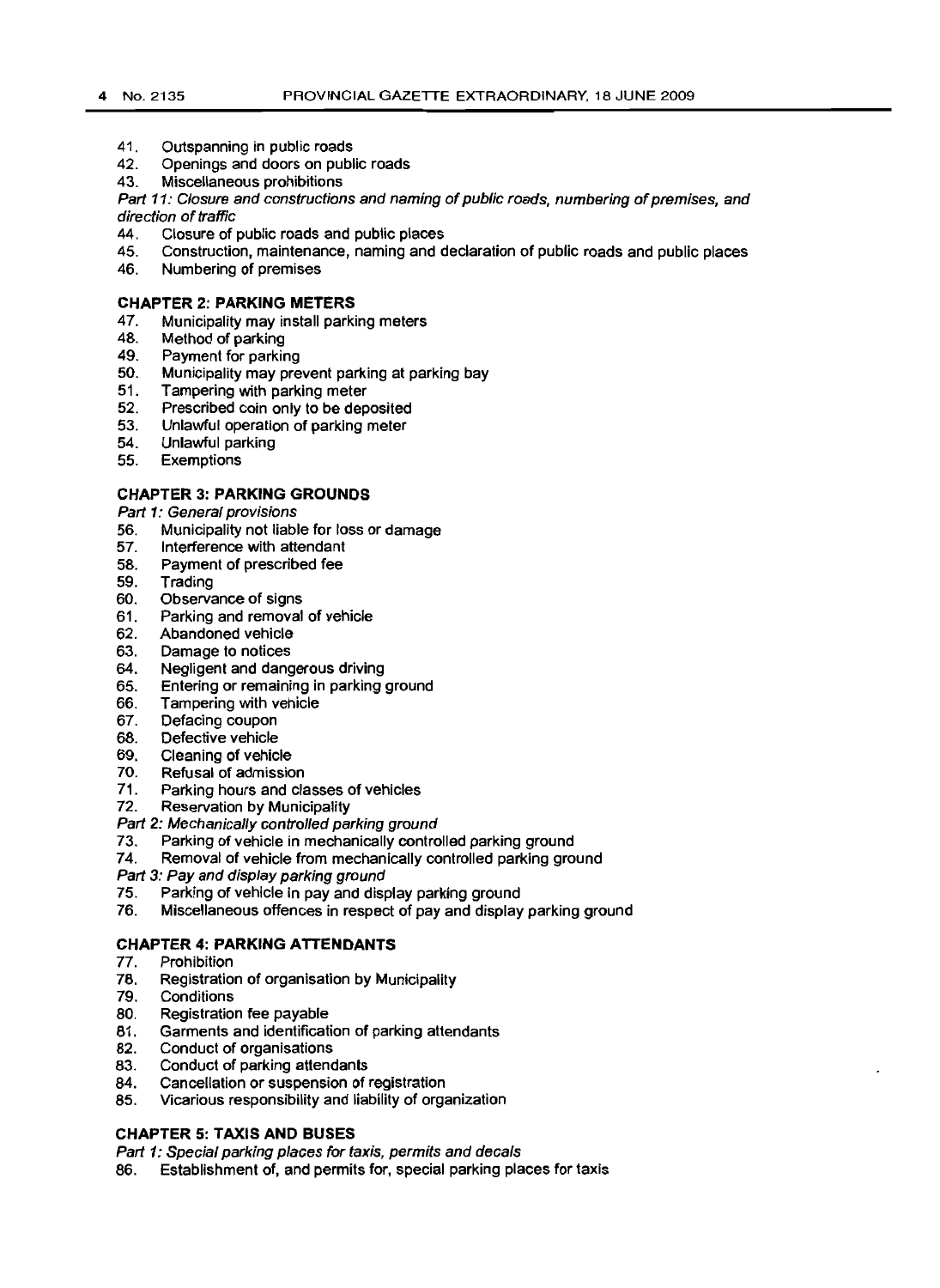- 87. Application for taxi rank permit 88. Issuing of taxi rank permit
- 88. Issuing of taxi rank permit<br>89. Renewing of taxi rank per
- 89. Renewing of taxi rank permit<br>90. Temporary substitution of tax
- 90. Temporary substitution of taxi rank permit<br>91. Transfer of taxi rank permit
- Transfer of taxi rank permit
- 92. Issue, display and duplication of decals<br>93. Payment of taxi rank permit fees
- 93. Payment of taxi rank permit fees<br>94. Amendment of particulars of taxi
- Amendment of particulars of taxi rank permit
- 95. Outstanding payments<br>96. Taxi rank permit for pa
- 96. Taxi rank permit for partnership<br>97. Taxi rank permit to be produced
- Taxi rank permit to be produced on demand
- 98. Suspension or withdrawal of taxi rank permit<br>99. Procedure for proposed suspension or withd
- Procedure for proposed suspension or withdrawal of taxi rank permit
- 100. Change of address
- 101. Amendment of the particulars on a taxi rank permit
- Part 2: Taxi associations, taxi forum, and taxi facilities
- 102. Taxi forum
- 103. Classes of taxi facilities
- 104. Taxi parking
- 105. Use of taxi ranks
- 106. Prohibition on parking of taxi at stopping place
- 107. Regulation and control of taxi facilities
- 108. Servicing and washing taxis at taxi facilities
- Part 3: General use and operation of taxis
- 109. Preventing engagement of taxi
- 110. Conveying dangerous or offensive articles in taxis
- 111. Disinfecting taxi after conveying passengers with infectious or contagious diseases
- 112. Boarding and alighting of taxis
- 113. Queues at facilities
- 114. Payment of fares
- 115. Rights and duties of passengers when a taxi becomes defective
- 116. Animals
- 117. Actions prohibited on a taxi
- 118. Behaviour prohibited at taxi rank
- Part 4: Metered taxis
- 119. Taximeters and display of identification
- 120. Metered fares
- 121. Tariffs to be displayed on taxis
- 122. Position of meter
- 123. Operation of meter
- 124. Meter indicators
- 125. Starting of meter
- 126. Taxi called but not engaged
- 127. Meter seals to be kept intact
- 128. Meter tolerances
- 129. Interference with meter prohibited
- 130. Meters liable to be tested at any time
- 131. Charge for testing meters
- 132. Meters may be condemned
- 133. Taxi signs for metered taxis
- Part 5: Bus facilities and permits, and operation of buses
- 134. Establishment of bus facilities
- 135. Application and issue of bus permits, fees. display of decals. suspension and withdrawal of permit
- 136. General use and operation of buses
- 137. Distinguishing of demarcated stops and stands for buses
- 138. Duty of driver to stop
- 139. Boarding and alighting from bus and passing of a school bus
- 140. Parking at stopping places for buses and destination signs
- Part 6: Enforcement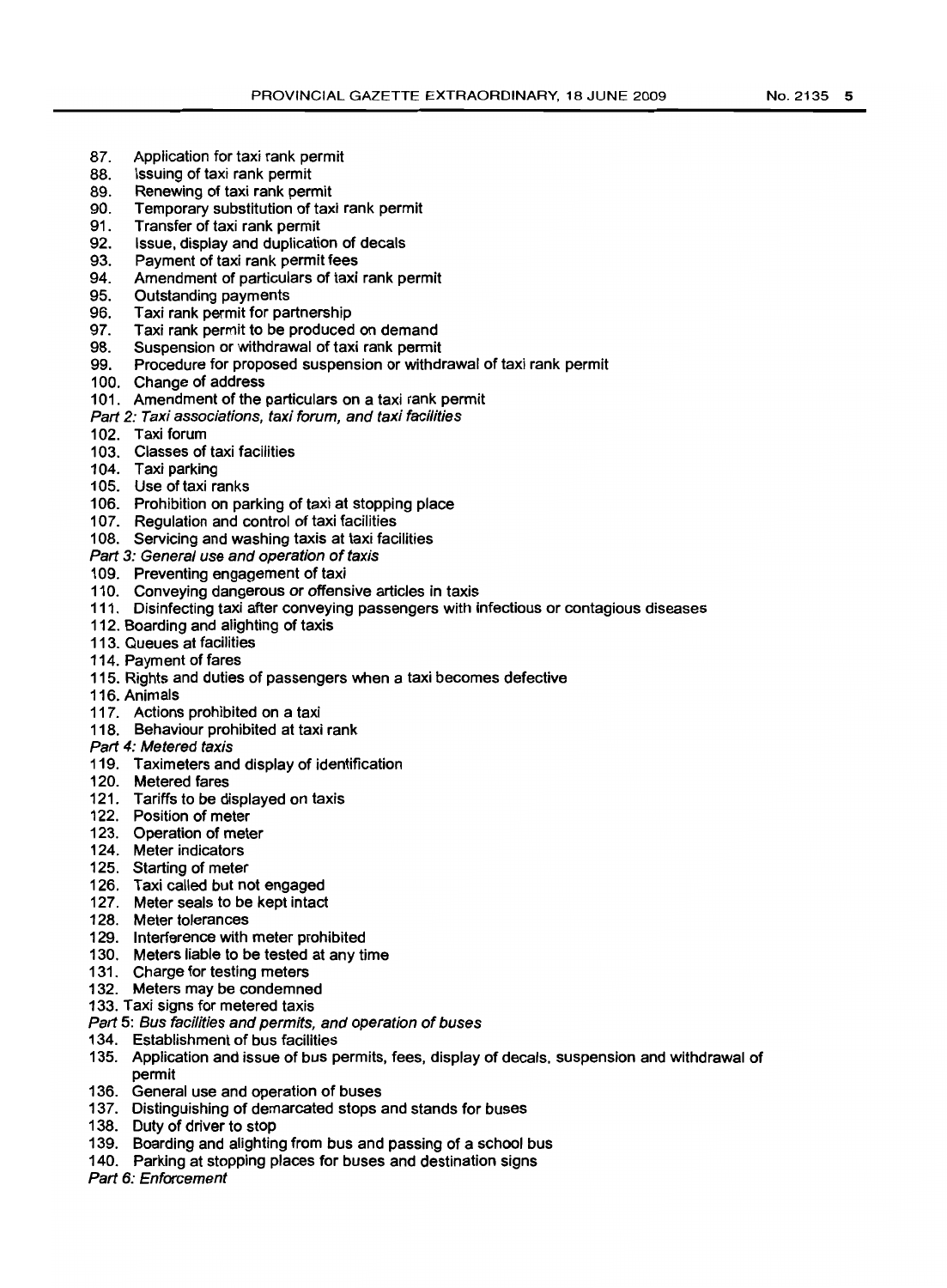- 141. Permit to be produced on demand
- 142. Unauthorised handing over or abandonment of bus or taxi
- 143 Enforcement of right of entry
- Part 7: Miscellaneous provisions
- 144. Change of address of permit holder
- 145. Property left in passenger-carrying vehicles

# CHAPTER 6: MISCELLANEOUS PROVISIONS

- 146. Obeying and interfering with officer
- 147. Appeal
- 148. Compliance notices and the recovery of costs
- 149. Presumptions
- 150. Penalties
- 151. Saving and transitional provision
- 152. Repeal of by-laws
- 153. Short title and commencement

Schedule 1: Specification for roof signs for taxis

### 1. Definitions

(1) In these By-laws, unless the context otherwise indicates --

"animal" means any equine, bovine, sheep, goat, poultry, camel, dog, cat, or other domestic animal or bird, or any wild animal or reptile which is in captivity or under the control of a person, or insects such as, but not limited to, bees which is kept or under control of a person;

"approved" means approved by the Municipality and "approval" has a corresponding meaning;

"authorised officer" means an inspector of licences, examiner of vehicles, examiner for driver's licences, traffic warden or a traffic officer, and includes any other person whom the Minister by regulation has declared to be an authorised officer;

Municipality;

"authorized official" means any employee of the Municipality who is acting within the scope of his or her duties on behalf of the Municipality and who is in uniform or with distinctive badge and appointment certificate of his office;

"authorised person" means a person nominated by an organization and authorised by the Municipality;

"balcony" means a platform projecting from a wall, enclosed by a railing, balustrade or similar structure, supported by columns or cantilevered out and accessible from an upper-floor door or window;

"bib" or "jacket" means a garment which fits around the chest of a person, which garment has a recognizable insignia identifying the person as a parking attendant and which is approved by the Municipality;

"bridge" means a bridge as contemplated in the National Road Traffic Act, 1996 (Act 93 of 1996); "bus" means a motor vehicle designed or lawfully adapted by a registered manufacturer in compliance with the National Road Traffic Act, 1996 (Act 93 of 1996), to carry more than 35 seated persons, excluding the driver, and includes a bus train;

"bus facility" means a stand or demarcated stopping place where passengers may board or alight from a bus for which a permit has been issued;

"bus train" means a bus which -

- (a) consists of two sections that connect to form a unit;
- (b) can swivel in a horizontal plane at the connections between such sections;
- (c) is designed or adapted solely or principally for the conveyance of the driver and at least 100 other persons; and '
- (d) has a continuous passageway over its length;

"caravan" means any vehicle permanently fitted out for use by persons for living and sleeping purposes, whether or not such vehicle is a trailer;

"cart" means a cart other than the type described as a "soap box" cart and which is used for the transport of any goods or persons and which is pulled or pushed by any person or number of persons; "Chief Traffic Officer" means the municipality's Chief Traffic Officer to whom any function, power or duty has been delegated, and includes any other officer under his or her control;

·combined parking meter" means an appliance in which more than one parking meter is contained;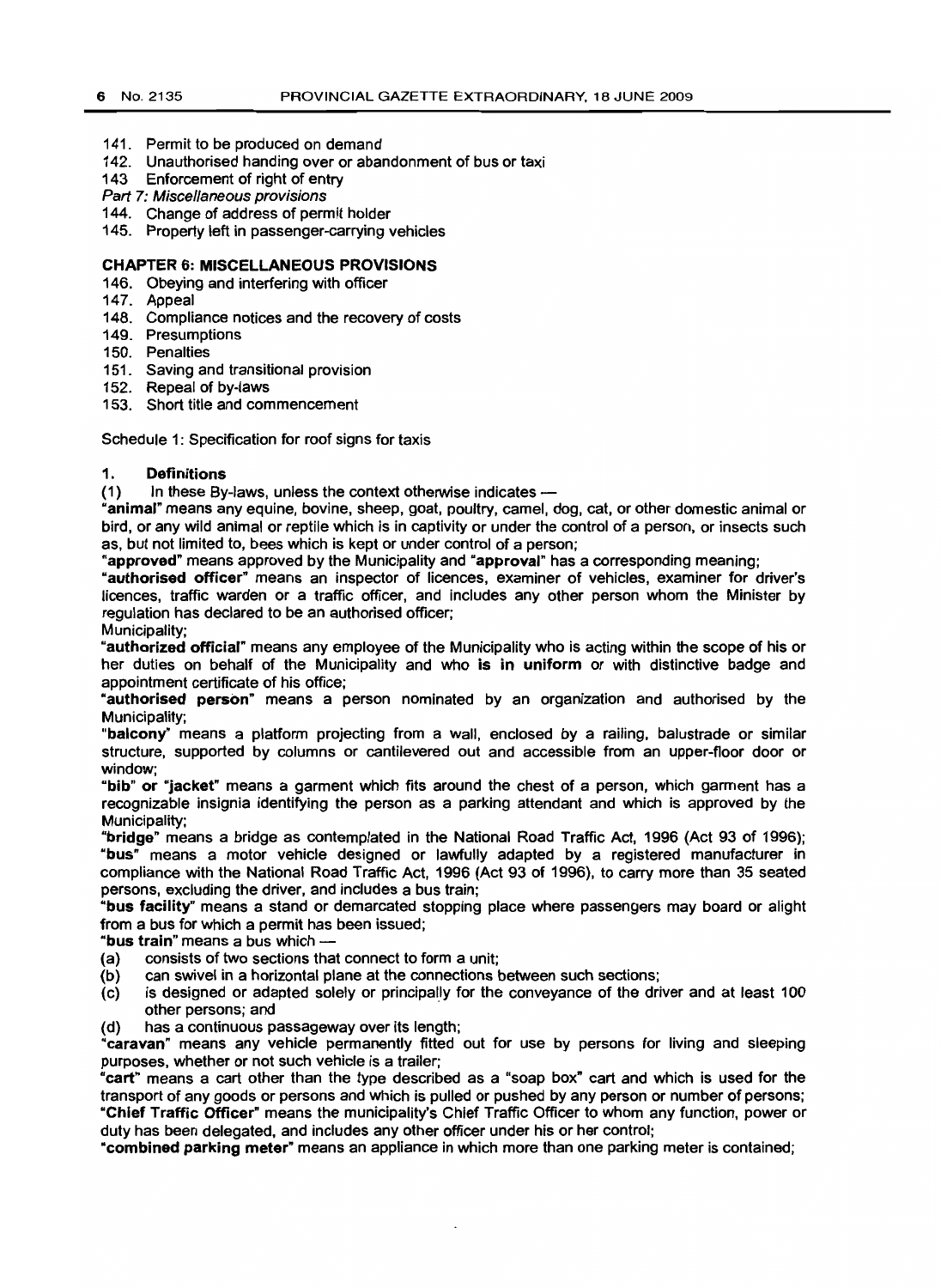"dealer" means a person who, for gain, carries on the business selling, buying, exchanging or garaging vehicles;

"decal" means a colour-coded sticker or other means of identification issued by the Municipality to the holder of a taxi permit;

"demarcated parking bay" means a place referred to in section 80A of the National Road Traffic Act, 1996 (Act 93 of 1996), as a space laid out and marked in a public road or public place, the time and occupation by which a vehicle is intended to be recorded by a parking meter;

"demarcated stopping place or stand" means the stand for a bus as contemplated in section 137; "donation" means any amount of money that a driver gives to a parking attendant on a voluntary basis for services rendered by the parking attendant;

"driver" has the meaning assigned to it by the National Road Traffic Act, 1996 (Act 93 of 1996); "

examiner of vehicles" means an examiner of vehicles registered and appointed in terms of Chapter 11 of the National Road Traffic Act, 1996 (Act 93 of 1996);

"firearm" means a firearm as contemplated in the Firearms Control Act, 2000 (Act 60 of 2000);

"footpath" means that portion or lateral extremities of the public road which, although not actually defined or made, is habitually used by pedestrians as a sidewalk;

"goods vehicle" means a motor vehicle other than a motor car or bus, designed or adapted for the conveyance of goods on a public road and includes a truck. tractor, motor cycle or motor tricycle;

"heavy motor vehicle" means a motor vehicle or a combination of motor vehicles the gross vehicle mass of which vehicle or combination of vehicles exceeds 3,500kg;

"holding area", in relation to a taxi, means a place, other than a rank, where a taxi remains until space for it is available at a rank or stopping place;

"marshal" means a person who arranges passenger and vehicle related procedures at taxi facilities; "mechanically controlled parking ground" means a parking ground to which entry is controlled by a mechanism, such as a boom, which opens on the insertion of money into a vending machine;

"metered parking bay" means a parking bay in respect of which a parking meter has been installed; "metered parking ground" means a parking ground or any part thereof where parking is controlled by means of a perking meter or meters:

"metered taxi" means a motor car designed for conveying not more than five people, including the driver, which must be fitted with a taximeter as contemplated in Chapter 4; "midi-bus" means a motor vehicle designed or lawfully adapted by a registered manufacturer in compliance with the National Road Traffic Act. 1996 (Act 93 of 1996), to carry from 19 to 35 seated persons, excluding the driver;

"mini-bus" means a motor vehicle designed or lawfully adapted by a registered manufacturer in compliance with the National Road Traffic Act, 1996 (Act 93 of 1996). to carry from nine to 18 seated persons, excluding the driver;

"Minister" means the Minister of Transport;

"motor car" means a motor vehicle, other than a motor cycle, motor tricycle or motor quadrocycle as defined in the National Road Traffic Act. 1996 (Act 93 of 1996), designed or lawfully adapted by a registered manufacturer in compliance with the Act to carry not more than eight persons, excluding the driver;

"motor vehicle" means any self-propelled vehicle and includes-

- (a) a trailer; and
- (b) a vehicle having pedals and an engine or an electric motor as an integral part thereof or attached thereto and which is designed or adapted to be propelled by means of such pedals, engine or motor, or both such pedals and engine or motor, but does not include
	- (i) a vehicle propelled by electrical power derived from storage batteries and which is controlled by a pedestrian; or
	- (ii) a vehicle with a mass not exceeding 230 kilograms and specially designed and constructed, and not merely adapted, for the use of any person suffering from some physical defect or disability and used solely by such person;

"Municipality" means the Lukhanji Municipality, and includes any political structure, political office bearer, duly authorised agent thereof or any employee thereof acting in connection with this by-law by virtue of a power vested in the municipality and delegated or sub- delegated to such political structure, political office bearer, agent or employee;

"operate". in relation to a vehicle, means to use or drive a vehicle or to permit a vehicle to be used or driven on a public road, or to have or to permit a vehicle to be on a public road; "operator" means a public transport operator as defined in the National Road Traffic Act, 1996 (Act 93 of 1996), being a person carrying on the business of a public passenger road transport service;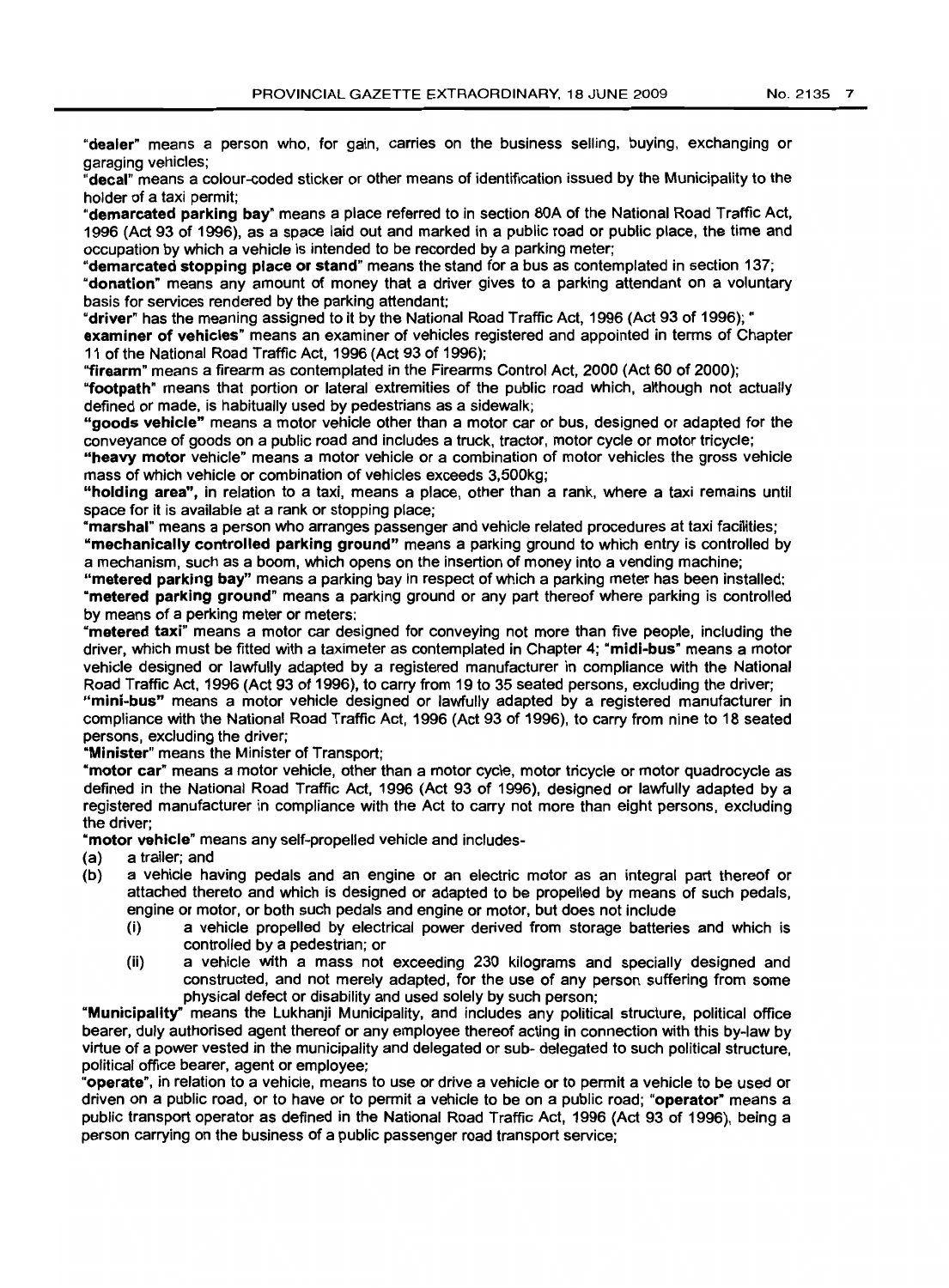"organization" means a group of people, company, association or body representing parking attendants that operates a parking attendant service in certain geographical areas as approved by the Municipality;

"owner" in relation to a vehicle, means -

- (a) the person who has the right to the use and enjoyment of a vehicle in terms of common law or a contractual agreement with the titleholder of such vehicle;
- (b) a person referred to in paragraph (a), for any period during which such a person has failed to return that vehicle to the titleholder in accordance with the contractual agreement referred to in paragraph (a); and
- (c) a person who is registered as such in accordance with Section 14 of the National Road Traffic Act, 1996 (Act 93 of 1996);

"park" means to keep a motor vehicle, whether occupied or not, stationary for longer than is reasonably necessary to actually load or unload people or goods, but does not include keeping a vehicle stationary owing to a cause beyond the control of the person in charge of the vehicle;

"parking attendant" means a person in the employ of an organization to render a parking attendant service to drivers in a public place or on a public road, and includes a car watcher; "parking bay" means a demarcated area within which a vehicle is to be parked in terms of these By-laws, demarcated as such upon the surface of a parking ground or a floor thereof;

"parking ground" means any area of land or any building set aside by the Municipality as a parking ground or garage for the parking of vehicles therein by members of the public, whether or not charges are prescribed by this By-law for the use thereof;

"parking meter" means a device commissioned in terms of this By-law, registering and visibly recording the parking time either by means of a meter affixed to the device or on a parking meter ticket issued by the device or any other device by which parking time can be recorded whether operated by an authorized official or not;

"parking period" means that period including a period reflected on a parking meter on anyone day during which a vehicle is permitted to park in a parking ground or parking bay or as indicated by a road traffic sign;

"particulars" means any form of information of a person or business and includes the name, surname, company name, residential, business or e-mail address, telephone, cellular or fax number or any other such information;

·passenger" means any person in or on a vehicle, but does not include the driver or the conductor;

"passenger-carrying motor vehicle" means a taxi or a bus used or designed to convey passengers for reward;

"pay and display machine" means a machine installed at a pay and display parking ground for the sale of coupons;

"pay and display parking ground" means a parking ground in which a parking coupon must be obtained from a parking coupon vending machine which is situated inside the parking ground;

"prescribed" means determined by resolution of the Municipality, and in relation to a fee, means as set out in the tariff policy of the Municipality;

"prescribed coin" means a coin of the Republic of South Africa being legal tender in terms of the South African Mint and Coinage Act, 1964 (Act 78 of 1964), of the denomination indicated on the parking meter concerned;

"public place" means any square, park, recreation ground, sports ground, sanitary lane or open space which has-

- (a) in connection with any subdivision or layout of land into erven, been provided, reserved or set apart for use by the public or the owners or occupiers of such erven, whether or not it is shown on a general plan, plan of subdivision or diagram;
- (b) at any time been dedicated to the public;

(c) been used by the public without interruption for a period of at least thirty years, or (d) at any time been declared or rendered such by the municipality or other competer

at any time been declared or rendered such by the municipality or other competent authority;

"public road" means any road, street, cycle path, thoroughfare or any other place. and includes - (a) the verge of any such public road;<br>(b) any footpath, sidewalk or similar po

- any footpath, sidewalk or similar pedestrian portion of a road reserve;
- (c) any bridge, ferry or drift traversed by any such public road;
- any other object belonging to such public road,
	- which has at any time been  $-$ 
		- (i) dedicated to the public;
		- used without interruption by the public for a period of at least thirty years;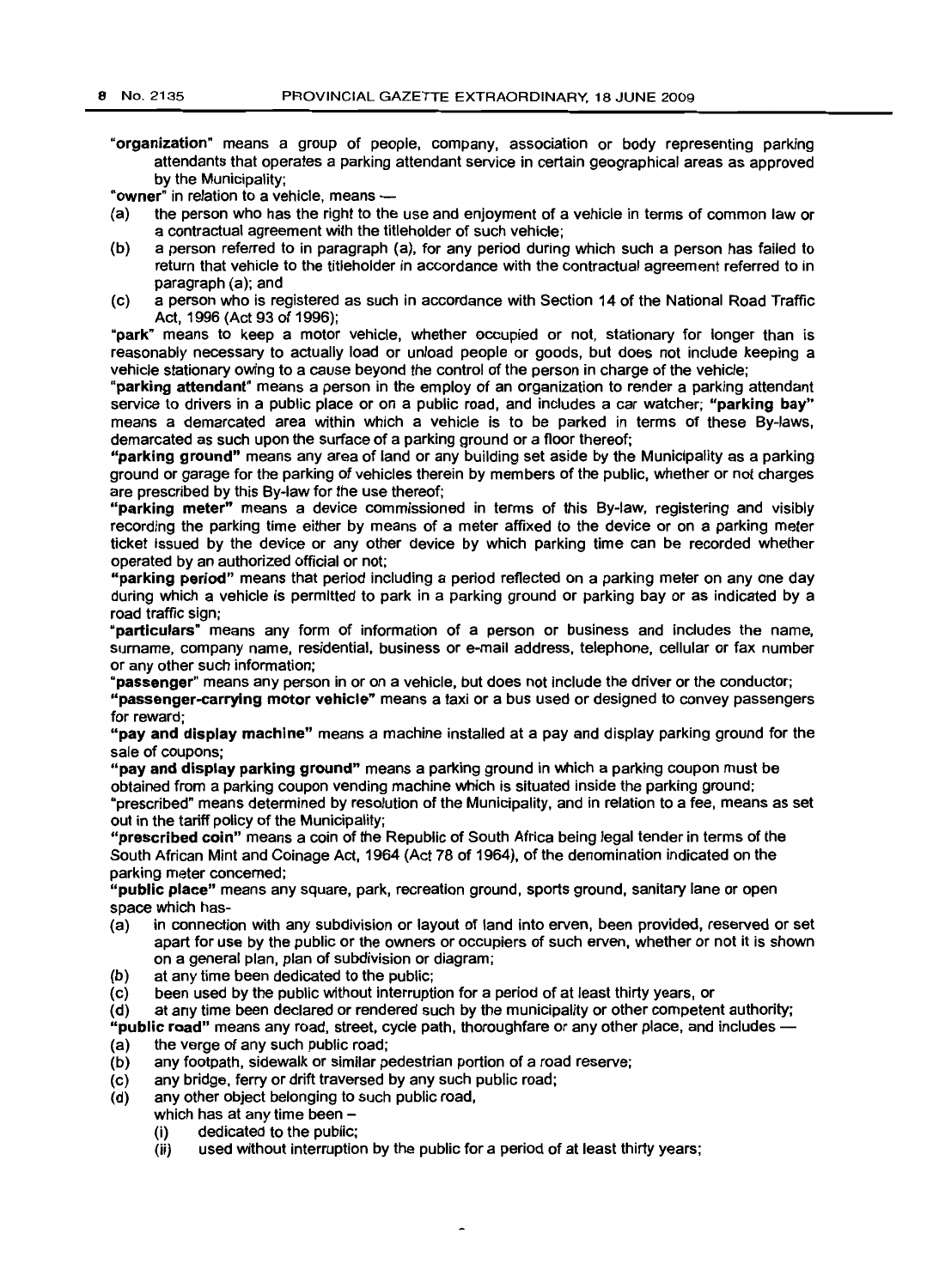(iii) declared or rendered such by the municipality or other competent authority; or  $(iv)$ constructed by a local authority;

- (e) any land, with or without buildings or structures thereon, which is shown as a public road on
	- (aa) any plan of subdivision or diagram approved by the municipality or other competent authority and acted upon; or
		- (bb) any general plan as defined in the Land Survey Act, 1997 (Act 8 of 1997), registered or filed in a deeds registry or Surveyor General's office, unless such land is on such plan or diagram described as a private public road;

"regulation" means a regulation under the National Road Traffic Act, 1996 (Act 93 of 1996);

"rank" in relation to a taxi means a place upon a public road where a taxi may stand to ply for hire or to pick up passengers for their conveyance for reward;

"security officer" means a security officer as defined in Private Security Industry Regulation Act, 2001 (Act 56 of 2001 );

"security service provider" means a security service provider as defined in Private Security Industry RegUlation Act, 2001 (Act 56 of 2001);

"semi-trailer" means a trailer having no front axel and so designed that at least 15% of its tare is super-imposed on and borne by the vehicle drawing such trailer;

"sidewalk" means that portion of a public road between the outer boundary of the roadway of a road and the boundary lines of adjacent properties or buildings which is intended for the use of pedestrians;

"skateboard" mans a device, which includes mainly a flat object mounted on wheels, which is designed in such a manner as to provide room for only one person to stand or squat and is as such propelled by means of either human power or gravitation or both;

"special parking place" means a rank or stand established by the Municipality on a public road within the Municipality for the parking or standing of passenger-carrying motor vehicles; "sporting event" means any sporting contest, including, but not limited to, any foot, skateboard, wind driven object, cycle, motor, boat, horse or other animal race, and any other sporting contest, competition, tournament or game whether usually attended by the public or not and whether an entrance fee is charged or not;

"stand", in relation to a bus, means the place where a bus route starts or ends;

"stop" in relation to a taxi stopping on a public road, means to keep a taxi, whether occupied or not, stationary for a period of time no longer that is reasonably necessary for the actual loading or unloading of persons or goods, but does not include any such stopping by reason of a cause beyond the control of the driver of such taxi;

"stopping place", in relation to -<br>(a) a taxi, means the place de

- a taxi, means the place designated by the Municipality where a taxi may stop to pick up or drop off passengers; and
- (b) a bus, means a demarcated stop where a bus may stop to pick up or drop off passengers;

"tare", in relation to a motor vehicle, means the mass of such a vehicle ready to travel on a road and includes the mass of  $-$ 

- (a) any spare wheel and of all other accessories and equipment supplied by the manufacturer as standard for the particular model of motor vehicle concerned;
- (b) anything which is a permanent part of the structure of such vehicle;
- (c) anything attached to such vehicle so as to form a structural alteration of a permanent structure; and
- (d) the accumulators, if such vehicle is self-propelled by electrical power, but does not include the mass of-
	- (i) fuel; and
	- (ii) anything attached to such vehicle which is not of the nature referred to in sub- section (a)or(b);
- "taxi" means a motor vehicle which plies for hire, is operated for reward, and includes -

(a) a mini-bus, a midi-bus, motor tricycle or motor quadrocycle; and

(b) a metered taxi;

"taxi association" means a taxi association recognized as such by the Municipality and the Eastern Cape Province;

"taxi facility" means a holding area, special parking place, stopping place, rank, terminal and any other facility that is specifically identified and designated by the Municipality for the exclusive use of taxis;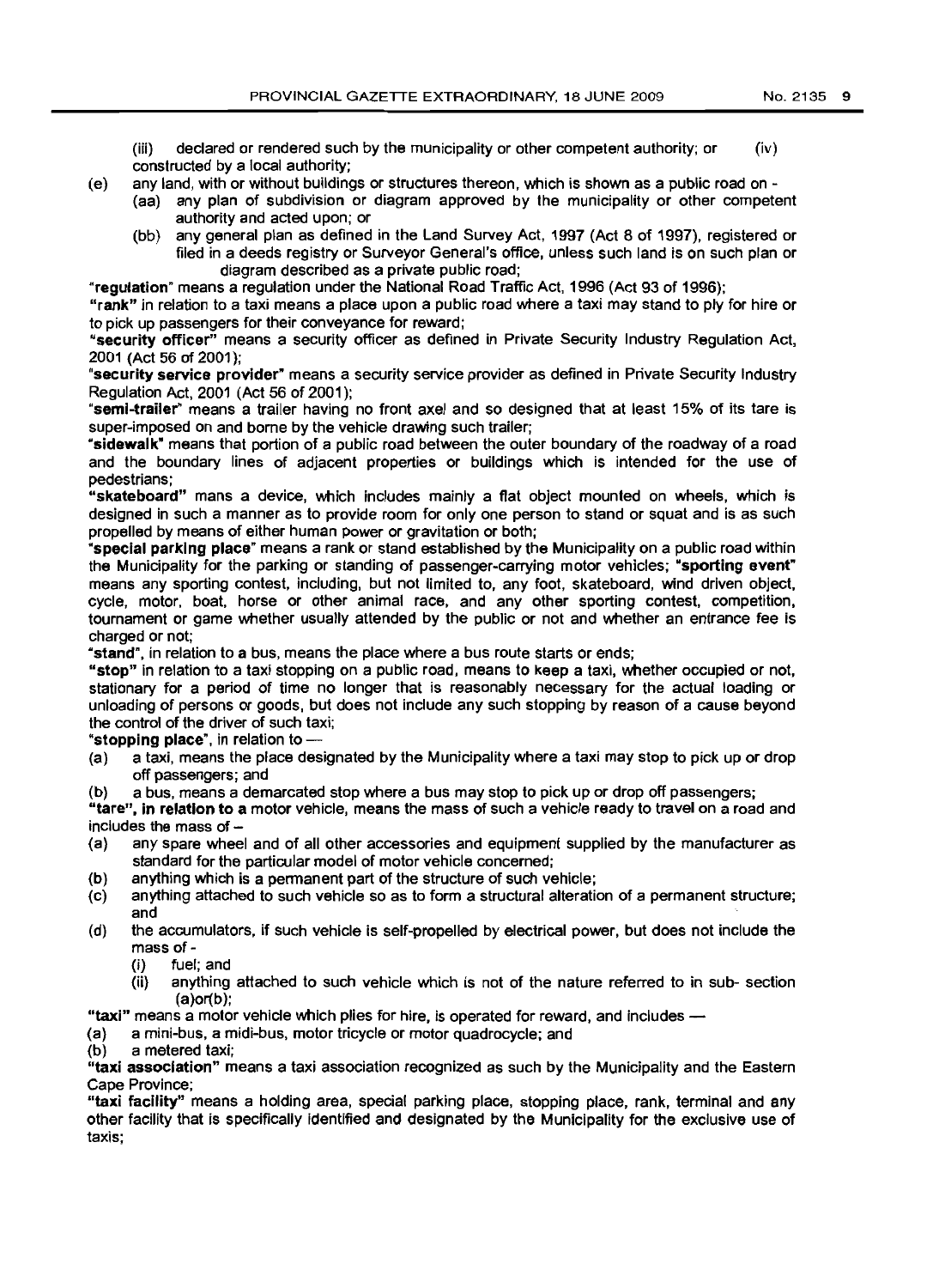"taxi operator" means the person responsible for the use of the taxi, provided that in terms of Chapter IV of the National Road Traffic Act, 1996 (Act 93 of 1996), it means the person who has been registered as the operator of such vehicle;

"taxi rank" means a taxi facility identified by the Municipality as a place where taxis stand to await passengers;

"temporary taxi facility" means a taxi facility contemplated in section 104(2);

"trailer" means a vehicle which is not self-propelled and designed or adapted to be drawn by a motor vehicle, but does not include a side-car fitted to a motor cycle;

"tri-cycle" means a three-wheeled cycle exclusively designed or prepared for the conveyance of goods and propelled solely by human power;

"token" in respect of a trolley, means a sign on which the name or trade name and the address of the owner appears;

"trolley" means any push trolley or push cart which is placed at the disposal of the public as buyers by any business undertaking or shop and which is used by the public to convey their purchases;

"vehicle" means a device designed or adapted mainly to travel on wheels, tyres or crawler tracks and includes such a device which is connected with a draw-bar to a breakdown vehicle and is used as part of the towing equipment of a breakdown vehicle to support any axle or all the axles of a motor vehicle which is being salvaged other than such a device which moves solely on rails;

"veranda" means a structure in the nature of a roof attached to or projecting from the facade of a building and supported along its free edge by columns or posts;

"watercourse" means a watercourse as defined in section 1 of the National Water Act, 1998 (Act 36 of 1998).

"work" means work of any nature whatsoever undertaken on any land within the area of jurisdiction of Lukhanii Municipality and, without in any way limiting the ordinary meaning of the word, includes the erection of a new building or alterations or additions to any existing building, the laying of cables and pipes, the dumping of building or other material anywhere in a public road or public place, or delivery to or removal from any site of any soil or material of any nature whatsoever.

(2) In these By-laws, a word or expression that has been defined in the National Road Traffic Act, 1996 (Act 93 of 1996), has that meaning, unless the context otherwise indicates.

# 2. Principles and objectives

The Lukhanji Municipality, acting under the Constitution and relevant legislation, and being aware of its duty to control the use of roads, parking grounds, and to control motor vehicle attendants, taxis and buses within the area under its jurisdiction so as to provide a safe environment for all people within the municipal area, adopts these By-laws with the aim of controlling the use of roads and parking grounds within the area under its jurisdiction.

# CHAPTER 1: GENERAL PROVISIONS RELATING TO USE OF ROADS

### Part 1: Pedestrians

### 3. Duties of pedestrians

- (1) Where a marked pedestrian crossing exists at an intersection, a pedestrian may only cross the intersection within the marked pedestrian crossing.
- (2) Where a traffic control light signal ("robot") which embodies pedestrian signals operates at an intersection, a pedestrian may not commence to cross the roadway in a pedestrian crossing at the intersection while the red light of a pedestrian signal is displayed in the direction opposite to that in which he or she is proceeding.
- (3) Where no pedestrian signals are operating at an intersection, but such intersection is controlled by a traffic control light signal, a pedestrian may not commence to cross the roadway in a pedestrian crossing at the intersection while the red light of the traffic control light signal is displayed in the direction opposite to that in which he or she is proceeding.
- (4) Where a traffic control light signal which embodies pedestrian signals are operating at a pedestrian crossing elsewhere than at an intersection, a pedestrian may only commence to cross the roadway in the pedestrian crossing when the green light of the pedestrian signal is displayed in the direction opposite to that in which he or she is proceeding.
- (5) A pedestrian, when crossing the roadway within a demarcated pedestrian crossing, whether at an intersection or otherwise, must walk on the left of the pedestrian crossing.
- (6) No person or persons may-
	- (a) sit or lie on a sidewalk, footpath or public road; or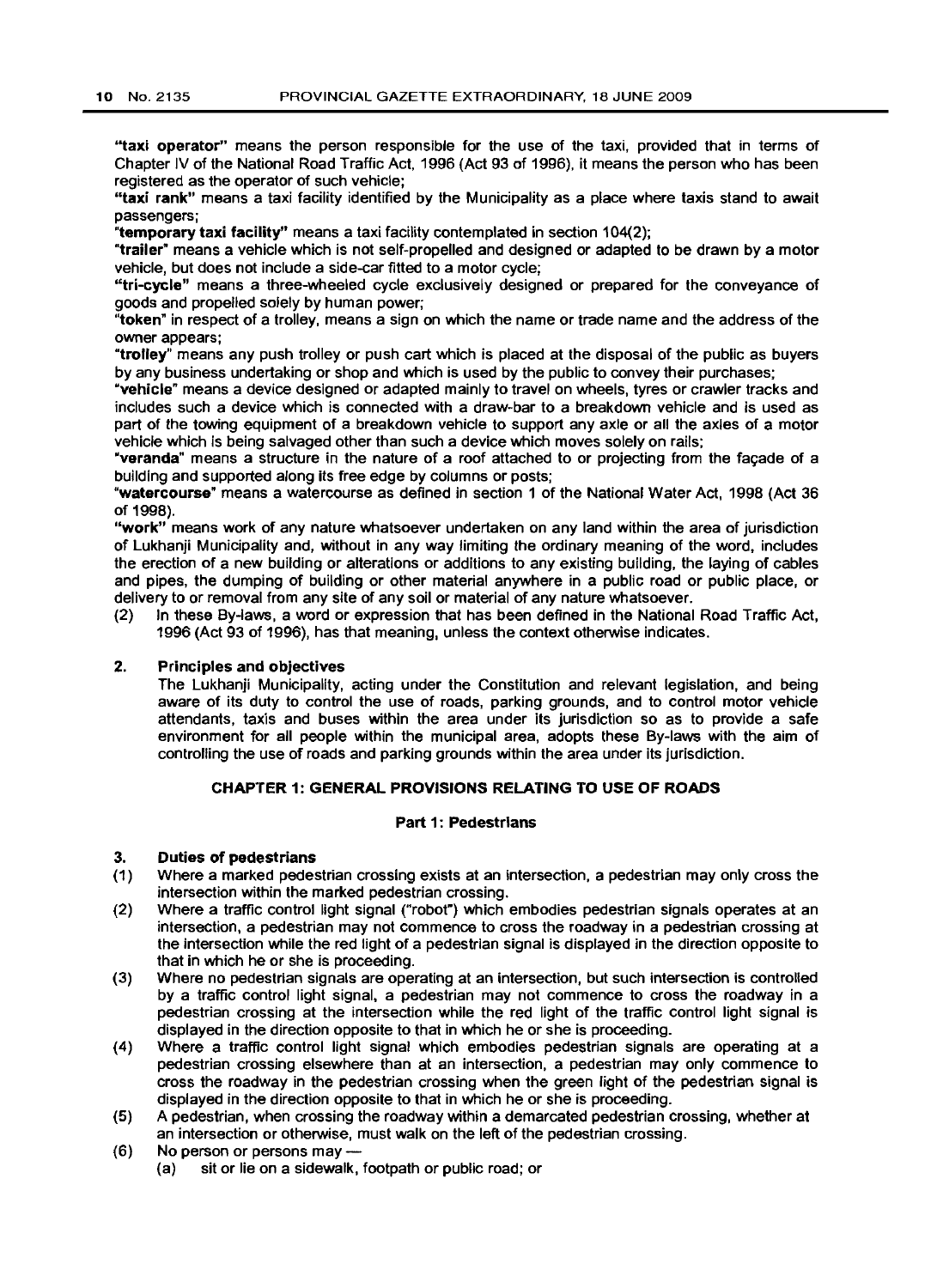- (b) stand, congregate or walk so as to obstruct the movement of traffic or to the annoyance or inconvenience of the public.
- (7) No pedestrian may carelessly, negligently or recklessly disregard or endanger his or her own safety or the safety of a person or vehicle using a public road.
- (8) A person who contravenes a provision of this section commits an offence.

# 4. **Use of traffic lanes**

# **Part 2: Traffic lanes**

- (1) Where a roadway has been demarcated into traffic lanes, the driver of a vehicle -
	- (a) must drive so as to be entirely within a single traffic lane; and
	- (b) may not cause or permit his or her vehicle to encroach over a lane line which demarcates a traffic lane, except when moving from one lane into or across another.
- (2) Except when overtaking another vehicle proceeding in the same direction or when making a right-hand turn at an intersection or into a private driveway, the following vehicles must be driven in the left-hand traffic lane available for traffic or as close as practicable to the left edge of the roadway:
	- (a) a vehicle proceeding along a public road which is demarcated into traffic lanes at less than the normal speed of traffic at the time and place and under the conditions then existing;
	- (b) an animal-drawn vehicle;
	- (c) a bicycle: and
	- (d) a heavy motor vehicle.
- (3) No person may turn any vehicle that draws a semi-trailer, trailer or combination of vehicles at any crossing for the purpose of driving in the opposite direction.
- (4) A person who contravenes a provision of this section commits an offence.

# 5. **Vehicle not to be driven on sidewalk or footpath**

- (1) A person may not drive. draw or propel a vehicle. excluding a perambulator or invalid's chair, upon a footpath or sidewalk designed for use by pedestrians, except when it is necessary to do so to cross (by the shortest route) a footpath or sidewalk for the purpose of entering or leaving property abutting thereon.
- (2) A person who contravenes a provision of subsection (1) commits an offence.

# **Part 3: Parking**

- (1) Whenever the public or a number of persons are entitled or allowed to use, as a parking place, an area of land, including land which is not part of a public road or a public place, an authorised official may, in cases of emergency or when it is desirable in the public interest, direct and regulate traffic thereon.
- (2) A person who disregards an instruction of a police officer commits an offence.

## **7. Parking in loading zone**

6. **Control of parking**

- (1) No person who operates or who is in charge of a vehicle on a public road may allow, subject to subsections (2) and (3) the vehicle to remain stationary in a loading zone -
	- (a) between the hours of 07:00 and 17:00 on Mondays to Fridays, except where such day is a Public Holiday;
	- (b) between the hours of 07:00 to 12:00 on Saturdays. except where such day is a Public Holiday: or
	- (c) between other restricted hours as may be specified in respect of a particular loading zone by a road traffic sign or marking.
- (2) No person who operates or who is in charge of a vehicle on a public road may allow a vehicle, other than a goods vehicle. to remain stationary in a loading zone for more than five minutes continuously and only while actually loading or off-loading persons or goods and while a licensed driver is in attendance at the vehicle.
- (3) No person who operates or who is in charge of a vehicle on a public road may allow a goods vehicle to remain stationary in a loading zone for more than 30 minutes continuously and only while the vehicle is being actually loaded or unloaded.
- (4) The driver of a vehicle, other than a goods vehicle. stationary in a loading zone must immediately remove the vehicle from the loading zone upon being directed to do so by an authorised official, even if the vehicle has not been stationary therein for longer than the maximum period allowed in respect of a vehicle of that class.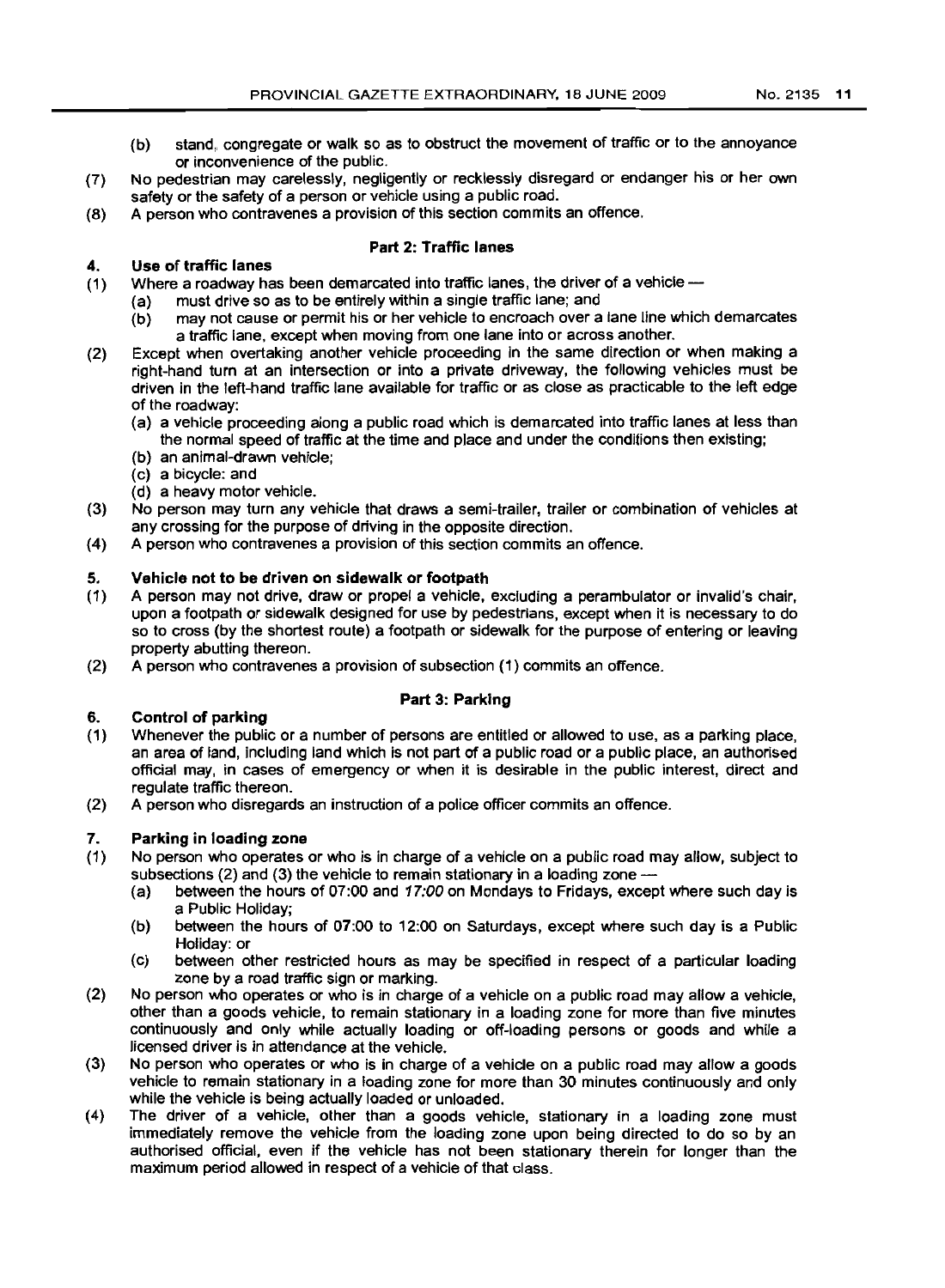(5) A person who contravenes a provision of this section commits an offence.

#### 8. Parking at bus stop

- (1) No person who operates or who is in charge of a vehicle on a public road may in the case of a vehicle other than a bus, allow the vehicle to remain stationary in a bus stop between the hours of 06:00 and 18:00.
- (2) A person who contravenes subsection (1) commits an offence.

#### 9. Parking in public road

- (1) No person who operates or who is in charge of a vehicle on a public road may park the vehicle in any public road within the municipal area for a period beyond that indicated on a road traffic sign relevant to the specific area.
- (2) No person may, without the written consent of the Municipality, park a heavy motor vehicle designed, adapted or used for the conveyance of goods, between the hours of 21:00 and 06: 00 anywhere in the municipal area, except on private land or in those areas where road traffic signs regulating such parking have been erected.
- (3) Application for consent must be made on the form provided for this purpose by the Municipality.
- (4) A person who contravenes a provision of this section commits an offence.

#### 10. Parking upon traffic island

- (1) No person may park a vehicle upon a traffic island. unless directed or instructed to do so by an authorised official.
- (2) A person who parks a vehicle upon a traffic island in contravention of subsection (1), or who fails to comply with a direction or instruction by an authorised official commits an offence.

#### 11. Parking by dealer

- (1) No dealer may park or allow to be parked in a public road within the municipal area, in the course of the dealer's business carried on by him or her, a vehicle which -
	- (a) has been placed in his or her custody;<br>(b) is under his or her control; or
	- is under his or her control; or
- (2) (c) is in his or her possession for the purpose of sale, exchange or garaging.
	- Subsection (1) does not apply if at the time the vehicle is  $-$ 
		- (a) being used for demonstration or testing purposes; or
	- (b) in the course of being delivered to the owner or purchaser thereof.
- (3) A dealer who contravenes a provision of subsection (1) commits an offence.

#### 12. Parking of repaired vehicle

- (1) No person responsible for the control of a business of recovering or repairing vehicles may park. cause or permit to be parked, in any public road or place within the municipal area any vehicle that is in an obvious state of disrepair which has been placed in his or her charge in the course of the business of recovering or repairing.
- (2) A person who contravenes a provision of subsection (1) commits an offence.

#### 13. Parking of heavy vehicles and caravans

- (1) No person may, for an uninterrupted period exceeding two hours, except on places reserved for the parking of heavy vehicles, park on a public road within the municipal area -
	- (a) a motor vehicle with a tare exceeding 3500 kg;
	- (b) a trailer;
	- (c) (c) a semi-trailer, or
	- (d) a caravan.
- (2) Whenever a vehicle is parked in contravention of subsection (1), it is deemed that the owner thereof has parked such vehicle, unless the contrary is proved.
- (3) A person who contravenes a provision of subsection (1) commits an offence.

#### 14. Exemption of medical practitioners and nurses from parking restrictions

(1) (a) A registered general medical practitioner and a registered nurse to whom a badge has been issued in terms of subsection  $(3)(a)$  are exempt from the provisions of any law, subject to paragraph (b), relating to parking in force in the Municipality when using on bona fide professional domiciliary visit a motor vehicle on which is displayed a badge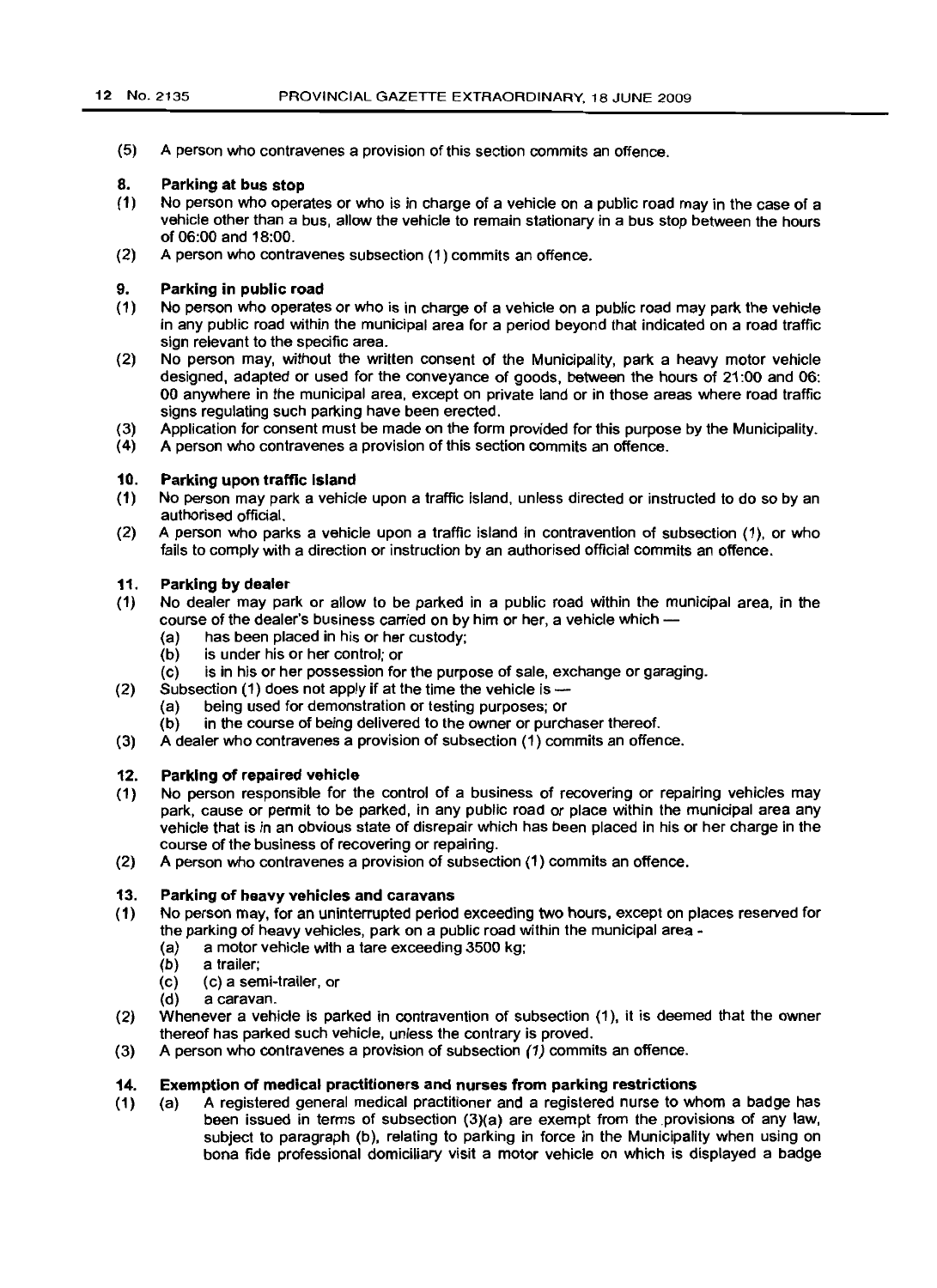conforming with the requirements of subsection (2) issued to him or her by the Municipality.

- (b) A person contemplated in paragraph (a) is not exempt from a provision prohibiting the stopping of a vehicle or the parking of a vehicle in a bus stop or across an entrance.
- (2) (a) The badge must be a windscreen sticker badge displaying on the face thereof-
	- (i) a serial number; and
	- (ii) the name of the person to whom it is issued.
	- (b) The badge must be displayed on the lower left corner of the windscreen and must have a pocket in which the person contemplated in subsection (1) inserts a white card showing the address at which the holder of the badge is actually making a professional domiciliary visit at the time the motor vehicle to which it is affixed is parked, and the address shown on the card must be easily legible from outside the vehicle.
- (3) (a) Written application for the issue of a badge must be made to the Municipality and if the Municipality approves the application it must issue a badge bearing a registered serial number to the applicant.
	- (b) The Municipality must keep a register in which it records the serial number allocated by it of the badge, the issue of which has been authorised by it, and the name of the holder.
	- (c) The Municipality may issue a duplicate badge.<br>(d) Where the Municipality has reason to believe
	- Where the Municipality has reason to believe that any holder of a badge is abusing a privilege conferred by a badge, it may withdraw the badge from the holder and the privileges conveyed by the badge shall thereupon cease.
- (4) Application for a badge must be made on a form provided for this purpose by the Municipality.
- (5) A person who displays a forged badge or a badge which was not issued by the Municipality commits an offence.

## Part 4: Obstruction on and work in public roads and public places, and water discharged onto public road

## 15. Obstruction

- (1) No person may deposit or cause to be deposited or leave or cause to be left sand, stone, earth, bricks, timber, lime, cement or other bUilding or excavated material of whatever nature on a portion of a public road, sidewalk or footpath, unless it is deposited within an enclosure in respect of which the written consent of the Municipality has first been obtained.
- (2) Subject to section 19, no person may erect or cause to be erected a hoarding on a portion of a public road, sidewalk or footpath without the written consent of the Municipality first having been obtained.
- (3) Except with the written permission of the municipality, and subject to such conditions as may be determined by the municipality, no person may -
	- (a) deposit or leave any goods or articles in a public road or public place, or in an area designated therefore, other than for a reasonable period during the course of the loading, off-loading or removal thereof; or
	- (b) in any way obstruct the pedestrian traffic on a sidewalk by bringing or allowing to be brought thereon any object or vehicle (other than a perambulator or wheel-chair which is being used for the conveyance of children or the disabled); or
	- (c) cause or allow any blind, awning, cord or other object to project or to be stretched over or onto a public road.
- (4) If a person causes an obstruction on a public road or public place, an authorised official may instruct the person to refrain from causing an obstruction or to remove the obstruction, and should a person fail or neglect to remove, or to cease causing the obstruction, the authorised official may take such steps as may be necessary to remove the obstruction or to prevent its continuance, and the Municipality may recover the cost of the removal of the obstruction from that person.
- (5) If a person causing an obstruction cannot be found, an authorised officer may take such steps as may be necessary to remove the obstruction or to prevent its continuance.
- (6) Application for permission must be made on a form provided for this purpose by the Municipality.
- (7) A person who contravenes a provision of subsection (1), (2) or (3), or who fails to comply with an instruction by an authorised official under subsection (4) commits an offence.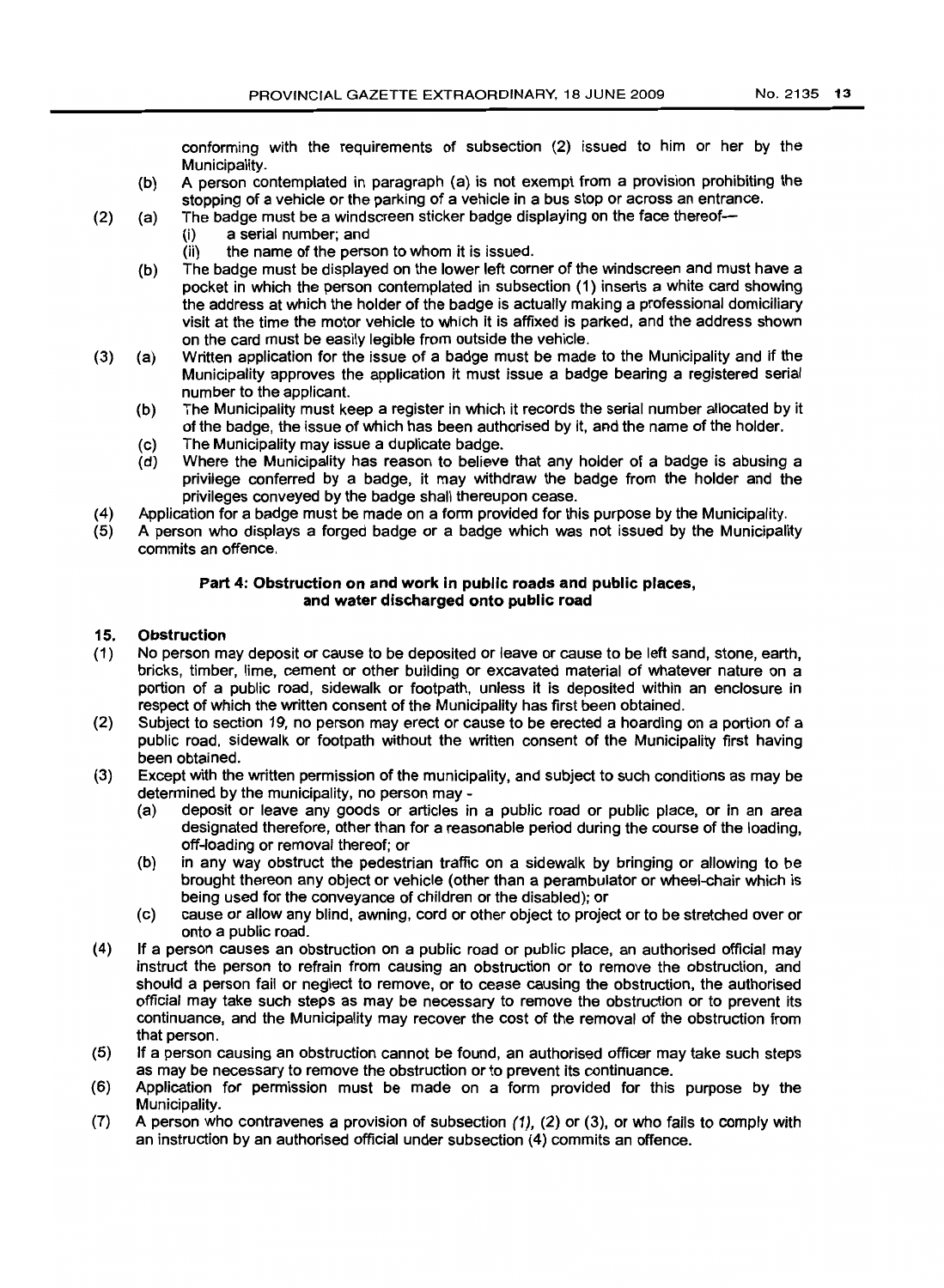# 16. Damage to public road, and excavation in public road

- (1) No person may place upon or off-load on a public road any matter or thing which is likely to cause damage to the public road, unless the person has taken reasonable precautions to protect the surface of the public road against damage.
- (2) Subject to subsection (4), no person may deface, tamper, damage, remove, or in any way interfere with municipal property or work on or along any public road.
- (3) No person may in any way deface, mark or paint any public road or part of the public road without the prior written consent of the Municipality.
- (4) Unless authorised to do so in terms of these By-laws or the municipality's regulations on work in road reserves, no person may -
	- (a) make or cause to be made any hole, trench, pit or tunnel on or under any public road; or
	- (b) remove any soil, metal or macadam from the public road.
- $(5)$  No person may  $-$ 
	- (a) make, construct, reconstruct, or alter a public road or sidewalk except with the written permission of the municipality and otherwise than in accordance with the requirements prescribed by the municipality;
	- (b) construct, subject to the Municipality's regulations pertaining to encroachments, a h, stoep, steps or other projection or erect a post in a public road or public place except with the written permission of the municipality; or
	- (c) except with the written permission of the municipality -
		- (i) use a balcony or h erected beyond the boundary line of a public road or public place for purposes of trading or the storage of goods, or for the washing or drying of clothes thereon; or
		- (ii) enclose or partition, as a living or bedroom, a balcony or h erected beyond the boundary line of a public road or public place or portion thereof.
- (6) A person who is the owner of land on which any work is done is liable for any damage to any portion of a public road or public place caused by or in connection with the execution of such work by such owner, his or her employee or any independent contractor acting on behalf of such owner.
- (7) When any work which has to be undertaken on any land entails the driving of a vehicle over a kerb, sidewalk or road verge, the owner of such land may not commence, or allow any other person to commence any such work, unless and until the owner or person has deposited with the municipality an amount sufficient to cover the cost of repairing any damage which may be caused to any portion of such public road or public place as a result of, or in connection with, the execution of such work by such owner, his or her employee or any independent contractor acting on behalf of such owner.
- (8) (a) After completion of the work contemplated in subsection (7).. the municipality may itself undertake the repair of any portion of such public road or public place as may have been damaged by such work and shall set off the cost of such repairs against such deposit.
	- (b) If such cost is less than the amount of the deposit, the municipality must refund the balance to the depositor, but if the amount of the deposit does not cover such cost, the owner is liable for the difference, which becomes payable on receipt of an account specifying the additional amount due.
- (9) No person other than an authorised official of the municipality in the performance of his or her duties may apply, mark, paint or draw lines, marks, words, signs or advertisements on the surface of a public road or public place.
- (10) Application for consent contemplated in subsection (3), (4) or (5) must be made on a form provided for this purpose by the Municipality.
- (11) A person who contravenes a provision of this section commits an offence.

### 17. Damage to or destruction of public road surface

- (1) No person may-
	- (a) use a vehicle or allow it to be used in any public road or public place if such vehicle is in such a defective condition that it will or may cause damage to any public road or public place; or
	- (b) drive, push, roll, pull or propel any object, machine or other material through or along a public road or public place in such a way, or while such object, machine or material is in such a condition, as may damage, break or destroy the surface of the public road or public place in any way.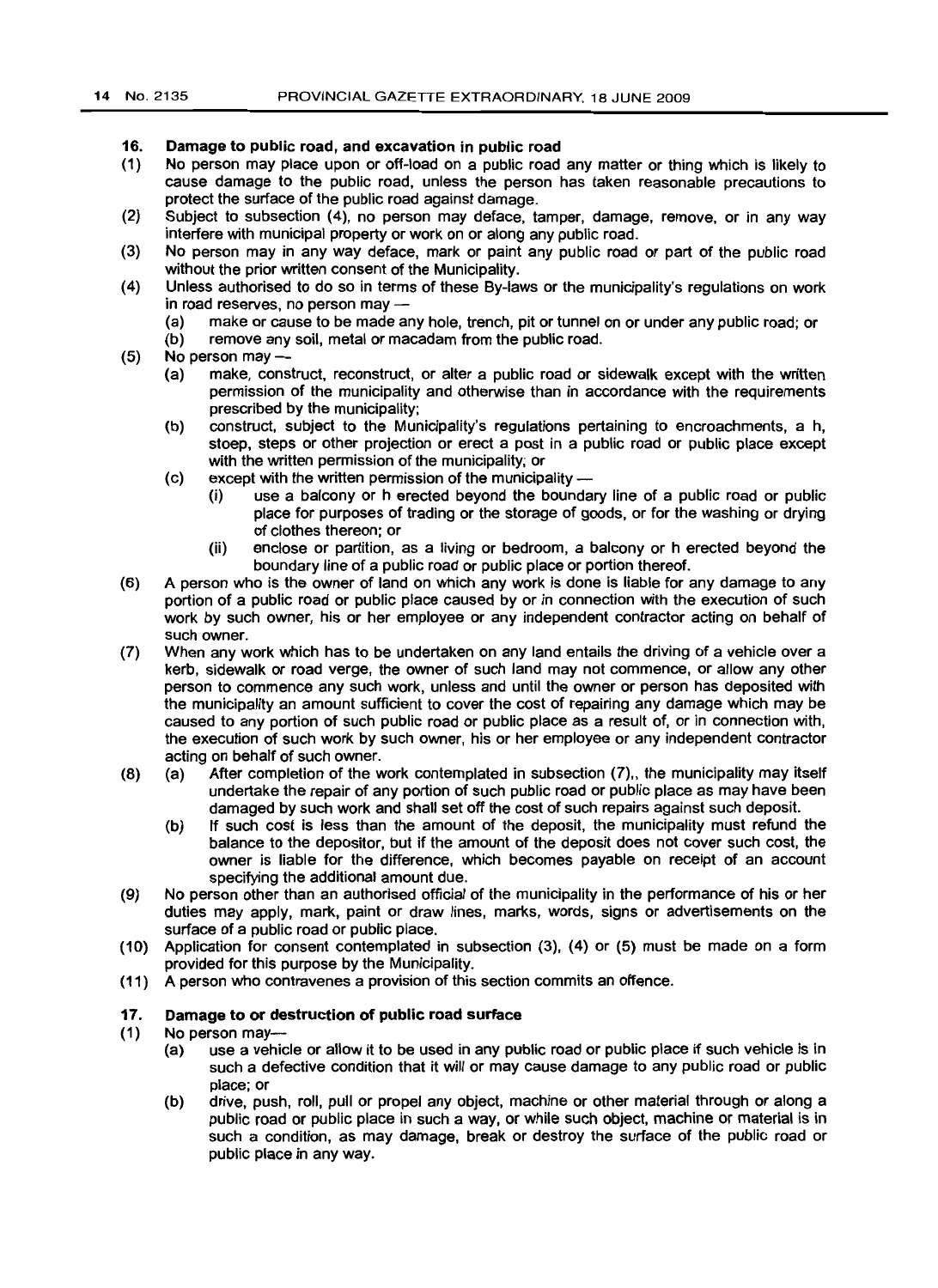- (2) If the municipality identifies a person who, as a result of the actions referred to in subsection (1), has damaged, broken or destroyed the surface of a public road or public place, the cost of repairs, as determined by the municipality, may be recovered from the offender.
- (3) A person who contravenes a provision of subsection (1) commits an offence.

# 18. Work in public road or public place

- (1) No person may undertake any work in a public road or public place without the prior written permission of the municipality first having been obtained.
- (2) The municipality, when granting permission in terms of subsection (1), may impose any such conditions and fees as it may deem necessary.
- (3) A person referred to in subsection (2) must pay the prescribed fee as set out in the municipality's tariff policy.
- (4) (a) A person may by means of a written application, in which the reasons are given in full, apply to the municipality for exemption from any condition contemplated in subsection (2).
	- $(b)$  The municipality may  $-$ 
		- (i) grant an exemption in writing and the conditions in terms of which, if any, and the period for which such exemption is granted must be stipulated therein;
		- (ii) alter or cancel any exemption or condition in an exemption; or
		- (iii) refuse to grant an exemption.
	- (c) An exemption does not take effect before the applicant has undertaken in writing to comply with all conditions imposed by the municipality under subsection (2), however, if an activity is commenced before such undertaking has been submitted to the municipality, the exemption lapses.
- (d) If any condition of an exemption is not complied with, the exemption lapses immediately.
- (5) A person who contravenes subsection (1) commits an offence.

# 19. Work done within two metres of public road

- (1) A person who wishes to
	- (a) erect, remove, alter, repair or paint a building or structure or a part of a building or structure; or
	- (b) carry out any excavation on land, which is within two metres of a public road must, before he or she commences with the work, enclose or cause to be enclosed by means of an enclosure a space in front of the building, structure or land.
- (2) If the enclosure occupies or projects over a portion of a public road, the person must apply to the Municipality for permission, and if he or she is not the owner of the bulldlnq, structure or land on which the work is done or is to be done, the owner must countersign the application.
- (3) The Municipality may determine what portion of a public road is necessary for the purpose of carrying out the work and in all cases where it so determines that the public road may be used for such carrying out of the work, grant to the person contemplated in subsection (2) permission in writing specifying:
	- (a) The portion in front of the building, structure or land which may be occupied for such purpose;
	- (b) the nature of the enclosure and, where applicable, the nature of a hoarding, fence, scaffolding or planked shed, or of an overhanging or covering;
	- (c) the precise position of that part of the public road where the enclosure, hoarding, fence, scaffolding, planked shed, an overhanging or covering is permitted;
	- (d) the period for which the permit is granted; and
	- (e) the conditions under which the permit is granted.
- (4) A person referred to in subsection (2) must pay the prescribed fee as set out in the Municipality's tariffs policy.
- (5) The Municipality reserves the right to withhold the permission required in terms of this section until-
	- (a) all prescribed fees have been paid, where applicable; and
	- (b) the person contemplated in subsection (2) accepts the permission without objection, which acceptance is taken to indicate that all kerbs, gutters and other works were in good order and condition on the date of the permission.
- (6) Application for permission must be made on a form provided for this purpose by the Municipality.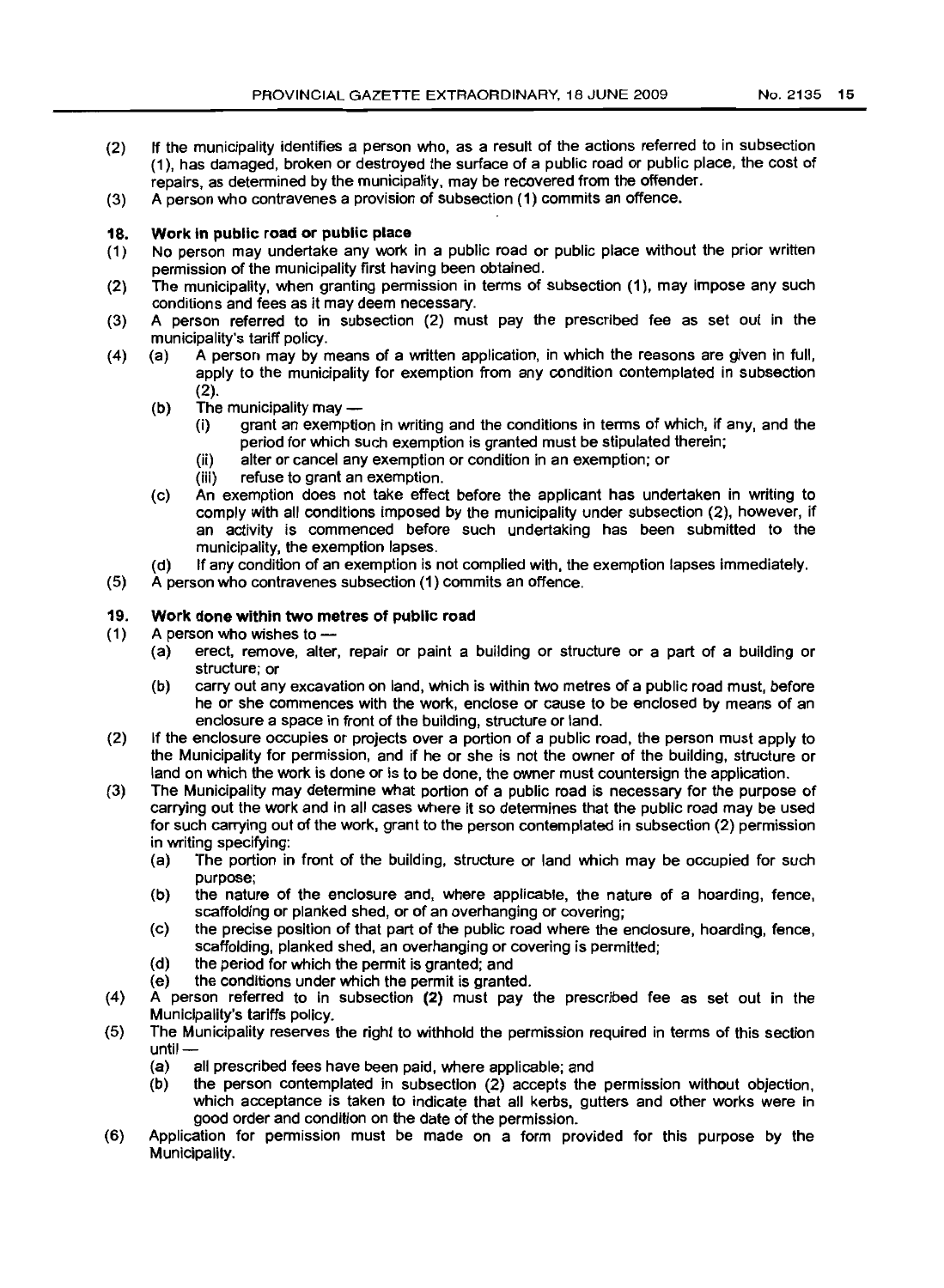(7) A person who contravenes subsection (1) or who does not apply for permission in terms of subsection (2) or who does not comply with a specification or condition prescribed or imposed under subsection (3) commits an offence.

#### 20. Bridges and crossings over gutters and sidewalks

- (1) No private crossing, pathway, bridge or culvert may be made or built to or in front of any dwelling or other premises in any public road or public place except with the written permission of the municipality, and subject to the requirements prescribed by the municipality.
- (2) Application for permission must be made on the form provided for this purpose by the Municipality.
- (3) A person who contravenes subsection (1) commits an offence.

#### 21. Building materials in public roads and public places

- (1) No person may bore or cut stone or bricks, slake or sift lime, or mix building materials, or store or place building materials or any other materials in a public road or public place except with the written permission of the municipality, and subject to the requirements prescribed by the municipality.
- (2) Application for permission must be made on the form provided for this purpose by the Municipality.
- (3) A person who contravenes subsection (1) commits an offence.

#### 22. Discharge of water on public road

- (1) No person may, without prior written permission of the Municipality  $-$ 
	- (a) lead or discharge water on, over or across a public road; or
	- (b) by any means whatever, raise the level of water in a river, dam or watercourse so as to cause interference with or endanger a public road
- (2) (a) A person who wishes to perform an action as contemplated in subsection (1), must submit to the Municipality an application which contains full technical details of the proposed action, and the Municipality may refuse or grant permission.
	- (b) Should the Municipality refuse permission, it must supply the person with the written reasons for the refusal.
	- (c) Should the Municipality grant the permission, It may do so SUbject to such conditions, requirements or specifications which it may determine in each individual case.
- (3) The Municipality may, subject to any law which may be applicable and after obtaining permission of the owner and the occupier of the land concemed, if any -<br>(a) deviate a watercourse, stream or river if the deviation is necessary
	- (a) deviate a watercourse, stream or river if the deviation is necessary for-<br>(i) the protection of a public road or structure related to a public road; or
	- the protection of a public road or structure related to a public road; or
	- (ii) the construction of a structure connected with or belonging to a public road; and
	- (b) divert stormwater from or under a public road onto private property other than land containing buildings, other structures or improvements.
- (4) The Municipality must compensate the owner or occupier of the land for damage caused as a result of acting under subsection (3), with an amount agreed upon between the Municipality and the owner or occupier.
- (5) Application for permission must be made on a form provided for this purpose by the Municipality.
- (6) A person who contravenes subsection (1) or a condition, requirement or specification imposed or determined by the Municipality in terms of subsection (2)(c) commits an offence.

#### 23. Overflow of water into public roads and public places

- (1) No person may cause or allow any water other than rainwater to flow into a public road or public place.
- (2) A person who contravenes subsection (1) commits an offence.

### Part 5: Escorting of abnormal vehicles, events, processions, and shows

#### 24. Escort of abnormal vehicles

- (1) Escort, by traffic officers, of a vehicle that is abnormally large, or that transports unsafe loads will be provided by the Municipality on application.
- (2) Subject to section 28, escort tariffs are charged per hour or part thereof per authorized officer and are calculated from the time as stipulated on the prescribed form until completion of the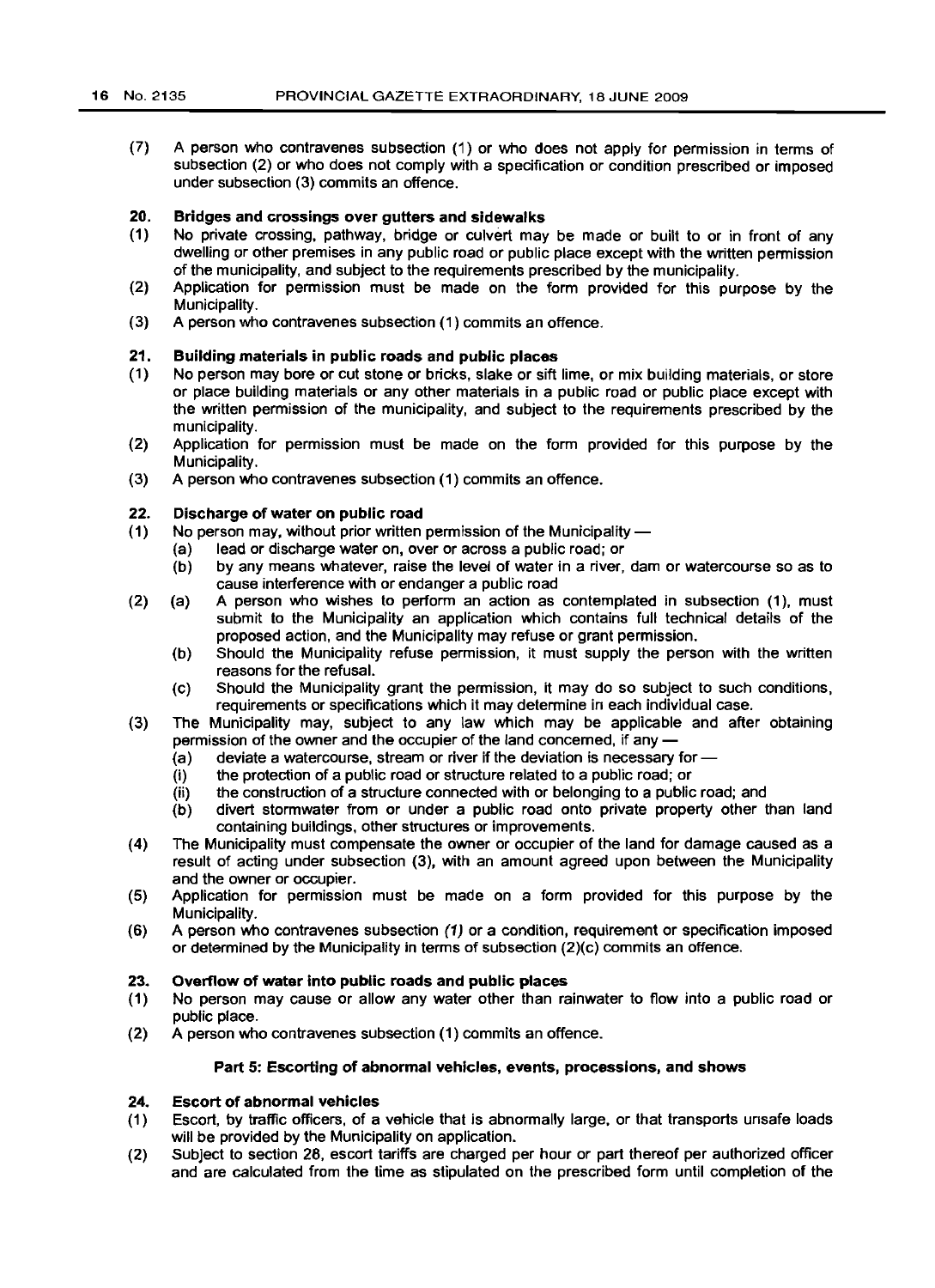escort, provided that 30 minutes before commencement and 30 minutes after completion are included.

- (3) Escorts will only be supplied if all the requirements of the National Road Traffic Act, 1996 (Act 93 of 1996) are compiled with.
- (4) Application for escorting by traffic officers in terms of subsection (1) must be submitted to the Municipality on a form provided for this purpose by the Municipality at least 14 days prior to date on which the escorting is required.

### 25. Races and sporting events

- (1) No person may hold a race or sporting event on any public road without the prior written permission of the Municipality, and an application for permission to hold such a race or sporting event must be submitted in writing by the organiser of the race or sporting event to the Municipality on the form prescribed by it at least 60 days prior to the envisaged event.
- (2) Assistance by traffic officers will be provided by the Municipality on application, as contemplated in subsection (1).
- (3) The person contemplated in subsection (1) must pay to the Municipality the required tariffs and deposit as contemplated in section 28 for the costs to be incurred during the race or sports event
- (3) A person who holds a race or sporting event in contravention of subsection (1) commits an offence.

### 26. Processions and gatherings

- (1) Subject to the provisions of sub-section (7), no person may hold, organise, initiate or control a procession or gathering in a public road or public place, or dance or sing or play a musical instrument, or do anything which is likely to cause a gathering of persons or the disruption or obstruction of traffic in such public road or public place, or use any loudspeaker or other device for the reproduction or amplification of sound without the written permission of the municipality in terms of subsections (2) and (3).
- (2) Any person who intends to perform or carry out anyone or more of the actions described in subsection (1) in any public road or public place must apply to the Municipality for permission on a form provided for this purpose by the Municipality, which application must reach the municipality at least seven days before the date upon which anyone or more of such actions is or are intended to be performed or carried out, however, persons who intend participating actively in a procession, or gathering in any public road need not apply to the municipality for permission thereto and it is not illegal for such persons to participate actively in such procession or gathering if the organiser, promoter or controller thereof has obtained the permission of the municipality.
- (3) An application made in terms of subsection (2) must contain the following:
	- (a) Full details of the name, address and occupation of the applicant;
	- (b) full details of the public road or public place where or route along which anyone or more of the actions prescribed in subsection (1) is or are intended to be performed or carried out, proposed starting and finishing times or anyone or more of the aforesaid actions and, in the case of processions and gatherings, the number of persons expected to attend; and
	- (c) general details of the purpose of anyone or more of the aforesaid actions intended to be performed or carried out.
- (4) Any application submitted in accordance with subsection (2) shall be considered by the municipality, and if anyone or more of the actions to be performed or carried out as proposed in such application is or are not likely to be in conflict with the interests of public peace, good order or safety, the municipality may grant permission for the performance or carrying out of any one or more of such actions subject to such conditions as the municipality may deem necessary to uphold public peace, good order or safety.
- (5) The municipality may refuse to grant permission for the performance or carrying out of anyone or more of the actions described in subsection (1), if the performance or carrying out of such action or actions is or are in conflict with the interests of public peace, good order or safety.
- (6) The municipality may withdraw any permission granted in terms of subsection (4), if, as a result of further information the performance or carrying out of the action or action in question will be in conflict with the interests of public peace, good order or safety.
- (7) The provisions of this section do not apply to
	- (a) a wedding or funeral processions; and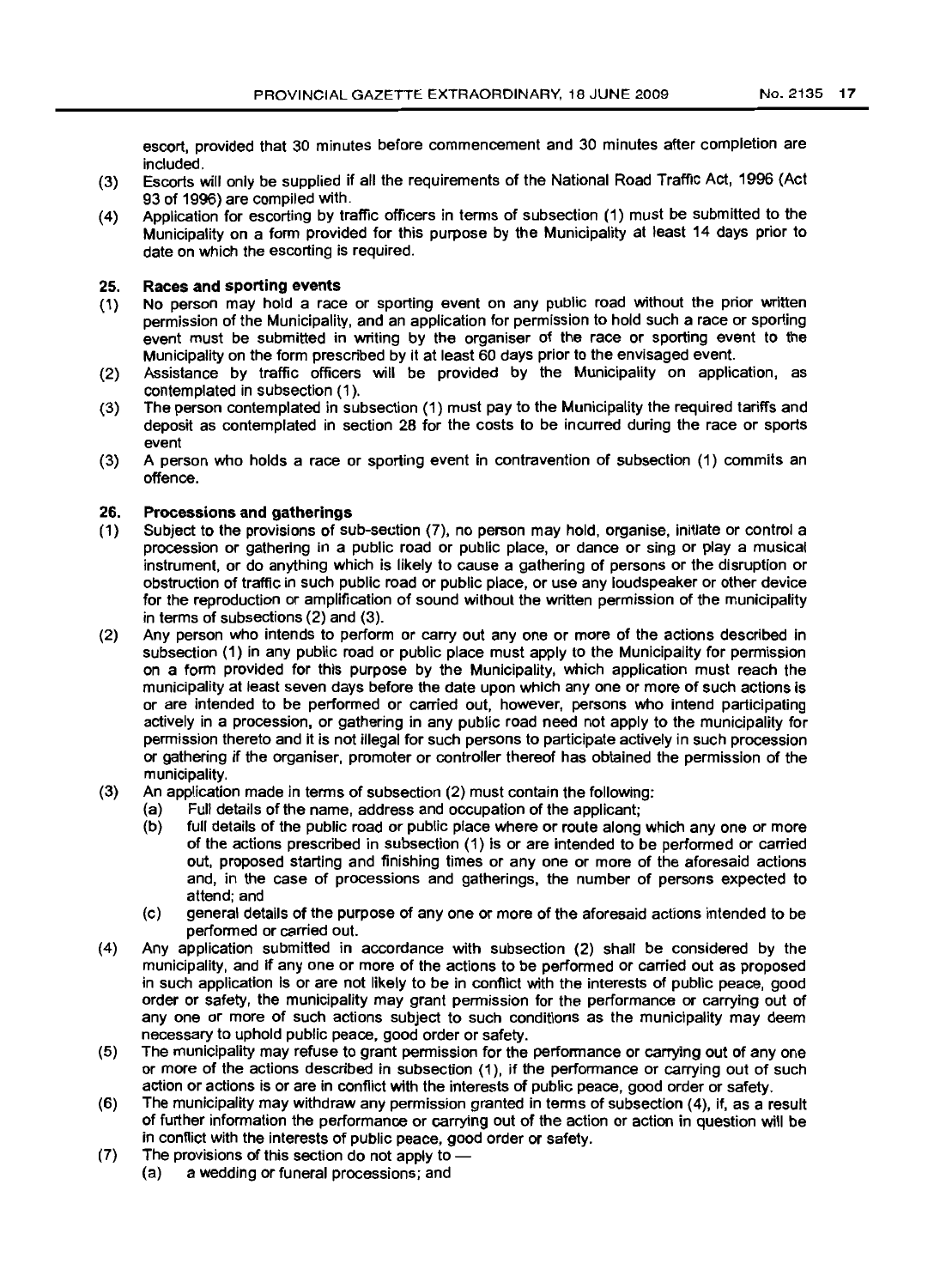- (b) a gathering or demonstration as contemplated by the Regulation of Gatherings Act, 1993 (Act 205 of 1993), in which case the provisions of the Act will be applicable
- (8) Assistance by traffic officers will be provided by the Municipality on application, as contemplated in subsection (2). (9) The person contemplated in subsection (2) must pay, where applicable, to the Municipality the required tariffs and deposit as contemplated in section 28 for the costs to be incurred during the race or sports event

#### 27. Control of amusement shows and devices

- (1) No person may set up or use in any public road or public place any circus, whirligig, roundabout or other side-show or device for the amusement or recreation of the public -
	- (a) except with the written permission of the municipality first having been obtained and subject to such conditions as may be determined by the municipality;
	- (b) unless suitable sanitary conveniences for both sexes of the staff have been provided; and
	- (c) if it is in any way dangerous or unsafe for public use.
- (2) An application for permission to act in terms of subsection (1) must be submitted in writing by the owner or organiser of the circus, whirligig, roundabout or other side-show or device to the Municipality on the form provided for this purpose by the Municipality at least 60 days prior to the date on which the circus, whirligig, roundabout or other side-show or device will be set up.
- (3) Assistance by traffic officers will be provided by the Municipality on application, as contemplated in subsection (2).
- (4) The person contemplated in subsection (2) must pay, where applicable, to the Municipality the required tariffs and deposit as contemplated in section 28 for the costs to be incurred during the duration of the circus, whirligig, roundabout or other side-show or device. (5) An authorised official of the municipality must, for the purposes of inspection, at all reasonable times have free access to such circus, whirligig, roundabout or other side-show or device.
- (6) A person who contravenes subsection (1) commits an offence.

#### 28. Tariffs for assistance with racing events, sporting events, processions and other gatherings in general

- (1) The payment of deposits and tariffs to the Municipality are subject to the following:
	- (a) The Municipality may determine the estimated tariffs, and a deposit equal to these tariffs in respect must be paid in cash or by bank-guaranteed cheque at the date of application as contemplated in section 24(4),25(1) or 2),26 (2) or (8), or 27(3) or (4);
	- (b) any mutual adjustment must be made after conclusion of the sporting event, procession or gathering, or the setting up of the circus, whirligig, roundabout or other side-show or device, as soon as the actual costs have been determined by the Municipality;
	- (c) the Municipality may in its sole discretion exempt an applicant from the payment of the tariffs and the deposit upon written reasons being provided to the Municipality prior to the commencement of the escorting, race or sporting event, procession or gathering, or the set up of the circus, whirligig, roundabout or other side-show or device however in the event that the Municipality is unable to grant exemption for whatever reason prior to the commencement of the escorting, race or sporting event, procession or gathering, or the set up of the circus, whirligig, roundabout or other side-show or device the applicant must pay the tariffs, which shall, if exemption is granted thereafter, be refunded to the applicant;
	- (d) the Municipality may approve the appointment of marshals and prescribe their responsibilities and attire to perform functions on public roads or puollc places; and
	- (e) the Municipality shall prescribe the minimum number of marshal's required to assist at a race or sporting event, procession or gathering, or the set up of the circus, Whirligig, roundabout or other side-show or device racing event, sporting event, procession and a gathering in general.
	- (2) Subsection (I) does not apply to a funeral procession.

# Part 6: Animals, animal drawn vehicles and push or pull carts

# 29. Animals, animal drawn vehicles and push or pull carts on public roads

(1) No person may drive or cause to be driven an animal drawn vehicle along or through public roads during the hours when it would be required of motor vehicles to have their lights switched on.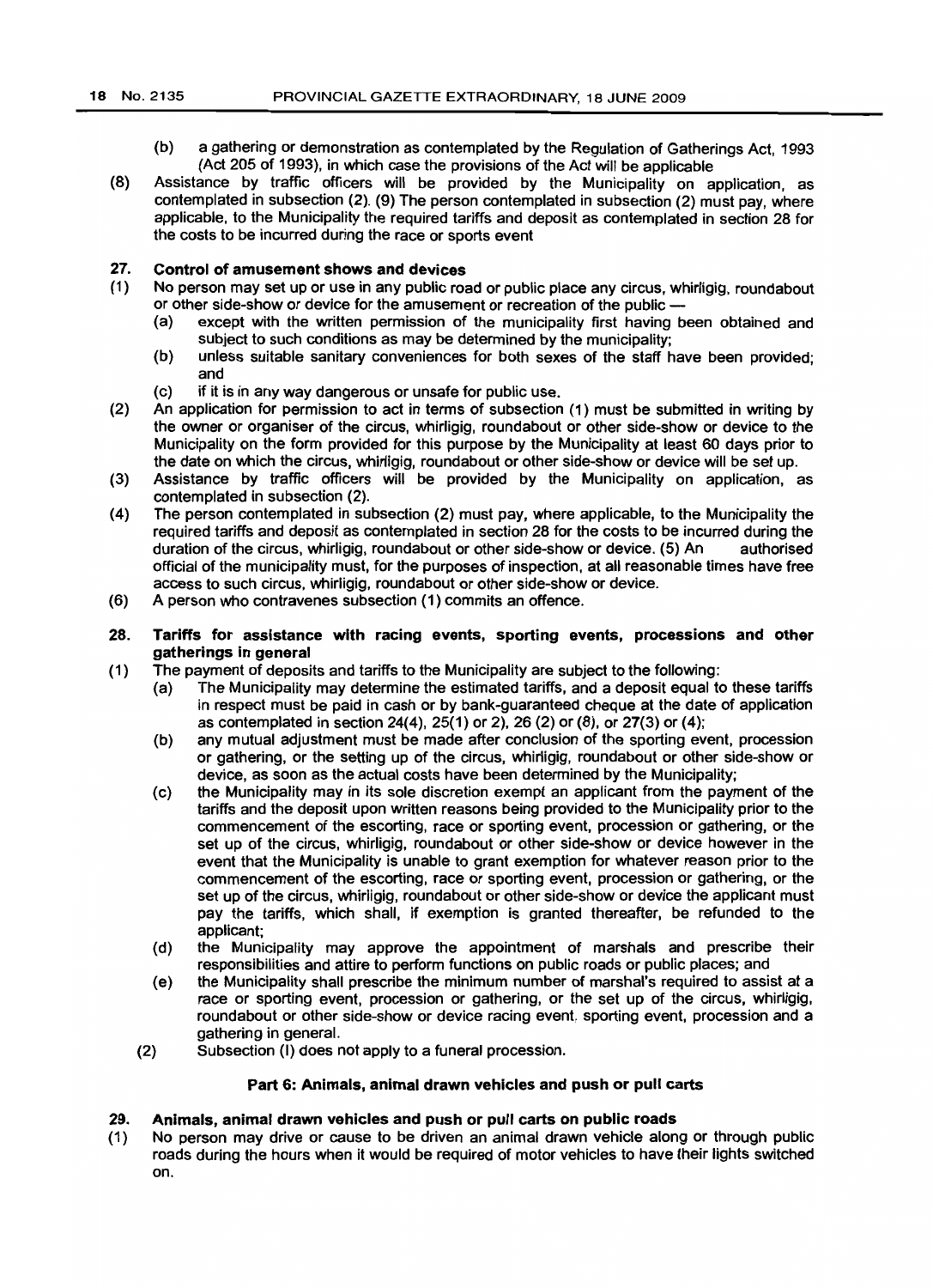- (2) No person may drive or cause to be driven an animal drawn vehicle along public roads with a gradient of 200 or more.
- (3) No person may push or pull any cart along or through public roads during the hours when it would be required of motor vehicles to have their lights switched on or along public roads with a gradient of 20° or more.
- (4) No person may on a public road shoe, clean, dress, train, break-in or turn loose an animal.
- (5) No person who owns or who is in charge of an animal which is on a public road, may leave the animal on the public road if the animal is severely injured, feeble, emaciated, diseased or dying, except for the purpose of seeking assistance for the removal of the animal.
- (6) No person who owns or who is in charge of livestock may allow the livestock to be at large on a public road within the municipal area of the Municipality, and an authorised official may take any such livestock to a place designated by the Municipality.
- (7) No owner of an animal or person -
	- (a) in charge of any wild or ferocious animal, may allow such animal at any time to be insufficiently attended or at large in any public road or public place or may keep any such animal in such a manner as to be a danger or annoyance to the public;
	- (b) may allow, permit or cause any animal to graze or stray in or about any public road or public place; or
	- (c) may in any way obstruct the pedestrian traffic on a sidewalk by bring or allowing to be brought thereon any animal.
- (8) No person may  $-$ 
	- (a) simultaneously drive or be in control of more than one animal-drawn vehicle in a public road or public place;
	- (b) drive or be in control of an animal-drawn vehicle in a public road or public place if he or she is under 16 years of age; or
	- (c) if he or she is in control of an animal-drawn vehicle in a public road, allow a person under 16 years of age to drive or be in control of such vehicle.
- (9) A person who contravenes a provision of this section commits an offence, and a person who contravenes subsection (6) is liable. in addition to payment of the penalty, to pay to the Municipality the cost incurred by it through the authorised official acting in accordance with subsection (6).

### Part 7: Collections and handbills

## 30. Collections and distribution of handbills

- (1) No person may without the prior written permission of the Municipality, and subject to such conditions determined by the Municipality -
	- (a) collect or attempt to collect money in a public road or public place or organise or in any way assist in the organisation of such collection;
	- (b) collect from door to door, beg or solicit or accept alms; or
	- (c) distribute a handbill or similar advertising material or cause it to be distributed in any public road or public place, or place any handbill or similar advertising material or cause it to be placed on or in any vehicle.
- (2) An application for permission in terms of subsection (1) must contain the following information and declarations:
	- (a) The name, address and a recent photograph of the applicant and any other person being in full age who is or are singularly or jointly responsible for the organisation, conduct and control of any such activity as contemplated in subsection (1)(a)to (c);
	- (b) the day on which and the hours between which the activity contemplated in paragraph (a) is to be undertaken;
	- (c) the portion or portions of the municipality wherein the activity contemplated in paragraph (a) is to be undertaken;
	- (d) the object or objects for which the activity contemplated in paragraph (a) is to be undertaken or any funds, where applicable, from the proceeds of the activity are to be applied;
	- (e) whether the entire amount of funds contemplated in paragraph (d) is to be handed over without deduction of any kind whatsoever;
	- (f) that no child under the age of sixteen years will be employed or engaged in activity contemplated in paragraph (a);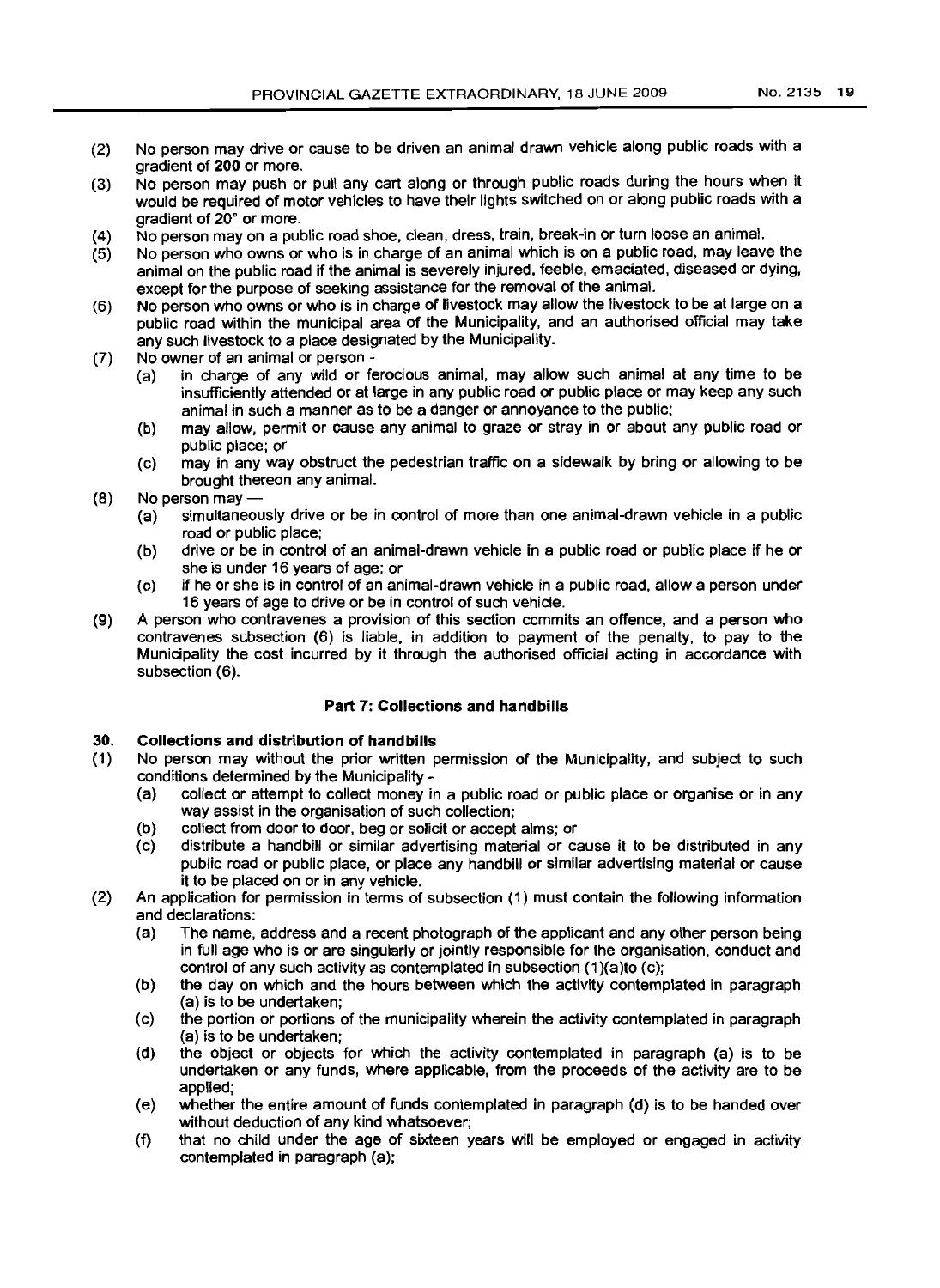- (g) that no the activity contemplated in paragraph (a) is to be undertaken before 7:00 and after 18:00, unless prior written approval for the extension of these hours have been granted by the municipality; and
- (h) if the activity relates to an activity contemplated in subsection (1)(a), proof that the organisation or person intending to hold the public road collection is authorised to collect a contribution in terms of the Non-profit Organisations Act, 1997 (Act 71 of 1997), or the Fund Raising Act, 1978 (Act 107 of 1978), as the case may be.
- (3) An application fee as determined by the municipality may be levied in respect of any application in terms of subsection 1(c).
- (4) Every organisation or person holding a public road collection is entitled to use its, his or her own identifiable collection boxes and if any organisation or person does not possess any boxes, the Municipality's collection boxes may be used upon payment of the prescribed fee.
- (5) An organisation or person who contravenes subsection (1) or a condition contemplated in subsection (1), commits an offence.

### Part 8: Trolleys

### 31. Trolleys

- (1) The owner of a trolley must affix an identifying token in a conspicuous position on the trolley.<br>(2) The owner or the person who controls or has the supervision over a trolley or who offers it to
- The owner or the person who controls or has the supervision over a trolley or who offers it to be used by a person, or who uses it for any purpose whatsoever, may not leave or abandon it or permit it to be left or abandoned on a public road.
- (3) A trolley that has been left or abandoned on a public road may be removed, or caused to be removed, by an authorised official and be placed under the care of the official in charge of a municipal store which was established by the Municipality for the purpose.
- (4) The official in charge of the store must store a trolley which has been placed under his or her care at the municipal store, and the Municipality must publish once every month a notice in two newspapers circulating within the municipal area, which states -
	- (a) the name of the owner of the trolley, if known;
	- (b) the number of trolleys of the owner being so stored;
	- (c) that the trolley may be claimed by the owner from the Municipality on payment of the prescribed fee for storage and on proof of ownership; and
	- (d) that a trolley that has not been claimed after a period of three months from the date of publication of the notice, may be sold by the Municipality by public auction.
- (5) The proceeds of the public auction in terms of subsection (4)(d) is revenue in favour of the Municipality for the following costs incurred by the Municipality to defray expenses:
	- (a) The removal of such supermarket trolley;
	- (b) the keeping of the supermarket trolley in custody;
	- (c) the endeavour to trace the owner; and
	- (d) the cost of the public auction, and the remainder, if any, will be refunded to the owner of the supermarket trolley.
- (6) The Municipality is not liable for the theft, damage to or loss of any trolley while the trolley is stored in the municipal store or when sold by public auction.
- (7) A person who contravenes subsection (I) or (2) commits an offence.

### Part 9: Wires and fencing

### 32. Barbed wire, dangerous and electrical fencing

- (1) No person may erect or cause or permit to be erected along a public road or public place, or may have along a public road or public place, an electrified fence, electrified railing or other electrified barrier, unless -
	- (a) the electrified fence, electrified railing or other electrified barrier is erected on top of a wall which may not be less than two metres high and built of brick, cement, concrete or similar material;
	- (b) the electrified fence, electrified railing, or other electrified barrier is designed and installed in accordance with a standard issued in terms of the Standards Act, 1993 (Act 29 of 1993); and
	- (c) the person has obtained the prior written consent of the Municipality in terms of the National Building Regulations and Building Standards Act, 1977 (Act 103 of 1977).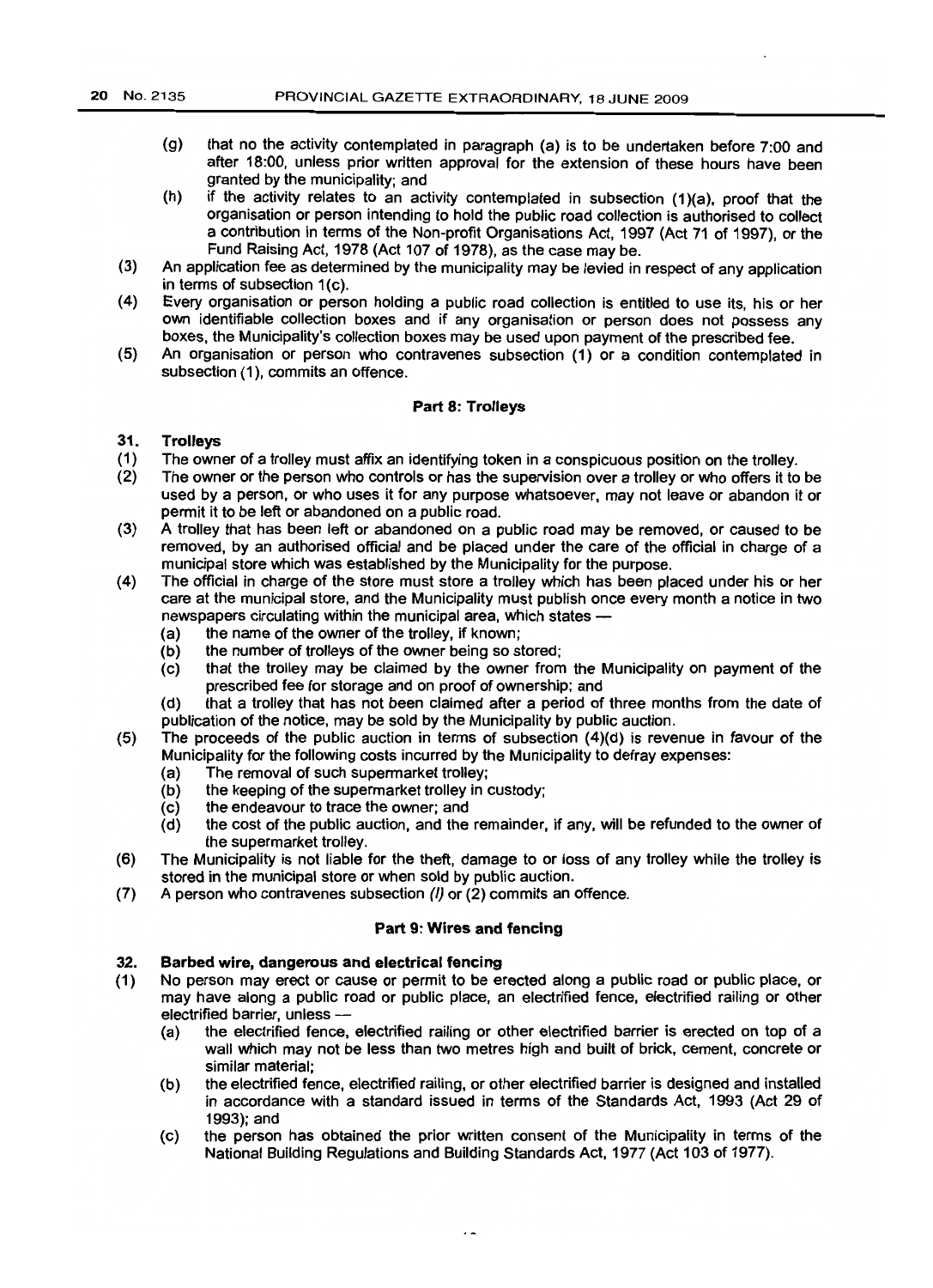- (2) (a) A person who wishes to erect an electrified fence, electrified railing or other electrified barrier as contemplated in subsection (1), must submit to the Municipality an application for permission, which application contains full technical details of the proposed electrified fence, electrified railing or other electrified barrier, and the Municipality may refuse or grant the permission.
	- (b) Should the Municipality refuse permission, it must supply the person in writing with the reasons for the refusal.
	- (c) Should the Municipality grant the permission, it may do so subject to conditions, requirements or specifications which it may determine in each individual case.
- (3) Subsections (1) and (2) apply to an owner or occupier of an agricultural holding or farm land as well.
- (4) No owner or occupier of land may erect or cause or permit to be erected along a public road or public place a barbed-wire fence, railing, paling, wall or other barrier which, by reason of-<br>(a) spikes or other sharp or pointed protrusions; or
	- spikes or other sharp or pointed protrusions; or
	- (b) the nature of its construction or design, is or may become a danger to a member of the public using the public road or public place.
- (5) Subsection (4) does not apply to an owner or occupier of an agricultural holding or farm land.
- Application for permission must be made on a form provided for this purpose by the Municipality.
- (7) A person who erects or causes or permits to be erected along a public road or public place, or who has along a public road or public place, an electrified fence, electrified railing or other electrified barrier without having first obtained the prior written consent of the Municipality in terms of subsection  $(1 \text{ )}(c)$ , or who does not comply with any specifications or conditions prescribed or imposed in terms of subsection (2)(c) or who contravenes subsection (4) commits an offence.

# Part 10: Miscellaneous prohibitions

# 33. Cleaning, repairing and cleanliness of public road

- (1) No person may clean any part of a vehicle, or wash, dry or paint any article or object on any public road.
- (2) No person may repair any part of a vehicle on any public road, except when minor repairs necessitated by a temporary or sudden stoppage of the vehicle need to be done for the purpose of setting the vehicle in motion.
- (3) No person may spill, drop or place or permit to be spilled, dropped or placed, on any public road any matter or substance that may interfere with the cleanliness of the public road, or cause or is likely to cause annoyance, danger or accident to a person, animal, vehicle or other traffic using the public road.
- (4) A person who performs an action contemplated in subsection (3) must immediately remove or cause to be removed the matter or substance from the road, and if the person fails to remove the matter or substance, the Municipality may remove the matter or substance and recover the cost of removal from the person.
- (5) A person who contravenes a provision of this section commits an offence.

# 34. Loitering and queuing on public road

(1) No person may-

- (a) lie or sit so as to obstruct traffic on a public road;
- (b) loiter or walk, or otherwise act on a public road in a manner that may obstruct traffic; or
- (c) stand or congregate, except when forming part of a queue, on a public road within 20 metres of the entrance to a place of public entertainment so as to obstruct traffic or a person proceeding to, attending at, or departing from the place of entertainment.
- (2) A person performing any of the prohibited acts mentioned in subsection (1) must, upon instruction by an authorised official, discontinue to do so.
- (3) A person who contravenes subsection (1) or who fails to comply with an instruction by an authorised official commits an offence.

# 35. Poison In public roads or public places

(1) No person other than an official of the municipality or an authorised person who administers legally approved weed-killers or poisons, may use, set or cast poison in any public road or public place.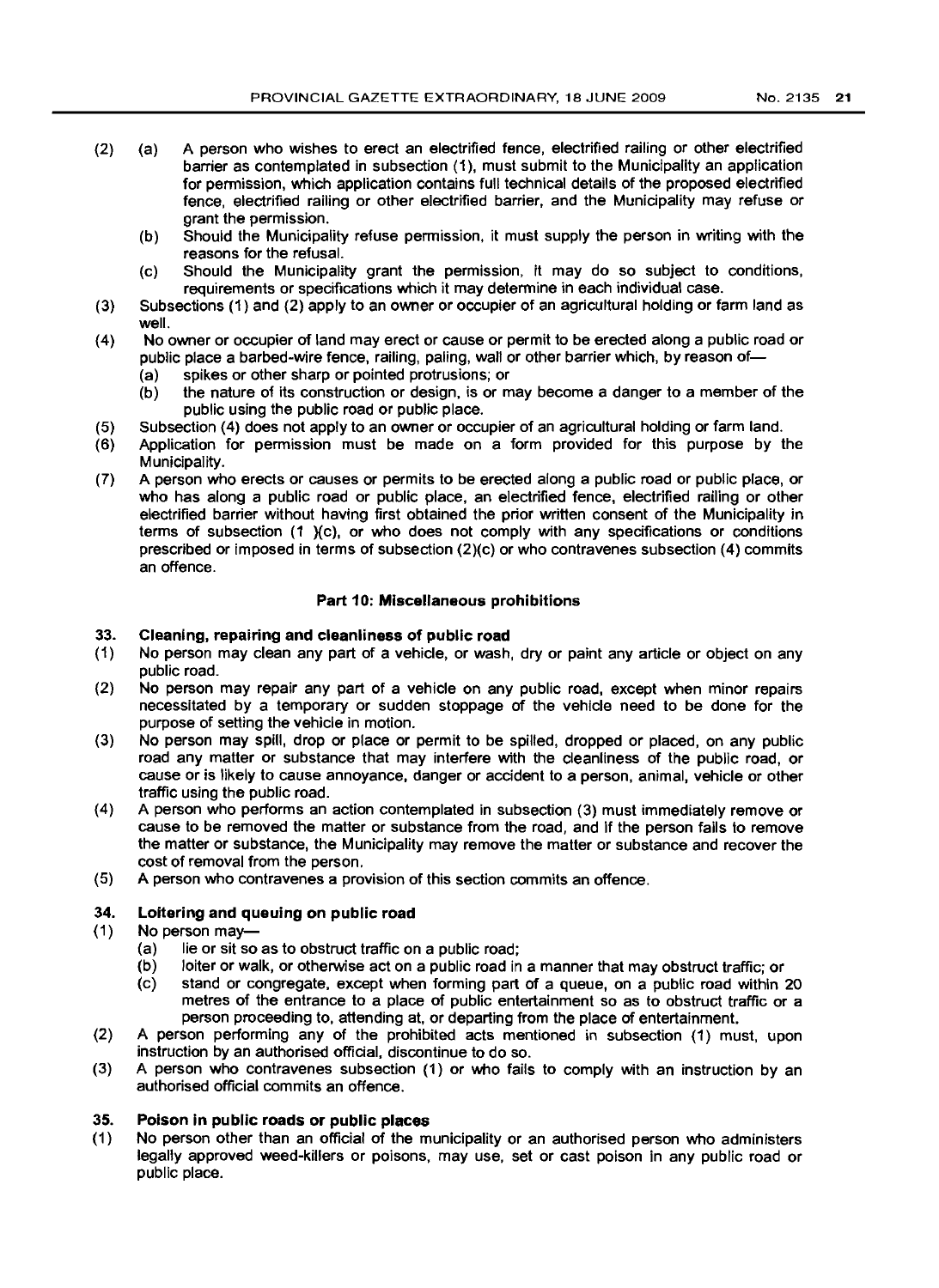(2) A person who contravenes subsection (1) commits an offence.

### 36. Skating, games, and nuisances

- (1) No person may, except with the written permission of the municipality first having been obtained -
	- (a) skate on roller skates or a skate board or a similar device in or on a public road or public place or in or upon an area where skating is prohibited by an applicable road traffic sign; or
	- (b) roll any hoop, or fly any kite, throw or hit stones or balls, or use any bow and arrow or catapult, or by any means discharge any missile upon, over, or across any public road.
- $(2)$  No person may  $-$ 
	- (a) play cricket or football or any game, or indulge in any pastime whatsoever in or upon any public road, except on such places as the municipality may set apart for the purposes of a particular game, sport or pastime; or
	- (b) do anything in a public road or public place which may endanger the life or safety of any person, animal or thing or create a nuisance, obstruction or annoyance to the public.
- (3) Application for permission in terms of subsection (1) must be made on the form provided for this purpose by the Municipality.
- (4) A person who contravenes a provision of subsection (1) or (2) commits an offence.

### 37. Advertisements visible from public road

- (1) Subject to the Municipality's regulations pertaining to the display of advertising signs, no person may display any advertisement, placard, poster or bill in a public road except with the written permission of the municipality and subject to such conditions as may be determined by the municipality.
- (2) A person who contravenes a provision of subsection (1) commits an offence.

### 38. Trees

- $(1)$  No person may  $-$ 
	- (a) plant a tree or shrub in a public road or public place, cut down a tree or a shrub in a public road or public place or remove it there from, except with the written permission of the municipality;
	- (b) climb, break or damage a tree growing in a public road or public place; or (c) in any way mark or paint any tree growing in a public road or public place or, subject to the Municipality's regulations pertaining to the display of advertising signs, attach any advertisement thereto.
- (2) Any tree or shrub planted in a public road or publlc place is the property of the municipality.
- (3) Whenever there is upon any property any tree or other growth which interferes with overhead wires or is a source of annoyance, damage, danger or inconvenience to persons using a public road or public place, the municipality may by notice in writing order the owner or occupier of such property to prune or remove such tree or growth to the extent and within the period specified in such notice.
- (4) A person who contravenes a provision of subsection (1), or who fails to comply with a notice issued in terms of subsection (3) commits an offence.
- (5) If any person fails to comply with a notice in terms of subsection (3), the municipality may itself prune or remove the tree or growth at the expense of the person on whom the notice was served.

### 39. Dumping of waste

- (1) Subject to the Municipality's waste management by-laws, no person, except with the written permission of the municipality and subject to such conditions as may be determined by the municipality, may-
	- (a) dump, leave or accumulate any garden refuse, motor vehicle wrecks, spare parts of vehicles, building or waste materials, rubbish or any other waste products in any public road or public place; or
	- (b) permit any such objects or substances to be dumped or placed in a public road or public place from premises owned or occupied by him or her.
- (2) A person who contravenes a provision of subsection (1) commits an offence.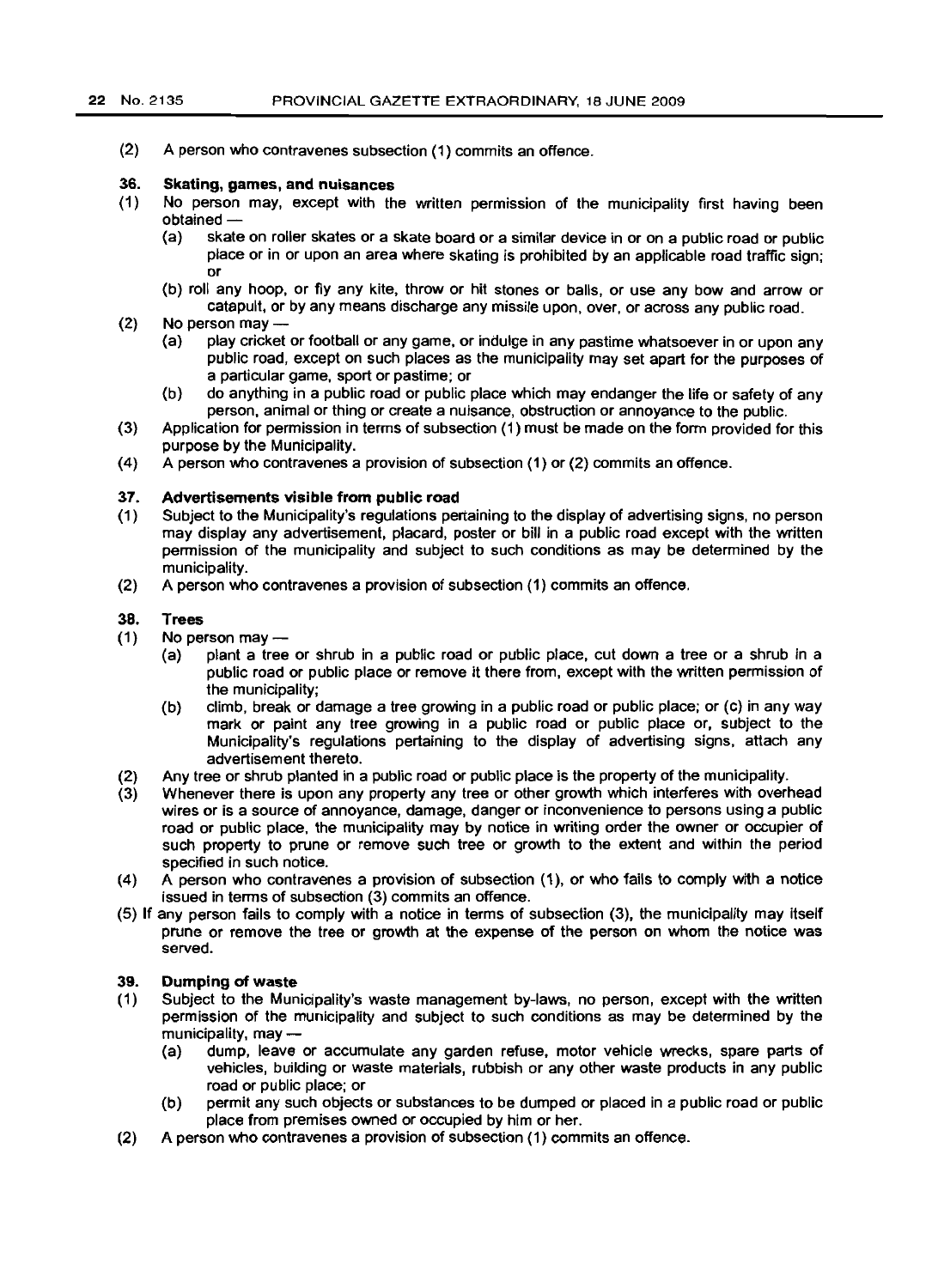# 40. Article placed in building facing public road

- (1) No person may place in a building or other part of a building near a public road an article which, if it were to fall, is likely to cause injury or damage to a person or property, without taking all reasonable steps against it falling onto the public road.
- (2) A person who contravenes a provision of subsection (1) commits an offence.

# 41. Outspanning in public roads

- (1) No person may outspan or allow to be outspanned in any public road or public place any vehicle drawn by animals, or detach or leave in any public road or public place any trailer, caravan or vehicle which is not self-propelled, however, this provision does not apply when such vehicle is being loaded or unloaded.
- (2) A person who contravenes subsection (1) commits an offence.

# 42. Openings and doors on public roads

(1) No person may leave open -

- (a) any entrance from a public road; or
- (b) any vault, cellar, basement, or underground room without a sufficient fence or handrail to prevent persons from falling into such vault or leave any door or other covering on such vault in a defective condition.
- (2) No person may leave any manhole or opening in an unsafe condition.
- (3) No person may open or remove any manhole cover without the written authority of the Municipality or unless such opening or removal is in the executing of his duty.
- (4) A person who contravenes a provision of this section commits an offence.

# 43. Miscellaneous prohibitions

- $(1)$  No person may, in a public road or public place  $-$ 
	- (a) sing an obscene or profane song;
		- (b) use profane, foul, indecent or obscene language;
		- (c) use threatening, abusive or insulting words or make gestures or behave in a manner with intent to cause a breach of the peace or whereby a breach of the peace is likely to be occasioned;
		- (d) erect a tent or place a chair or any article for the purpose of a funeral, party or any other event without the prior written permission of the Municipality;
		- (e) use or drive or cause or permit to be used or driven a cart of the type known as a "soap box cart" or any other cart of the like nature, otherwise than in the course of or for the purpose of business, however the Municipality may permit the use of a cart in connection with an organised sports event, game, or race;
		- (f) operate a motor vehicle in such a manner as to cause excess noise which can be avoided by the exercise of reasonable care on his or her part;
		- (g) or place on, under or across a public road or public place a rope, wire or pole or hang or place anything whatsoever thereon without the prior written permission of the Municipality;
		- (h) when travelling on a public road upon a pedal cycle, motor cycle, coaster or similar device, cling to or attach himself or herself or the pedal cycle, motor cycle, coaster or similar device to any other moving vehicle;
		- (i) appear unclothed or appear without being clothed in such a manner as decency demands.
		- (j) or in view of a public road urinate, excrete, behave in an indecent manner by exposing his or her person, or make use of an indecent gesture or commit, solicit or provoke a person to commit a riotous, disorderly or indecent act;
		- (k) operate a rickshaw or similar carriage;
		- ride on a pedal cycle or tri-cycle at night without being clearly visible from a distance of not less that SOm and such cycle must be equipped with a lamp emitting white light to the front and a lamp emitting red light to the back of such cycle;
		- (m) use or permit to be used  $-\frac{1}{2}$ <br>(i) any cycle excluding a
			- any cycle excluding a tricycle, to carry goods exceeding 50kg in mass; or
			- (ii) (ii) any tricycle to carry goods exceeding 110kg in mass;
		- (n) carry any other person upon the handlebars, frame or tank of a cycle or motorcycle, or ride in above manner upon any such vehicle.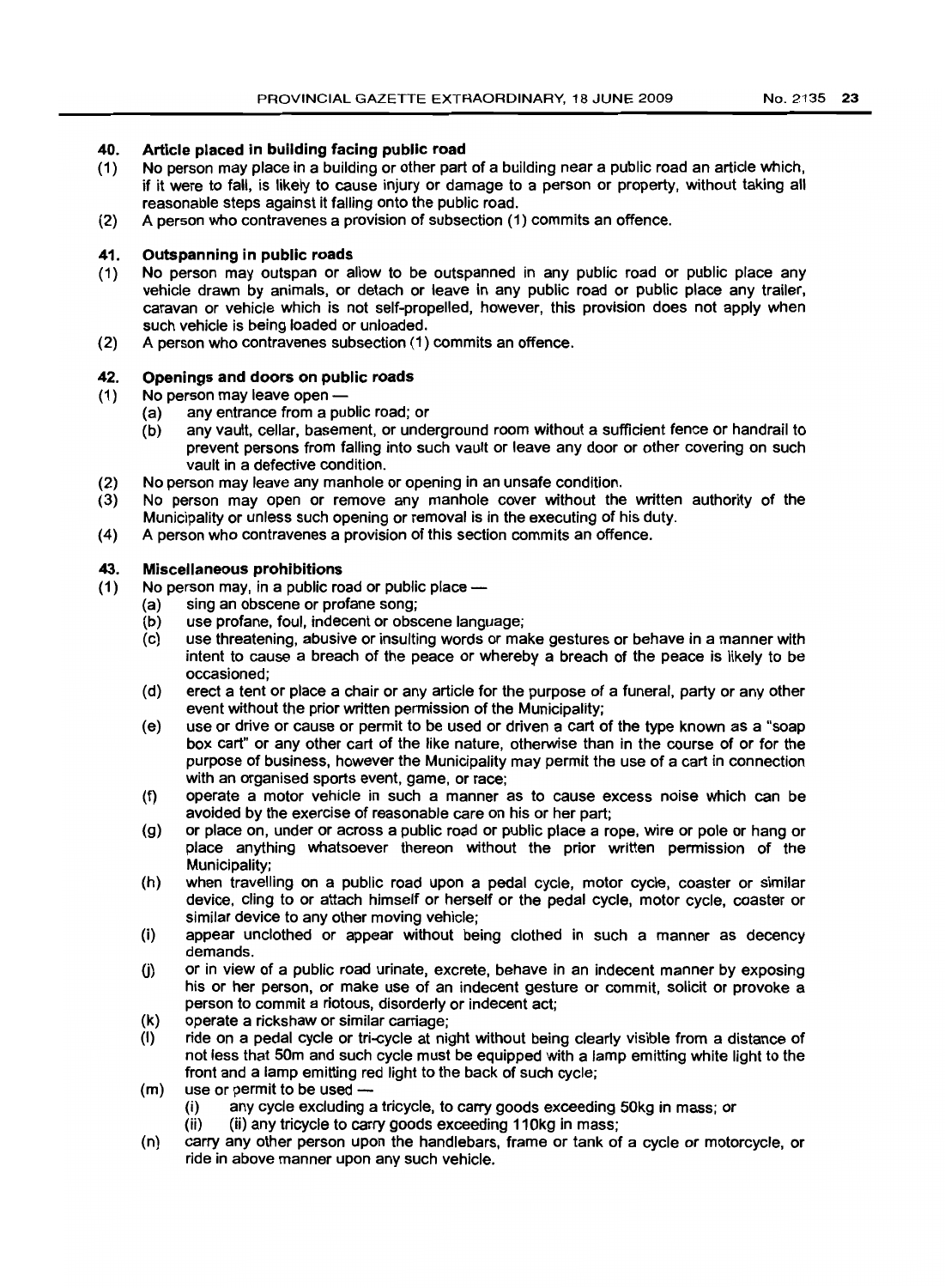- (0) carry or convey through the carcass of an animal or any garbage, night soil, refuse, litter, rubbish, manure, gravel or sand, unless-
	- (i) it is properly covered; and
	- (ii) it is conveyed in such type of container or in such a manner as will not allow any offensive liquids or parts of the load to be spilt in the public road or public place;
- (p) dry or spread washing on a fence on the boundary fence;
- (q) beat or shake any carpet, rug or mat, except doormats shaken or beaten before 08:00 in the morning;
- (r) carry any large bundle or basket or any pointed or edged tools not properly protected, or any ladder, plank or pole or any bag of soot, lime or other offensive substance, or other package or thing calculated to obstruct, inconvenience, or annoy pedestrians upon any footpath, except for the purpose of loading or unloading any vehicle or when necessarily crossing the footpath;
- (s) deface, damage or in any way interfere with any notice board, road traffic sign, public road name board or other similar sign or any hoarding which has been erected in a public road or public place by or with the permission of the municipality;
- (t) sleep in a vehicle other than a motor vehicle parked in a taxi rank or on some other stand duly allocated by the municipality;
- (u) erect any shelter;
- (v) wash or dry clothes, blankets or any other domestic articles;
- (w) fight or act in a riotous manner;
- (x) discharge a firearm, airgun or air-pistol;
- (y) annoy or inconvenience any other person by yelling, shouting or making any noise in any manner whatsoever;
- (z) solicit or importune any person for the purpose of prostitution or immorality;<br>(aa) engage in gambling;
- engage in gambling;
- (bb) use intoxicating liquor or drugs;
- (cc) wash himself or herself; or
- (dd) spit.
- (2) Application for permission in terms of subsection (1)(d), (e) and (g) must be made on the form provided for this purpose by the Municipality.
- (3) A person who contravenes a provision of subsection (1) commits an offence.

## Part 11: Closure and constructions and naming of public roads, numbering of premises, and direction of traffic

#### 44. Closure of public roads and public places

- (1) No person may, without the approval of the municipality, close or barricade any public road or public place or restrict access thereto.
- (2) The municipality may permanently close or divert any public road or public place or part thereof or restrict access to any public road or public place.
- (3) When the municipality decides to act in terms of subsection (2), it must give notice of such intention in terms of its communication policy, and in the absence of such policy the municipality must give notice of its intention in a local newspaper in at least two official languages.
- (4) Any objection against the intended action must be delivered in writing to the municipality within 30 days from the date of notification in terms of subsection (3).
- (5) The municipality may, without complying with the provisions of subsection (3)-
	- (a) temporarily close a public road or public place-
		- (i) for the purpose of or pending the construction, reconstruction, maintenance or repair of such public road or public place;
		- (ii) for the purpose of or pending the construction, erection, laying, extension, maintenance, repair or demolition of any building, structure, works or service alongside, on, across, through, over or under such public road or public place --(aa) if such public road or public place is dangerous to traffic; (bb) by reason of any emergency or public event which requires special measures for the control of traffic or special provision for the accommodation of crowds; or
		- (iii) for any other reason which renders the temporary closing of such public road necessary; and
		- (b) temporarily divert a public road which has been closed in terms of paragraph (a).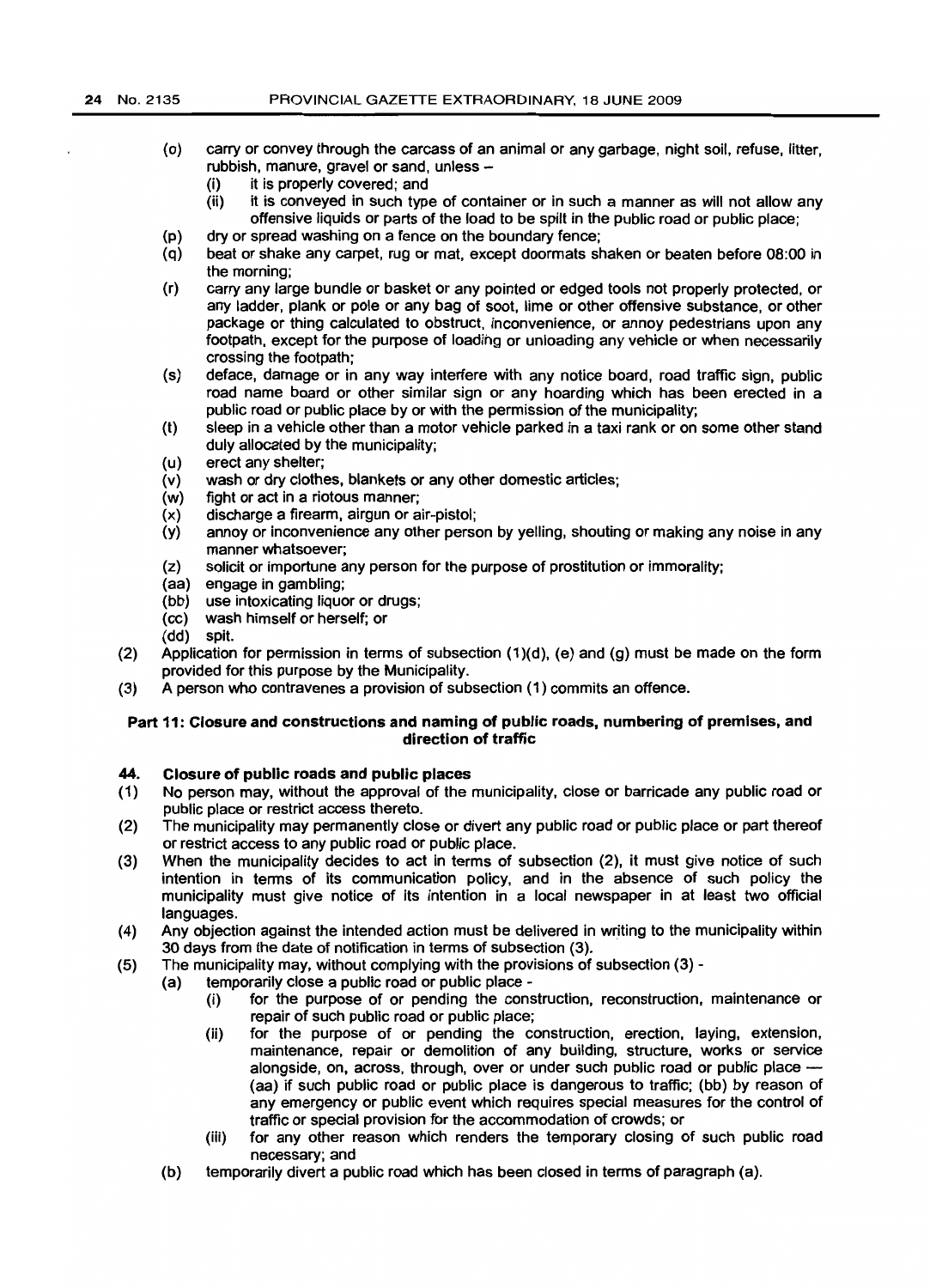- (6) The municipality may in his discretion, for general information, place a notice of such temporary closure in terms of subsection (5) in a local newspaper.
- (7) Application for permission in terms of subsection (1 )(d), (e) and (g) must be made on the form provided for this purpose by the Municipality.
- (8) A person who contravenes subsection (1) commits an offence.

# 45. Construction, maintenance, naming and declaration of public roads and public places

- (1) The municipality may
	- (a) make, construct, reconstruct, alter and maintain a public road or public place; and
	- (b) name and re-name public roads or public places.
- $(2)$  The municipality may  $-$ 
	- (a) declare any land or portion of land under its control to public road, or any public road or portion thereof to be a public place;
	- (b) declare any private public road or portion thereof to be a public road, or any place or portion thereof to be a public place.
- (3) When the municipality decides to act in terms of subsection (1), it must give notice of such intention in terms of its communication policy, and in the absence of such policy, the municipality must give notice of its intention in a local newspaper in at least two official languages.
- (4) Any objection against the intended action must be delivered in writing to the municipality within 30 days from the date of notification in terms of subsection (3)

# 46. Numbering of premises

- (1) The municipality may prescribe by notice in writing to the owner of any premises that a number allocated to such premises by the municipality must be displayed, and the owner of such premises must, within 30 days of the date of such notice, display the allocated number on the premises.
- (2) A number displayed as contemplated by sub-section  $(1)$  must  $-$ 
	- (a) be displayed in a conspicuous position on the premises and must at all times be visible and legible from the adjacent public road; and
	- (b) be replaced by the owner of the premises as often as it gets obliterated, defaced or illegible.
- (3) The Municipality may allocate and re-allocate numbers to properties abutting on public roads and public places.
- (4) A person who contravenes a provision of subsection (1) or (2) commits an offence.

## CHAPTER 2: PARKING METERS

## 47. Municipality may install parking meters

- (1) The Municipality may by resolution install or cause to be installed in a public road or place in the municipal area -
	- (a) a parking meter at a demarcated parking bay; or
	- (b) a combined parking meter at demarcated parking bays.
- (2) The Municipality must install a parking meter contemplated in subsection (1) upon the kerb, footpath or sidewalk which adjoins the parking bay or bays in respect of which it is installed.
- (3) A parking meter must --
	- (a) clearly indicate the time allowed for parking in the parking bay;
	- (b) clearly indicate the prescribed coin or coins which may be deposited in the appropriate slot of the meter;
	- (c) clearly display a notice which indicates that no parking may take place in the parking bay if the meter is out of order; and
	- (d) be fitted with an easily visible device (the 'indicator') which must indicate clearly, as the case may be-<br>(i) the time
		- the time allowed for parking when the prescribed coin has been inserted;
		- (ii) hat the time allowed for parking has expired; or<br>(iii) that the parking meter has not been set in operal
		- that the parking meter has not been set in operation
- (4) In the instance where a parking meter is not automatically activated by the insertion of a prescribed coin, a notice which indicates the kind of action to be taken in order to set the meter in operation once the prescribed coin has been inserted, must be clearly displayed on the parking meter.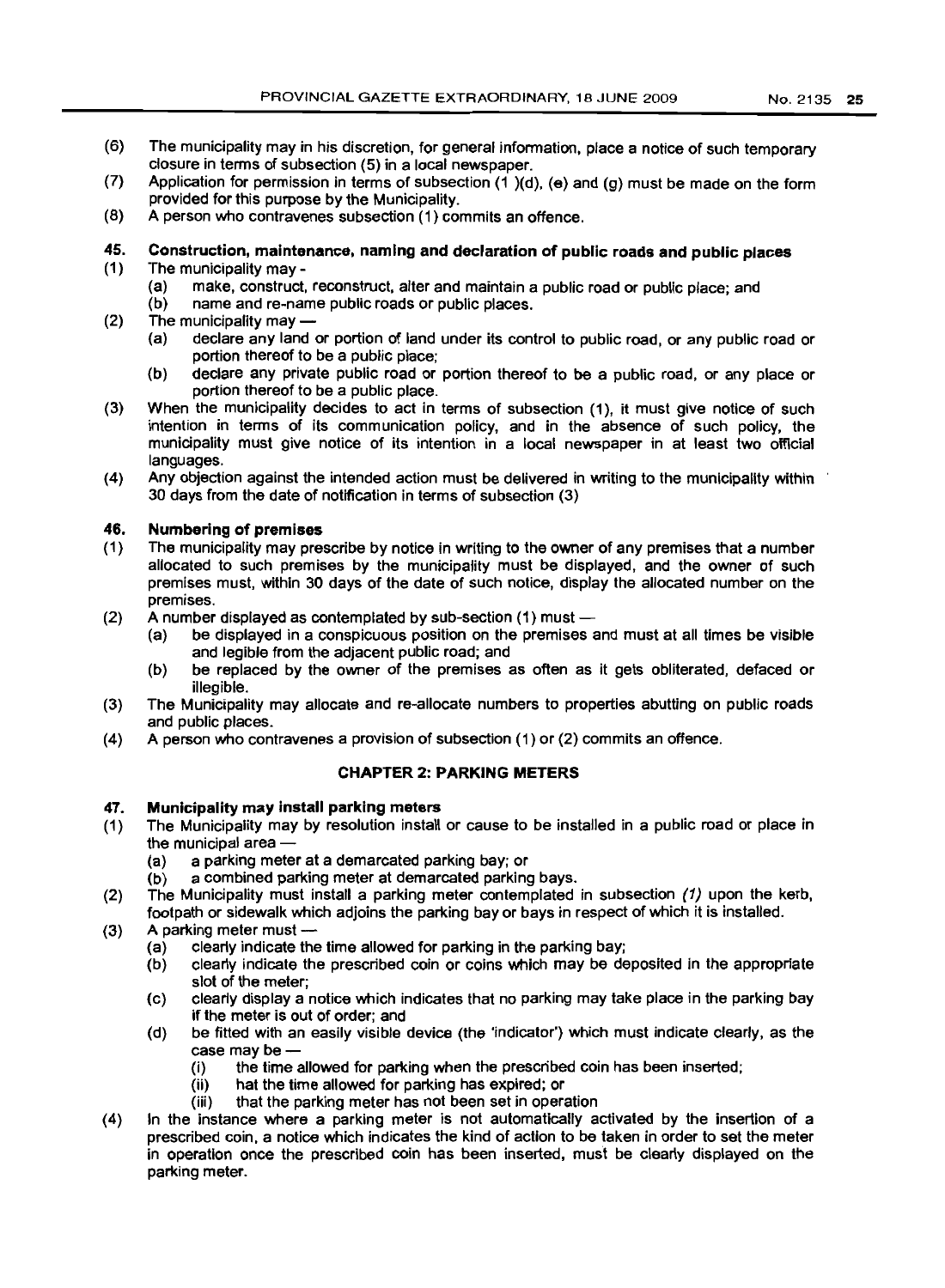(5) In the instance where a meter is out of order, an authorised official may securely place over the meter a hood carrying in legible letters the words: "Out of order. Do not park in this bay".

#### 48. Method of parking

- (1) No driver or person in charge of a vehicle may park the vehicle -
	- (a) in a metered parking bay across a painted line marking the bay or in such a position that the vehicle is not entirely within the area demarcated as a metered parking bay;
	- (b) in a metered parking bay which is already occupied by another vehicle; or
	- (c) in a metered parking bay in contravention of a road traffic sign which prohibits the parking or stopping of vehicles in the public road or portion of the public road concerned.
- (2) A person who contravenes the provisions of subsection (1) commits an offence.

#### 49. Payment for parking

- (1) (a) When a vehicle is parked in a metered parking bay, the driver or person in charge of the vehicle must immediately deposit or cause to be deposited in the parking meter which adjoins the parking bay or bays in respect of which it is installed the prescribed coin or coins as indicated on the meter for the period of time during which he or she desires to park his or her vehicle in the bay, and must set the meter in operation either by inserting the prescribed coin in the appropriate slot of the parking meter, or where applicable, in accordance with the instructions appearing on the parking meter, and a driver or person in charge of a vehicle who fails to do so, commits an offence.
	- (b) On completion of the actions prescribed in paragraph (a), the metered parking bay may be lawfully occupied by the vehicle during the period which is indicated on the parking meter, but no longer, however a driver or person in charge of a vehicle may, without payment, park the vehicle during such time (if any) as may be indicated on the parking meter as being unexpired from its previous use.
- (2) Subject to the provisions of subsection (3), the driver or person in charge of a vehicle may again, when the authorised period of parking has expired, immediately set the parking meter in operation as set out in subsection (1)(a), and after the meter has been set in operation, the vehicle may lawfully occupy the parking bay for the further period indicated on the parking meter.
- (3) No person may, either with or without the insertion of a fresh coin in the parking meter, leave a vehicle parked in a parking bay for a continuous period exceeding the maximum permissible parking time as indicated on the meter, and a person who leaves a vehicle parked in a parking bay for a continuous period exceeding the maximum permissible parking time as indicated on the meter, commits an offence.
- (4) SUbject to the provisions of section 17, no driver or person in charge of a vehicle may cause, allow, permit or suffer the vehicle to be or remain parked in a metered parking bay while the indicator of the parking meter shows that  $-$ 
	- (a) the time has expired: or
	- (b) that the parking meter has not been set in operation either by the insertion of the prescribed coin or, where applicable in accordance with the instructions appearing on the parking meter, and a driver or person in charge of a vehicle who contravenes a provision of this subsection commits an offence.
- (5) Where a parking meter cannot be set in operation despite compliance or attempted compliance with the procedure prescribed in subsection  $(1)(a)$ , no driver or person in charge of a vehicle may cause, allow, permit or suffer the vehicle to be or remain parked in the parking bay for a continuous period exceeding the period which was indicated by the indicator of the parking meter when such vehicle was parked in the said parking bay, however if -
	- $(a)$  the indicator shows that  $-$ 
		- (i) the time has expired;
		- (ii) the parking meter has not been set in operation; or
	- (b) a hood has been placed over the parking meter as envisaged in section 31(5), no driver or person may cause, allow, permit or suffer the vehicle to be or remain parked in the parking bay, and a driver or person in charge of a vehicle who contravenes a provision of this subsection commits an offence.

#### 50. Municipality may prevent parking at parking bay

An officer authorised by the Municipality to display road traffic signs may, whenever necessary or expedient to do so in the interests of the movement or control of traffic, place or erect a traffic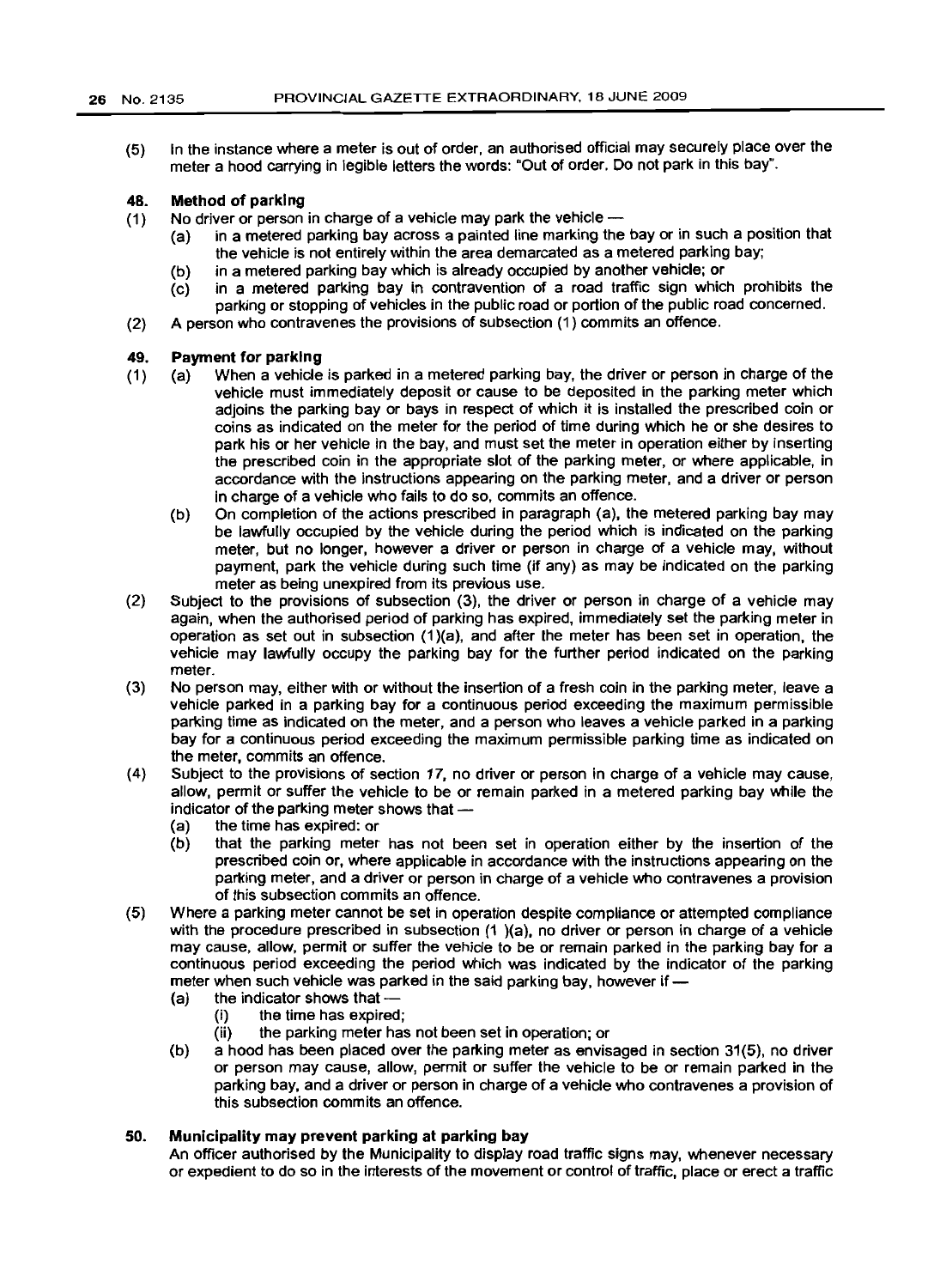sign or signs indicating "No Stopping" or "No Parking" at a parking bay or bays, and no person may stop or park a vehicle or cause or permit a vehicle to be stopped or parked in such parking

- bay or bays -<br>(a) while the while the sign is so placed or erected; or
- (b) during any period when the stopping or parking of a vehicle in the public road or portion of the public road concerned is prohibited in terms of such traffic sign, and a person who contravenes a provisions of this section commits an offence.

# 51. Tampering with parking meter

- (1) No person may misuse a parking meter or interfere or tamper or attempt to misuse, interfere or tamper with the working operation or mechanism of a parking meter.
- (2) No person may, without authority from the Municipality, affix or attempt to affix or place a placard, advertisement, notice, list, document board or thing on a parking meter.
- (3) No person may paint, write upon or disfigure a parking meter.
- (4) A person who contravenes a provision of this section commits an offence.

## 52. Prescribed coin only to be deposited

- (1) No person may deposit or cause to be deposited in a parking meter anything whatever other than the prescribed coin or coins.
- (2) A person who contravenes subsection (1) commits an offence.

# 53. Unlawful operation of parking meter

- (1) No person may operate or attempt to operate a parking meter by any means other than as prescribed in these By-laws.
- (2) A person who contravenes subsection (1) commits an offence.

## 54. Unlawful parking

- (1) No person may cause, allow, permit or suffer any vehicle to be parked in a metered parking bay, except as permitted by the provisions of these By-laws.
- (2) Where any vehicle is found to have been parked in contravention of these By-laws, it is deemed to have been parked or caused to be parked or allowed to have been parked by the person in whose name the vehicle is registered unless and until he or she adduces evidence to the contrary.
- (3) A person who contravenes subsection (1) commits an offence.

# 55. Exemptions

- (1) Notwithstanding any other provision in these By-laws, the driver or person in charge of the following vehicles may, subject to the provisions of this section, park in a metered parking bay without payment of the prescribed fee:
	- (a) A vehicle used as an ambulance and being at the time used on urgent ambulance service;
	- (b) a vehicle used by a fire brigade for attendance at fires and being at the time used by the brigade in carrying out its duties; and
	- (c) a vehicle used by a member of the South African Police Service and being at the time used in connection with the execution of urgent police duties.
- (2) Subject to any time limits or restrictions regarding the stopping or parking of vehicles as are prescribed by any other law or regulations or by-laws made thereunder, a metered parking bay may be occupied without charge on -
	- (a) Sundays and Public Holidays;<br>(b) Saturdays after 13h00; and
	- Saturdays after 13h00; and
	- (c) any other day of the week during the period from 17hOO to 08hOO on the following day.

# CHAPTER 3: PARKING GROUNDS

## Part 1: General provisions

# 56. Municipality not liable for loss or damage

The Municipality is not liable for the loss of or damage howsoever caused, to any vehicle, or any accessories or contents of a vehicle which has been parked in a parking ground.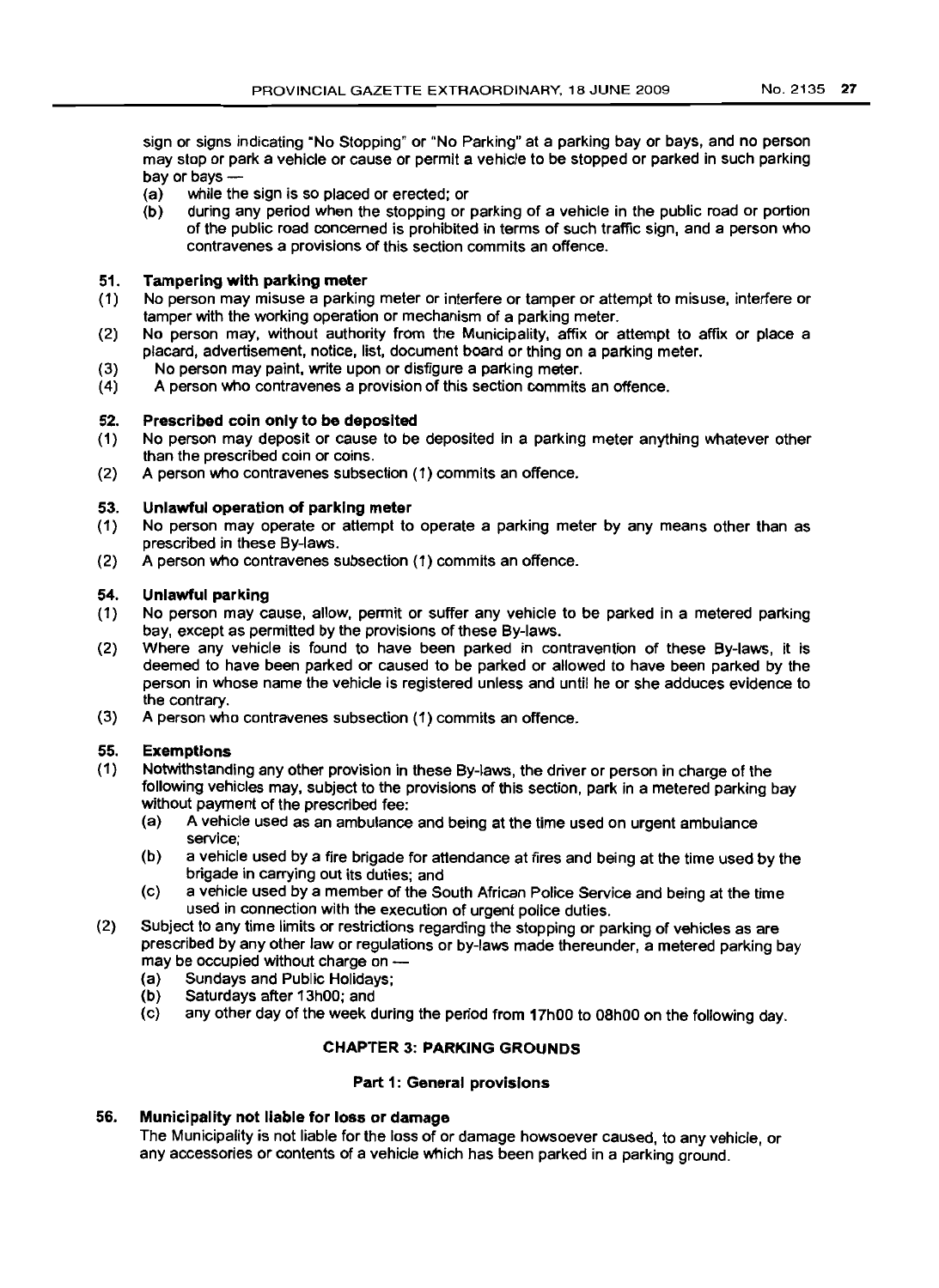#### 57. Interference with attendant

- (1) No person may obstruct. hinder or in any manner interfere with an authorised official who is the attendant of the parking grounds in the exercise of his or her duties under these Bylaws.
- (2) A person who contravenes a provision of subsection (1) commits an offence.

#### 58. Payment of prescribed fee

- (1) A person making use of a parking ground or parking bay must, where fees have been determined in respect of the parking ground or parking bay, pay the prescribed fee.
- (2) The Municipality may in respect of a parking ground controlled by the issue of coupons, issue at the prescribed fee a coupon which entitles the holder for one calendar month or any lesser period stated in the coupon to park a vehicle in the ground, if a parking bay is available, at the times stated in the coupon.
- (3) The Municipality may issue to any of its officials a coupon which entitles the holder, when using a vehicle regarding the business of the Municipality. to park the vehicle in a parking ground specified, if space in the parking ground is available.
- (4) A coupon issued under subsection  $(2)$  or  $(3)$  -
	- (a) may not, without the prior written consent of the Municipality --
		- (i) be transferred to any other person; or
		- (ii) be used in respect of any vehicle other than the specified vehicle; and
	- (b) must be affixed by the holder of the coupon to the vehicle in respect of which it is issued in such manner and place that the written or printed text of the coupon is readily legible from the outside of the vehicle.
- (5) Application for consent contemplated in subsection (4)(a) must be made on a form provided for this purpose by the Municipality.
- (6) A person who contravenes subsection (1), or who uses a parking ground or parking bay when the period for which a coupon was issued in terms of subsection (2) has elapsed, or who contravenes a provision of subsection (4) commits an offence.

#### 59. Trading

- (1) No person may upon a parking ground carry on any business, trade or calling or perform any act in connection therewith.
- (2) A person who contravenes a provision of subsection (1) commits an offence.

#### 60. Observance of signs

- (1) A person in a parking ground must observe and comply with any traffic or other sign, notice or surface marking which is placed or displayed on the parking ground for the purpose of directing and regulating vehicles using the parking ground or the entrance or exit to the parking ground.
- (2) A person who contravenes a provision of subsection (1) commits an offence.

#### 61. Parking and removal of vehicle

- (1) No person may in any parking ground park a vehicle otherwise than in compliance with an instruction or direction given by an authorised official, or introduce or remove a vehicle otherwise than through an entrance or exit to the parking ground demarcated for that purpose.
- (2) Where parking bays have been demarcated in a parking ground, no person having control or charge of a vehicle may park the vehicle  $-$ 
	- (a) in a place on the parking ground which is not a demarcated parking bay, unless instructed to do so by the authorised attendant at the parking ground;
	- (b) in a parking bay across a painted line marking the bay or in such a position that the vehicle is not entirely within the area demarcated as a parking bay; or
	- (c) in a parking bay which is already occupied by another vehicle.
- (3) No person may park a vehicle on a sidewalk or a roadway within a parking ground.
- $(4)$ No person may in a parking ground park a vehicle in a manner which obstructs or inconveniences other users of the parking ground.
- (5) No person may park or cause or permit a vehicle other than a vehicle as defined in the National Road Traffic Act, 1996 (Act 93 of 1996), to be parked or to be or remain in a parking ground.
- (6) A person who contravenes a provision of this section commits an offence.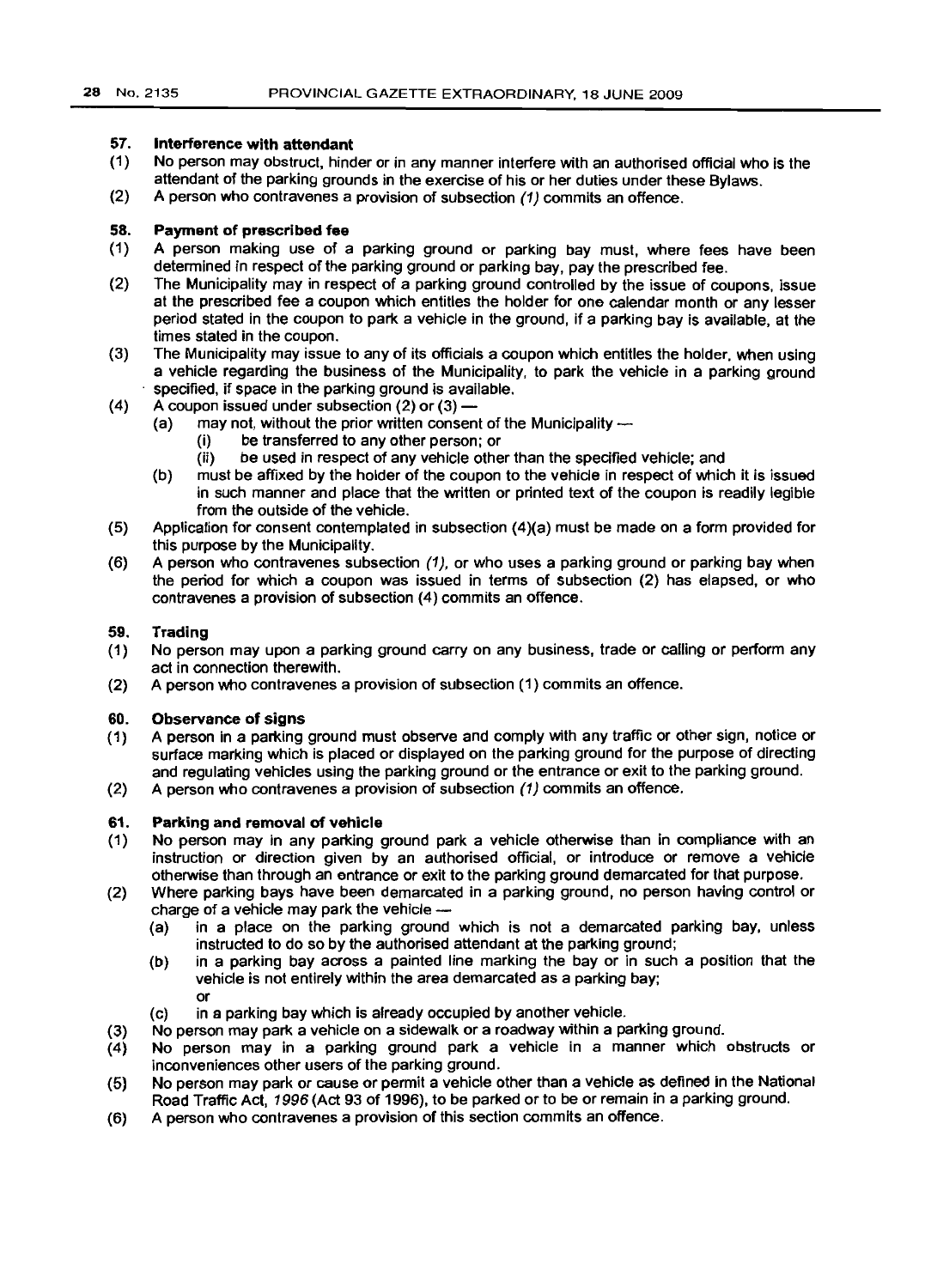# 62. Abandoned vehicle

- (1) The Municipality may remove. to the Municipality's pound, a vehicle which has been left in the same place in a parking ground for a continuous period of more than seven days.
- (2) The Municipality must take all reasonable steps to trace the owner of a vehicle which was removed in terms of subsection (1), and if the owner of the vehicle or the person entitled to possession of the vehicle cannot be found within a period of 90 days after the vehicle has been removed, the Municipality may, subject to the provisions of subsection (3), sell the vehicle at a public auction.
- (3) The Municipality must, 14 days before the auction contemplated in subsection (2), publish or cause to be published in at least two newspapers circulating within the municipal area, a notice of the auction, however if the owner or the person entitled to possession of the vehicle claims the vehicle before the auction commences, the vehicle may not be sold at the auction and the person must pay to the Municipality all prescribed fees payable in terms of these Bylaws and the applicable costs in terms of subsection (4).
- (4) The proceeds of a sale concluded in terms of this section must be applied first in payment of the fees referred to in subsection (3) and thereafter to defray the following:
	- (a) The costs incurred in endeavouring to trace the owner in terms of subsection (2);
	- (b) the costs of removing the vehicle;
	- (c) the costs of publishing the notice of the auction;
	- (d) the costs of effecting the sale of the vehicle; and
	- (e) the costs, calculated at a rate determined by the Municipality, of keeping the vehicle in the pound, and the balance, if any, of the proceeds must be paid, upon claim, to the owner of the vehicle or the person entitled to the vehicle if he or she can prove his or her right to the vehicle.
- (5) If no claim is established within one year of the date of the sale, the balance of the proceeds contemplated in subsection (4) is forfeited to the Municipality.
- (6) No person may leave a vehicle in the same place in a parking ground for a continuous period of more than seven days, and a person who does so commits an offence.

## 63. Damage to notices

- (1) No person may remove, mutilate, obscure or in any manner damage or interfere with a notice, notice-board, sign or other thing placed by the Municipality on a parking ground.
- (2) A person who contravenes a provision of subsection (1) commits an offence.

## 64. Negligent and dangerous driving

- (1) No person may, on a parking ground, drive a vehicle negligently or in a manner dangerous to the public or to another vehicle.
- (2) A person who contravenes a provision of subsection (1) commits an offence.

## 65. Entering or remaining in parking ground

- (1) No person may enter, remain or be on a parking ground otherwise than for the purpose of parking on the parking ground a vehicle, or lawfully removing from the parking ground a vehicle, in respect of which he or she has paid the prescribed parking fee, however this section does not apply to a person in the company of a person who is parking or removing a vehicle.
- (2) A person who contravenes a provisions of subsection (1) commits an offence.

## 66. Tampering with vehicle

- (1) No person may, on a parking ground, without reasonable cause or without the knowledge or consent of the owner or person in lawful charge of a vehicle, in any way interfere or tamper with the machinery, accessories, parts or contents of the vehicle, or enter or climb upon the vehicle or set the machinery of the vehicle in motion.
- (2) A person who contravenes a provision of subsection (1) commits an offence.

# 67. Defacing coupon

- (1) No person may in a parking ground with intent to defraud the Municipality forge, imitate, deface, mutilate, alter or make a mark upon a parking coupon issued in terms of these Bylaws.
- (2) A person who contravenes a provision of subsection (1) commits an offence.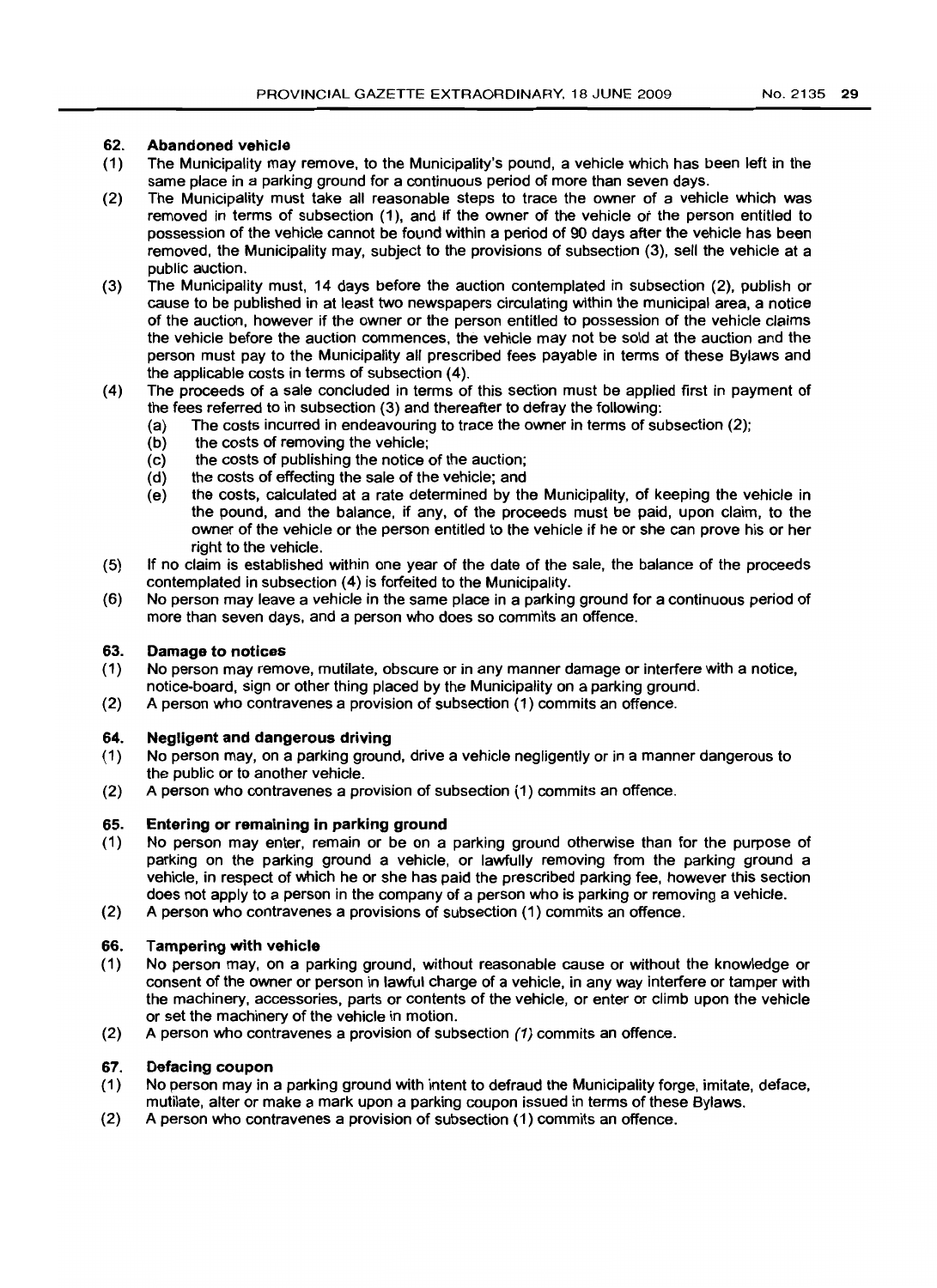#### 68. Defective vehicle

- (1) No person may park or cause or permit a vehicle which is mechanically defective or for any reason incapable of movement, to be parked or to be or remain in a parking ground.
- (2) If a vehicle, after having been parked in a parking ground, develops a defect which renders it immobile, the person in charge must take all reasonable steps to have the vehicle repaired if minor emergency repairs can be effected, or removed within a reasonable time.
- (3) A person who contravenes a provision of subsection (1) or subsection (2) commits an offence.

#### 69. Cleaning of vehicle

- (1) No person may in a parking ground clean or wash a vehicle.
- (2) A person who contravenes a provision of subsection (1) commits an offence.

#### 70. Refusal of admission

- (1) An authorised official may refuse to admit into a parking ground a vehicle which, together with its load is longer than five metres, or is by reason of its width or height likely to cause damage to persons or property or to cause an obstruction or undue inconvenience.
- (2) A person who disregards an authorised official's refusal of admission commits an offence.

#### 71. Parking hours and classes of vehicles

- (1) The Municipality may, subject to the provisions of these By-laws, permit the parking on a parking ground during the hours when the parking ground is open for parking of such classes of vehicles as it may determine.
- (2) The Municipality must, in a notice posted at the entrance to the parking ground, set out the classes of motor vehicles which may be parked in the parking ground, and the opening and closing hours of the parking ground.
- (3) The Municipality may, notwithstanding a notice posted in terms of subsection (2), by notice exhibited on a parking ground, close the parking ground or a portion of a parking ground, either permanently or for a period stated in the notice, for the parking of vehicles.
- (4) No person may park a vehicle or allow a vehicle to remain parked on a parking ground or portion of a parking ground which has been closed under subsection (3), or at any time other than during the hours for the parking of vehicles on the parking ground as determined by the Municipality from time to time.
- (5) No person may park on the parking ground a vehicle which is not of the class or classes which may use the parking ground for parking as set out in the notice erected at the entrance to the parking ground.
- (6) No person may, unless he or she is the holder of a parking coupon issued in terms of these Bylaws authorising him or her to do so, park a vehicle or cause or permit it to be parked in a parking ground before the beginning or after the expiry of the parking period determined for the parking ground.
- (7) A person who contravenes a provision of subsection (4), (5) or (6) commits an offence.

#### 72. Reservation by Municipality

- (1) The Municipality may by notice exhibited in the parking ground reserve a portion of a parking ground for the parking of vehicles owned by the Municipality or vehicles used by members of its staff on the business of the Municipality.
- (2) A person who parks a vehicle in a portion reserved for the parking of vehicles owned by the Municipality or for members of Municipality's staff, commits an offence.

### Part 2: Mechanically controlled parking ground

### 73. Parking of vehicle in mechanically controlled parking ground

- (1) A person who-<br>(a) wishes to
	- (a) wishes to park a vehicle;<br>(b) causes or permits a vehic
	- causes or permits a vehicle to be parked; or
	- (c) allows a vehicle to be parked, in a mechanically controlled parking ground must, when entering the parking ground and after the vehicle has been brought to a standstill and in accordance with the instructions which are displayed on the parking coupon vending machine, obtain a parking coupon which is issued by the machine.
- (2) A person contemplated in subsection (1) may not park a vehicle -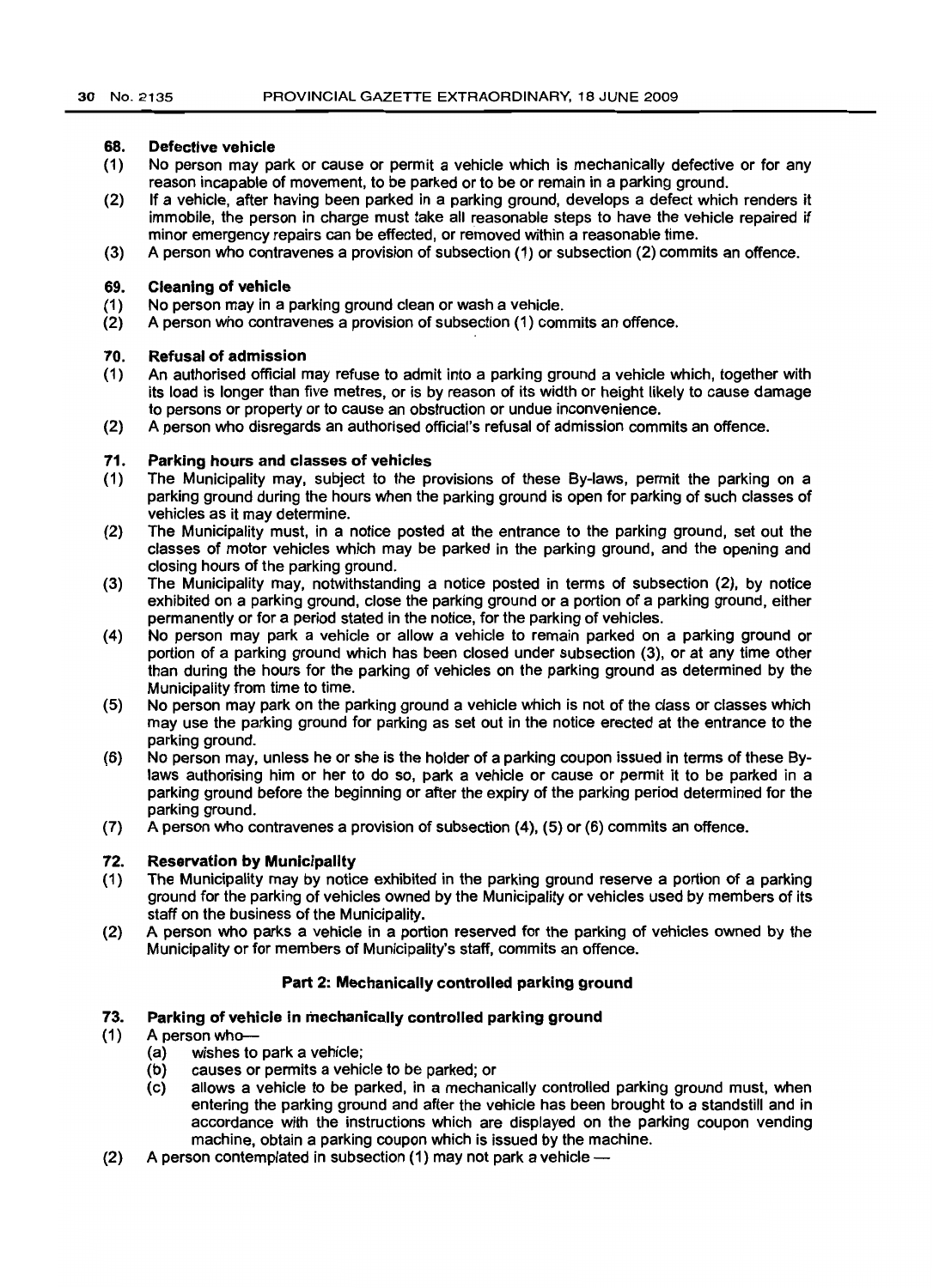- (a) except in a parking bay and in compliance with such directions as may be given by an authorised official or where no such bay has been marked, except in a place indicated by the authorised official;
- (b) after an authorised official has indicated to the person that the parking ground is full; or
- (c) after the expiry of the parking period indicated on the parking coupon.
- (3) A parking coupon obtained in terms of subsection (1) is valid until the time of expiry thereof as indicated on the coupon and a person may not allow the vehicle to remain in the parking ground after expiry of the parking period.
- (4) A person who does not obtain a coupon in accordance with subsection (1) or who contravenes a provision of subsection (2) or (3) commits an offence.

# 74. **Removal of vehicle from mechanically controlled parking ground**

- (1) No person may remove, or cause or permit the removal of, a vehicle in a parking ground,  $unless -$ 
	- (a) he or she has produced to the authorised official a coupon authorising him or her to park in the parking ground and which was issued to him or her by the parking coupon vending machine upon entering the parking ground; and
	- (b) he or she has paid to the authorised official the prescribed parking fee.
- (2) If a person fails to produce a coupon authorising him or her to park in the mechanically controlled parking ground, he or she is deemed to have parked the vehicle from the beginning of a period that the ground is open for parking until the time he or she wants to remove the vehicle and he or she shall be charged accordingly.
- (3) A person may not, after he or she fails to produce a coupon, remove or cause or permit the removal of a vehicle parked in the parking ground until he or she has produced other proof to an authorised official of his or her right to remove the vehicle, and the authorised official -
	- (a) must require the person to complete and sign an indemnity form as supplied by the Municipality, which form has the effect of indemnifying the Municipality against claims of whatever nature by a person relating to the removal of that vehicle; and
	- (b) may require the person to furnish such security as may be determined by the Municipality.
- (4) Subsection (1)(a) does not apply where the prescribed parking fees were paid upon entering the parking ground and the person who paid such fees produces the required coupon to the authorised official on demand.
- (5) Where a vehicle has not been removed from a parking ground by the end of the parking period for which the prescribed fee has been paid, a further charge as may be determined by the Municipality is payable for the next parking period.
- (6) A person who contravenes a provision of subsection (1), or who removes or causes or permits the removal of a vehicle in contravention of subsection (3), or who does not comply with a request made by an authorised official in terms of subsection (3)(a) or (b) commits an offence.

# **Part 3: Pay and display parking ground**

# 75. **Parking of vehicle in pay and display parking ground**

- (1) A person who-
	- (a) wishes to park a vehicle;
	- (b) causes or permits a vehicle to be parked; or
	- (c) allows a vehicle to be parked,

in a pay and display parking ground must immediately upon entering the parking ground buy, in accordance with the instructions which are displayed on or in the vicinity of the parking coupon vending machine in the parking ground, a coupon which is issued by the machine, and a person who does not comply with this subsection commits an offence.

- (2) The following must be indicated on the parking coupon vending machine:
	- (a) The period during which a vehicle may be parked in the pay and display parking ground; and
	- (b) the coin or other prescribed object to be inserted in respect of the parking period into the pay and display machine.
- (3) The person must display the coupon by affixing it to the inside on the driver's side of the front windscreen of the vehicle in such a manner and place that the information printed on the coupon by the pay and display machine is readily legible from the outside of the vehicle.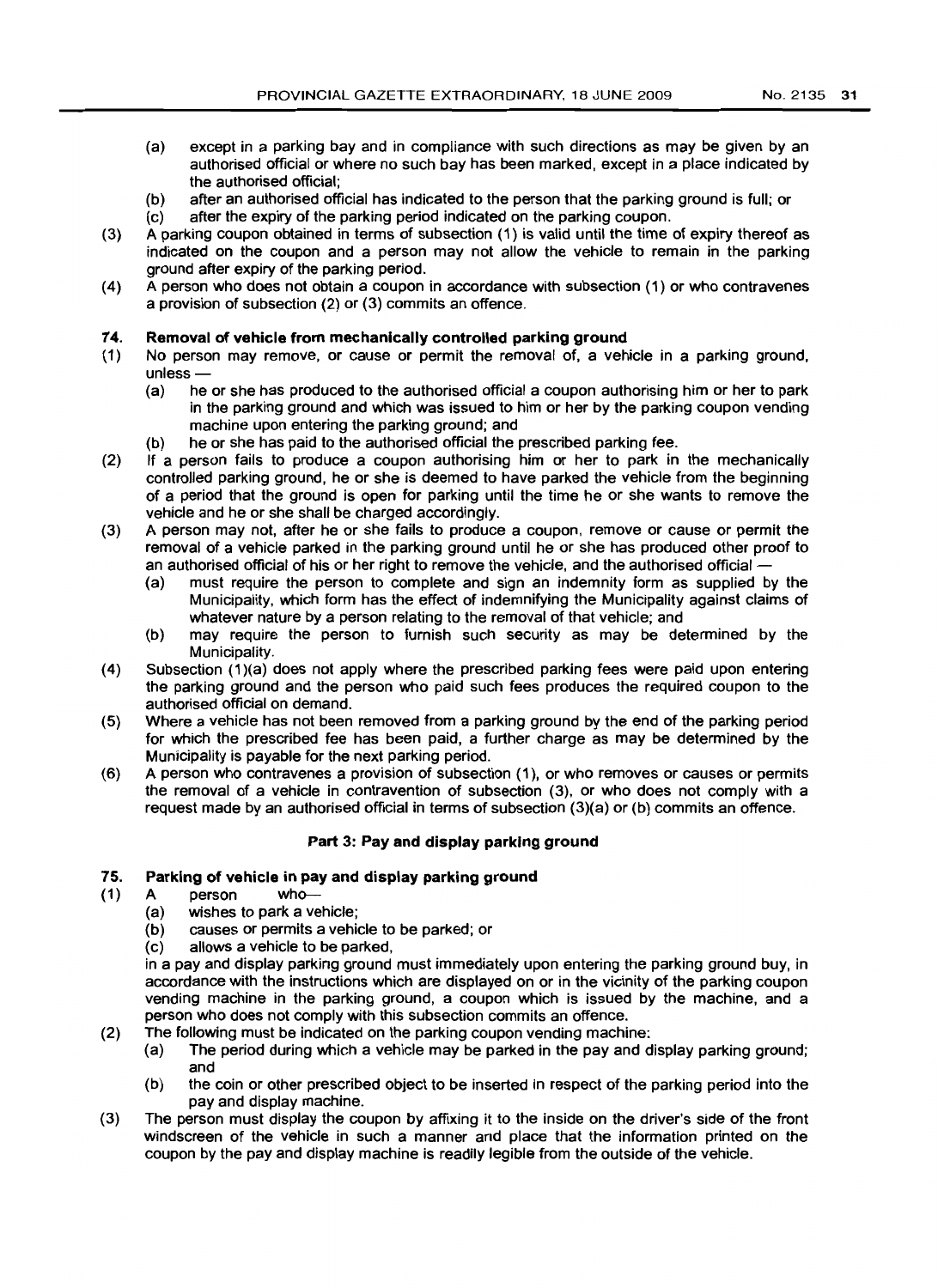- (4) No person may allow a vehicle to remain in a pay and display parking ground after the expiry of the departure time indicated on the parking coupon and, unless evidence the contrary is produced, the date or day and time of departure as recorded by a parking coupon vending machine is taken on the face of it to be correct evidence of date or day and time.
- (5) No person may park a vehicle, cause, permit, or allow a vehicle to be parked in a pay and display parking ground if a parking coupon cannot be obtained from the parking coupon vending machine in the manner indicated thereon or when a notice displayed on the machine indicates that it is out of order.
- (6) If a vehicle is removed from a pay and display parking ground and returned to the pay and display parking ground within the period of validity of the parking coupon, the coupon continues to be valid.
- (7) Possession of a valid parking coupon in respect of a vehicle not within a parking bay does not guarantee the availability of a vacant parking bay.
- (8) A person who contravenes a provision of subsection (3), (4) or (5) commits an offence.

# 76. Miscellaneous offences in respect of pay and display parking ground

A person commits an offence if he or she -

- (a) inserts or attempts to insert into a parking coupon vending machine --
	- (i) a counterfeit coin;
	- (ii) where another kind of object is to be used, a false object;
	- (iii) a coin which is not South African currency; or
	- (iv) any object which is not meant to be inserted into the parking coupon vending machine;
- (b) jerks, knocks, shakes or in any way interferes or tampers with, or damages or defaces a parking coupon vending machine or appurtenance thereto, or affix or attempt to affix or place a sign, placard, advertisement, notice, list, document, board or thing on, or paint, write upon or disfigure a parking coupon vending machine; or
- (c) removes or attempts to remove a parking coupon vending machine or any part of the machine from its mounting.

# CHAPTER 4: PARKING ATTENDANTS

#### 77. Prohibition

- (1) No person may act as, operate as or falsely hold himself or herself out to be a parking attendant on any public road or in any public place of the Municipality -
	- (a) if he or she is not registered as a security officer in terms of the Private Security Industry RegUlation Act, 2001 (Act 56 of 2001): and
	- (b) without the written permission of the Municipality.
	- (3) No organization may organize the guarding of vehicles in public places or on public roads of the Municipality through parking attendants without being registered as a security service provider in terms of the Private Security Industry Regulation Act, 2001 (Act 56 of 2001) and unless registered by the Municipality as a parking attendant organization.

#### 78. Registration of person or organisation by Municipality

- (1) Before any organization can be registered with the Municipality, the organization must submit, together with its application for registration on a form supplied by the Municipality, proof of indemnity or of public liability insurance regarding the actions of its parking attendants.
- (2) The Municipality shall consider each application for registration and may register a person or an organisation or refuse to register a person or an organisation.
- (3) The Municipality, on receipt of an application for registration, may call for documentary or other proof of the capacity of the organization to provide parking attendants, including information regarding the finances of the organization.
- (4) When approving a person or an organization's application for registration regarding a specified geographic area, the Municipality must issue a permit prescribing the geographic areas within which the organization may operate and the period of time for which it is granted, and the permit issued is valid for a period not exceeding 12 months from the date of issue.

#### 79. Conditions

(1) Subject to the provisions of section 80 all persons and organizations must adopt and sign the Code of Conduct for Parking Attendants as supplied by the Municipality.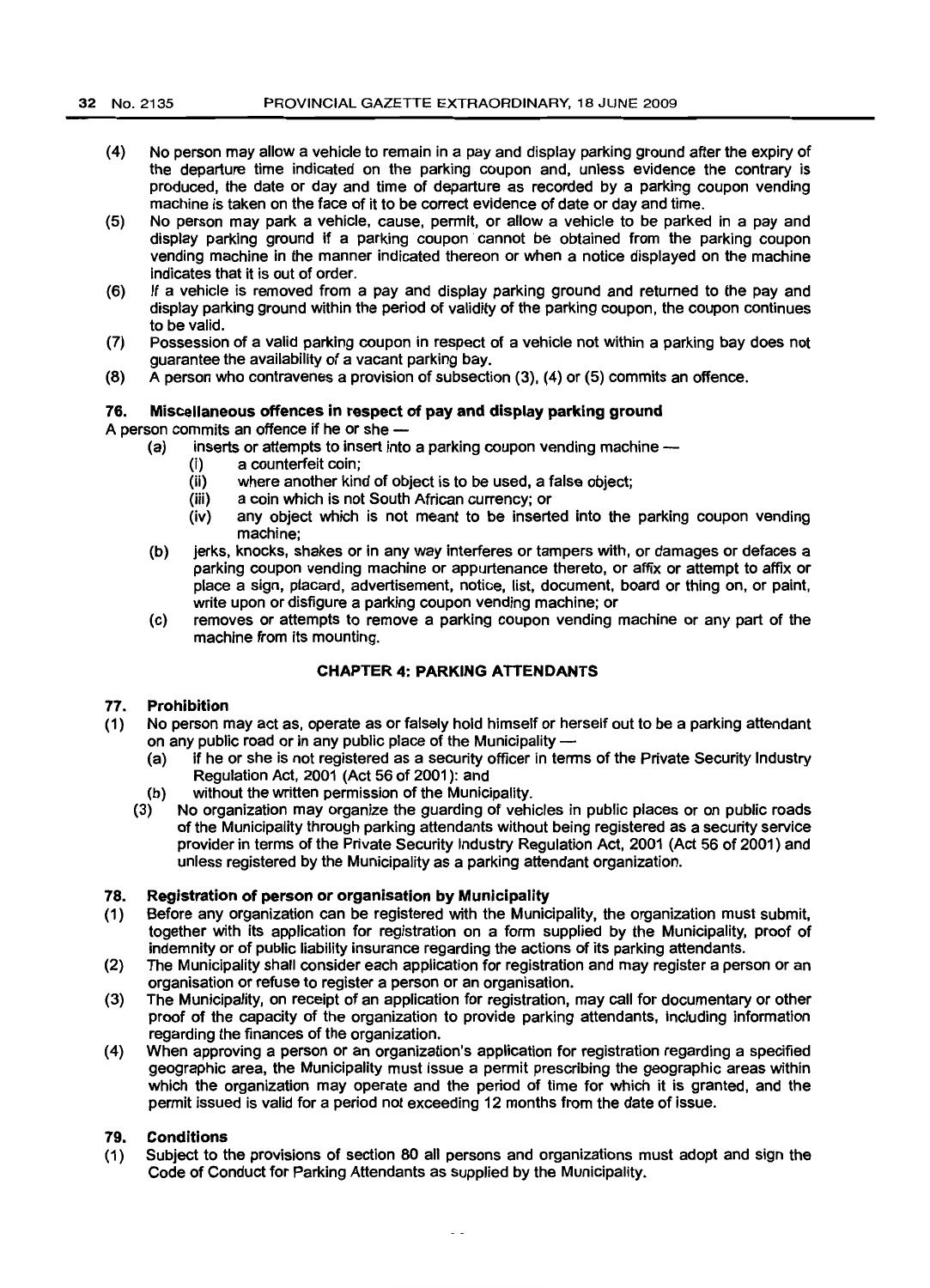- (2) A person or an organization must keep detailed attendance and duty records reflecting the following in respect of him or herself or of its parking attendants:
	- (a) Name of parking attendant;
	- (b) Time at which the parking attendant goes on and off duty:
	- (C) Place of assignment of the parking attendant: and
	- (d) Incidents and occurrences.

## 80. Registration fee payable

The Municipality may levy a registration tariff, the amount of which is determined by Municipality and fixed in the registration, as a requirement for the registration of parking attendants.

# 81. Garments and identification of parking attendants

(1) Upon registration and subject to the payment of a registration tariff, the municipality will issue to the parking attendants:

- (a) A bib or jacket; and
- (b) an identification card,

and a parking attendant must, before undertaking any duties, equip himself or herself with the such bib or jacket and identification card.

(2) Every parking attendant must, while on duty and presenting himself or herself as available for service, be neatly dressed in a bib or jacket, and must ensure that the identification card is visibly displayed.

# 82. Conduct of organisations

- (1) An organization must-
	- (a) register with the Municipality;
	- (b) train parking attendants;
	- (c) supervise its parking attendants, preferably by means of direct radio contact with the organization's control office;
	- (d) ensure that bibs or jackets and identification cards are in a good condition;
	- (e) resolve all parking disputes or differences that may arise in the assigned areas of the parking attendants;
	- (f) instruct all parking attendants under contract to comply with the Policies and Code of Conduct;
	- (g) ensure that the organization's officials make themselves available to attend meetings with the Municipality as when requested to do; and
	- (h) establish a liaison forum with the SAPS and the Safety and Security Business Unit.
- (2) No organization may permit a person who has his or her permit cancelled or suspended to act as a parking attendant.

# 83. Conduct of parking attendants

- (1) No parking attendant may, when on duty:
	- (a) Tamper with, activate or operate a parking meter;
	- (b) wash or clean or offer to wash or clean a car on a public road or in a public place;<br>(c) interfere with the movement of traffic or pedestrians;
	- interfere with the movement of traffic or pedestrians;
	- (d) demand a donation or fee for guarding a driver's vehicle;<br>(e) fail to obey a lawful order from an authorized officer or an
	- fail to obey a lawful order from an authorized officer or an authorized official;
	- (f) harass or threaten a driver, or damage a vehicle in any way;
	- (g) involve himself or herself in any form of criminal activity;
	- (h) be under the influence of alcohol or any narcotic substance or consume or use any alcohol or narcotic substance;
	-
	- (i) be untidily dressed;<br>(j) refuse to produce p refuse to produce proof of his or her identity when requested to do so by an authorised officer or authorised official of a person who requires it for his or her information relating to the service rendered;
	- (k) behave abusively towards a member of the public;
	- (I) insert money into a parking meter; or
	- (m) inform or threaten the driver or person in charge of a motor vehicle that such vehicle will or may be damaged or stolen unless it is left in his care or under his supervision or unless that parking attendant is remunerated for his services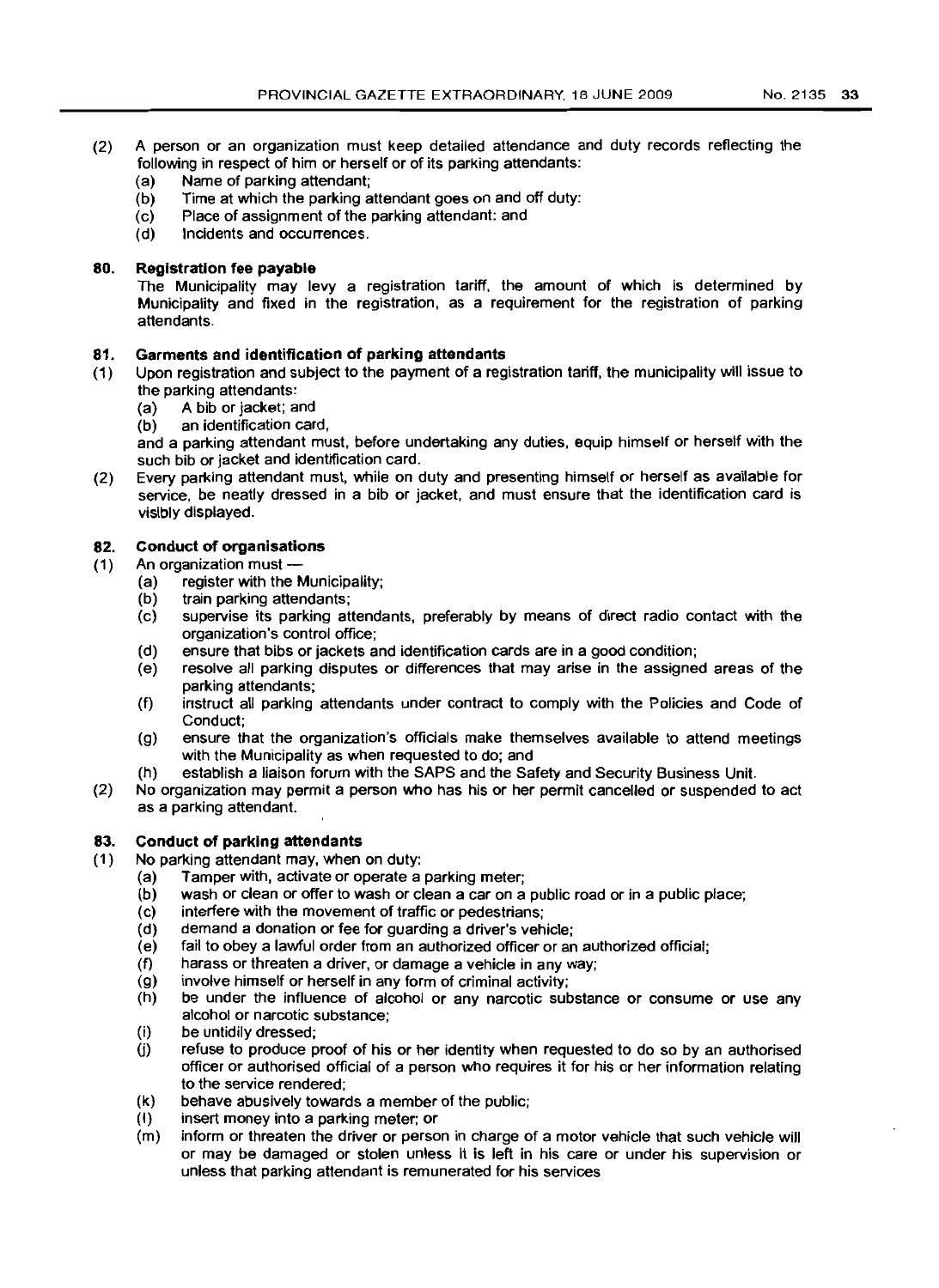- (n) act as a parking attendant or hold himself or herself out to be available to act as a parking attendant at any place other than the place allocated to him or her in writing by a registered organization and in accordance with the provision of this By-law.
- (2) No parking attendant may refuse to subject himself or herself to a security check as prescribed by the Private Security Industry Regulation Act, Act 56 of 2001.

#### 84. Cancellation or suspension of registration

- (1) The Municipality may suspend registration on the grounds that a person or organization has allegedly committed an offence in terms if this By-law.
- (2) The Municipality may instruct an organization to immediately suspend the services of a parking attendant, or the Municipality may suspend the services of a parking attendant who does not belong to an organization, who -
	- (a) tampers with or activates or operates a parking meter;
	- (b) fails to observe or carry out the lawful instructions of an authorised person or an authorised officer:
	- (c) is intoxicated while performing his or her duties as parking attendant:
	- (d) cleans or washes any motor vehicle on a public road or in a public place;
	- (e) offers to clean or wash any motor vehicle on a public road or in a public place;
	- (f) interferes with the movement of vehicular traffic or the parking or vehicles;
	- (g) interferes with the movement of pedestrians;
	- (h) through intimidation, demands a donation or fee for guarding a vehicle;
	- $(i)$  damages or threatens to damage a vehicle in any way for not receiving a donation or fee; or
	- (j) fails to produce the permit or an identification card on request.
	- (k) behaves abusively towards a member of the public;
	- $(1)$  inserts money into a parking meter; or  $(m)$  informs or threatens the driver or person
	- informs or threatens the driver or person in charge of a motor vehicle that such vehicle will or may be damaged or stolen unless it is left in his or her care or under his or her supervision or unless that parking attendant is remunerated for his or her services

#### 85. Vicarious responsibility and liability of organization

When a person who is a member of an organization acts illegally as a parking attendant or commits any other offence in terms of this Chapter, the directors of that organization are equally responsible and liable for the offence.

### CHAPTER 5: TAXIS AND BUSES

### Part 1: Special parking places for taxis, permits and decals

### 86. Establishment of, and taxi rank permits for, special parking places for taxis

- (1) The Municipality, acting in terms of section 53 of the Passenger Transportation (Interim Provisions) Act, 1999 (EC) (Act 11 of 1999), may establish special parking places in the Municipality for use by or the parking of a taxi belonging to a person to whom a permit to use the parking place or park a taxi rank permit has been issued by the Municipality as provided for in section 88.
- (2) A taxi rank permit may be issued allocating a particular special parking place or subdivision of a special parking place to a particular person or motor vehicle for a particular route.
- (3) f no space is available in a special parking place at any particular time for the parking of a taxi by a taxi rank permit holder or for a taxi to which the taxi rank permit relates, the taxi must be parked at a holding area specified by a duly appointed marshal operating at the special parking place as contemplated in section 107 until the marshal or any other duly appointed person summons and permits the person to park the taxi at the special parking place.
- (4) No person or motor vehicle other than the person or motor vehicle referred to in subsection (2) may, except by virtue of a taxi rank permit, use or be parked at the special parking place or its subdivision, and a person who contravenes this provision, or a person who parks a motor vehicle at a holding area other than the one contemplated in subsection (3) commits an offence.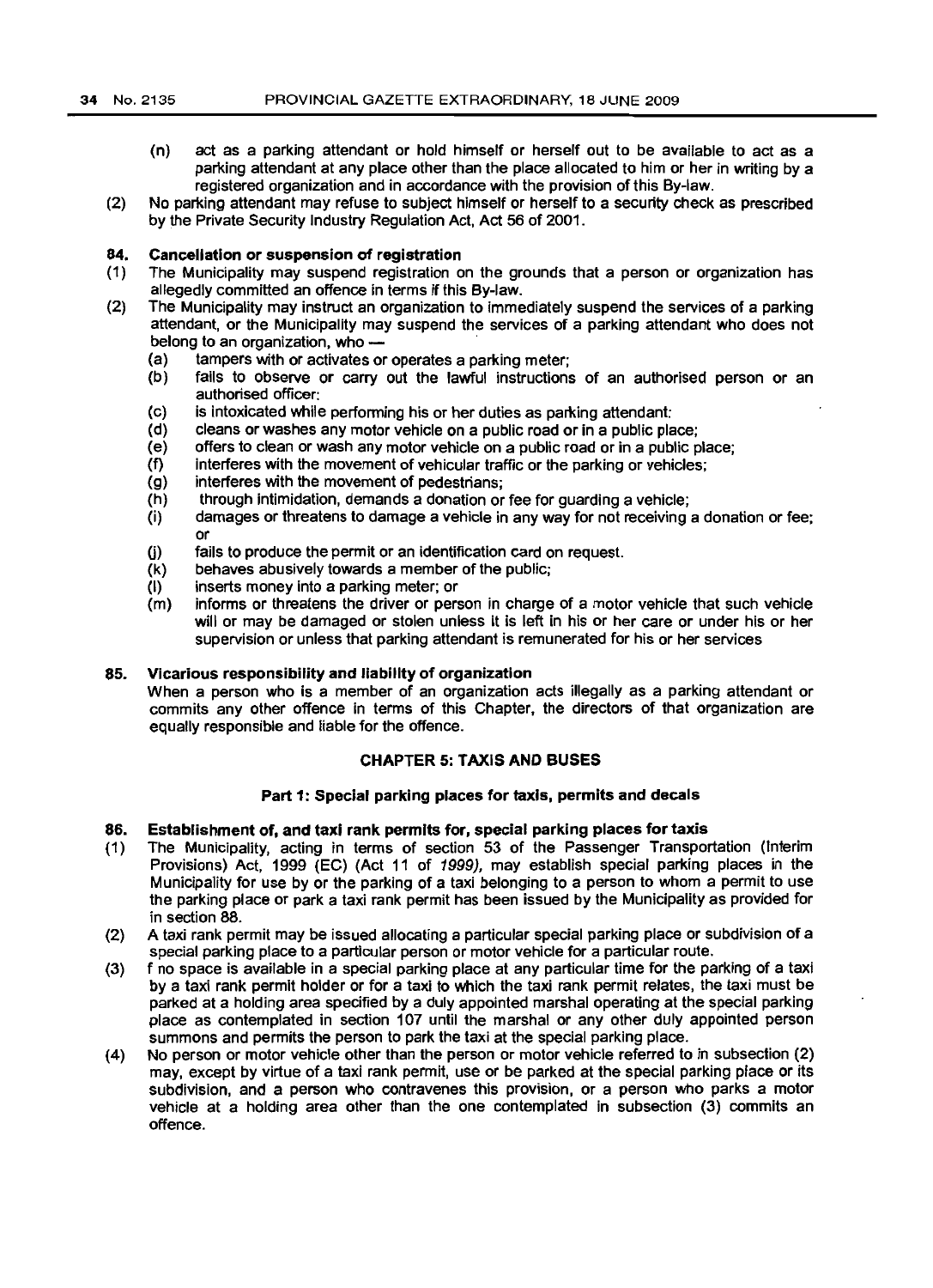#### 87. Application for taxi rank permit

- (1) An application for the granting of a taxi rank permit referred to in section 86 must be lodged with the Municipality on the particular form obtainable from the Municipality and must be accompanied by the fee contemplated in section 88(4).
- (2) The applicant must answer all questions in the application form and in all other respects fully comply with all the requirements of the form.
- (3) The Municipality may refuse a taxi rank permit, subject to Section 88(6) of the National Road Traffic Act, 1996 (Act 93 of 1996), and the provisions of this By-law, on the grounds that there is insufficient ranking space in the municipal area.
- (4) A person who knowingly supplies incorrect information in the form contemplated in subsection (2) commits an offence.

#### 88. Issuing of taxi rank permit

- (1) Where an application for a taxi rank permit is granted, the taxi rank permit must, subject to subsections (2) and (3), be issued in a form determined by the Municipality provided that the prescribed fee contemplated in section 87(1) had been paid.
- (2) The Municipality shall not issue a taxi rank permit until the applicant provides the Municipality with-
	- (a) a valid Certificate of Road Worthiness in respect of the motor vehicle concerned as required in terms of Regulation 138 of the RegUlations in terms of the National Road Traffic Act, 1996 (Act 93 of 1996);
	- (b) a valid Operating Licence issued under the National Land Transport Transition Act, 2000 (Act 22 of 2000), authorizing the road transportation to be undertaken;
	- (c) proof of registration and licensing of the motor vehicle concerned in terms of Section 14 of the National Road Traffic Act, 1996 (Act 93 of 1996);
	- (d) a valid identification document or a valid temporary identity document issued by the Department of Home Affairs, of the owner or the operator thereof, however, in the event of a temporary identification document, it must be accompanied with a passport photo of the owner or the operator thereof; and
	- (e) a letter of recommendation from the relevant taxi association.
- (3) Such taxi rank permit shall be issued in terms of the conditions determined by the Municipality.
- (4) The Municipality may determine the fees for the issue of a taxi rank permit and such fees may be different for different facilities.
- (5) A taxi rank permit not collected within three months lapses, unless a written extension of time has been requested and granted by the Municipality.
- (6) Any taxi rank permit issued contrary to the provisions of this By-law in an unlawful manner with or without the knowledge of the applicant, is void and the holder thereof must on demand by the Municipality forthwith deliver such taxi rank permit to the Municipality.
- (7) The Municipality is not obliged to issue a taxi rank permit, even if the applicant has a valid operating licence or public road carrier permit.
- (8) No taxi rank permit will be issued unless the provisions of this section have been complied with.
- (9) A person who issues a taxi rank permit in a manner contemplated in subsection (6) commits an offence.

#### 89. Renewing of taxi rank permit

- (1) A taxi rank permit is valid for one year from the date of issue and must be renewed annually.
- $(2)$ An application for the renewal of a taxi rank permit must be made before the taxi rank permit expires.
- (3) After a person applying to renew a taxi rank permit has submitted a duly completed application form to the Municipality, together with the documents referred to in section 88(2) in respect of the motor vehicle, the taxi rank permit shall be renewed on payment of the prescribed fee, and subject to the good conduct of the person.
- (4) A person who knowingly supplies incorrect information in the form contemplated in subsection (3) commits an offence.

#### 90. Temporary substitution of taxi rank permit

(1) Subject to subsection (2), a taxi rank permit issued in terms of section 88 for a motor vehicle does not authorise the taxi rank permit holder to park any other motor vehicle as a taxi under that taxi rank permit.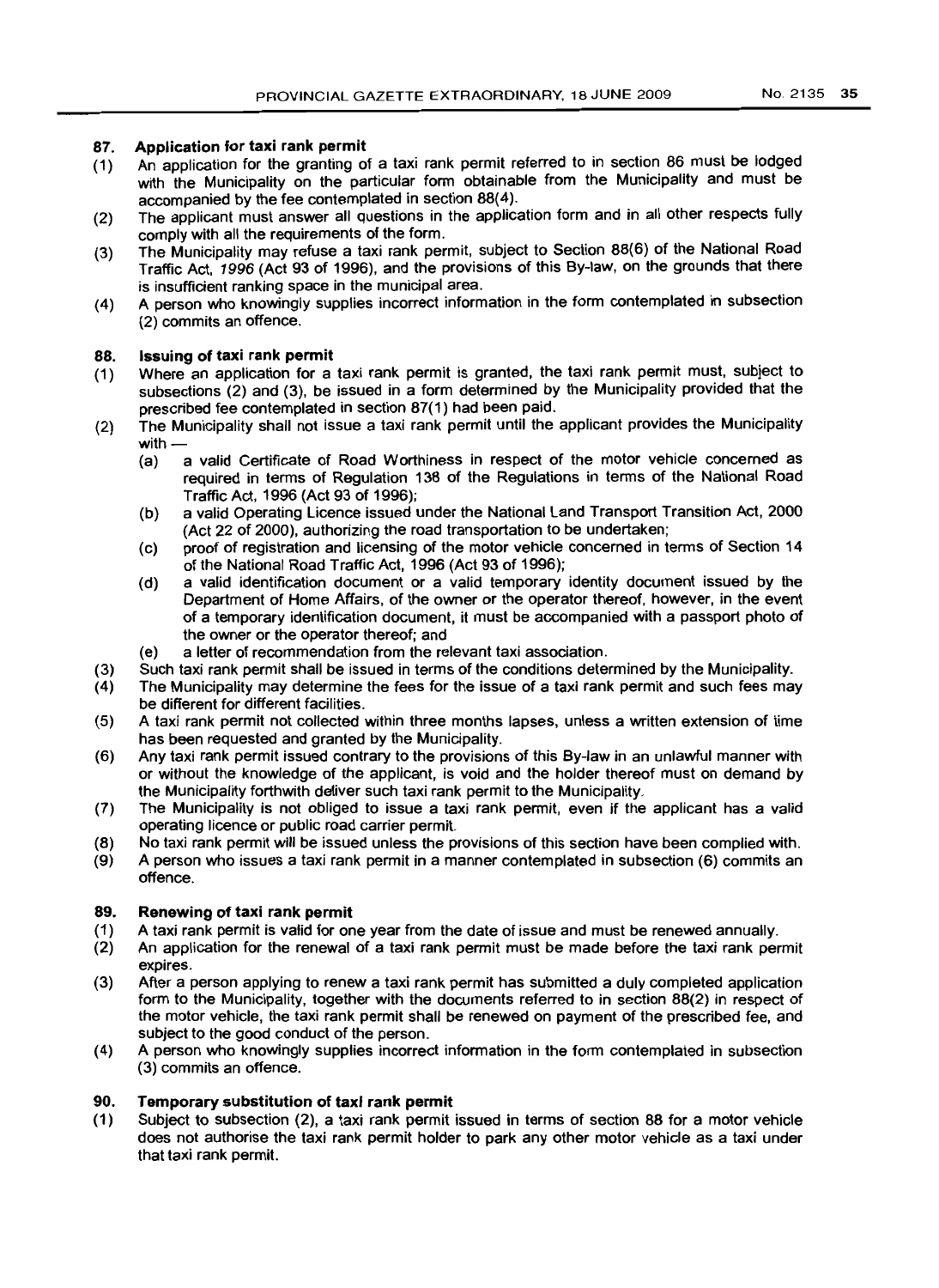- If the taxi to which a taxi rank permit relates has become defective or has been temporarily withdrawn from service owing to an accident, the taxi rank permit holder may substitute any other vehicle of the same passenger-carrying capacity for that taxi for a maximum period of seven days, on condition that, whenever such other vehicle uses the taxi facilities, the taxi rank permit holder must ensure that - (2)
	- (a) the taxi rank permit relating to the defective taxi is always kept in such other vehicle; and  $(b)$  a decal is always displayed on the other vehicle as required by section 92(3).
	- a decal is always displayed on the other vehicle as required by section 92(3).
- (3) A person who contravenes a provision of subsection (2) commits an offence.

#### Transfer of taxi rank permit 91.

- $If -$ (1)
	- (a) the taxi rank permit holder dies;
	- (b) the taxi rank permit holder's estate is provisionally or finally sequestrated;
	- (c) the taxi rank permit holder is a company or a close corporation which is being liquidated; or
	- (d) the taxi rank permit holder becomes in any way incapable in law of carrying on business, the executor, trustee, liquidator or curator of property, as the case may be, may, on payment of the prescribed transfer fee, carry on the business undertaking for the unexpired period of the taxi rank permit.
- No taxi rank permit may, subject to subsection (1), be transferred by the taxi rank permit holder to another person, and a *taxi* rank permit holder who does so commits an offence. (2)

#### 92. Issue, display and duplication of decals

- (1) A decal containing the particulars of the taxi rank permit is issued with every taxi rank permit, and must immediately be affixed to the taxi concerned as contemplated in subsection (3).
- (2) (a) A taxi rank permit holder may apply to use additional taxi facilities.
	- (b) An additional decal or more decals may be issued to the taxi rank permit holder to identify additional taxi facilities allocated to that taxi rank permit holder.
- (3) On obtaining a decal or decals in terms of subsection (1) or (2), the taxi rank permit holder must  $immediately -$ 
	- (a) where the taxi concerned is fitted with a clear windscreen, affix the decal in a conspicuous place on the left-hand front inside of the windscreen in an upright position with the printed side facing to the front in such a way that the particulars on the decal are clearly legible to any person standing on the left front side of the taxi; and
	- (b) where the taxi is fitted with a tinted or smoked glass windscreen, display the decal in a watertight holder in a conspicuous place on the left-hand front outside of the windscreen in such a way that the particulars on the decal are clearly legible to any person standing on the left front side of the taxi.
- (4) The taxi rank permit holder must ensure that the decal or decals are kept displayed at all relevant times as contemplated in subsection (3).
- (5) (a) If a taxi rank permit holder  $-$ 
	- (i) satisfies the Municipality by affidavit that the taxi rank permit or a decal has been lost or destroyed; or
	- (ii) produces a taxi rank permit or decal that has been damaged to the extent that the letters and figures on it are no longer clearly legible, the Municipality must, after the taxi rank permit holder has applied for a duplicate permit or decal on a form and has paid the prescribed fee, issue him or her with a duplicate that is clearly endorsed 'DUPLICATE'.
	- (b) The taxi rank permit holder must immediately affix the duplicate decal to the vehicle concerned in accordance with subsection (3).
- (6) If a taxi is-being operated without a decal, it is presumed that the taxi rank permit holder does not have a valid taxi rank permit until he or she proves to an authorised officer that he or she does have such a taxi rank permit or has applied for a duplicate decal.
- (7) A person commits an offence if he or she --
	- (a) unless he or she is authorised to do so, produces or duplicates a taxi rank permit or decal;
		- (b) affixes an unauthorised decal onto a taxi;
		- (c) operates a taxi on which a decal is in any way concealed or obscured or has become illegible, unless such concealment, obscurity or illegibility is temporary owing to a cause beyond the control of the person who operates the taxi; or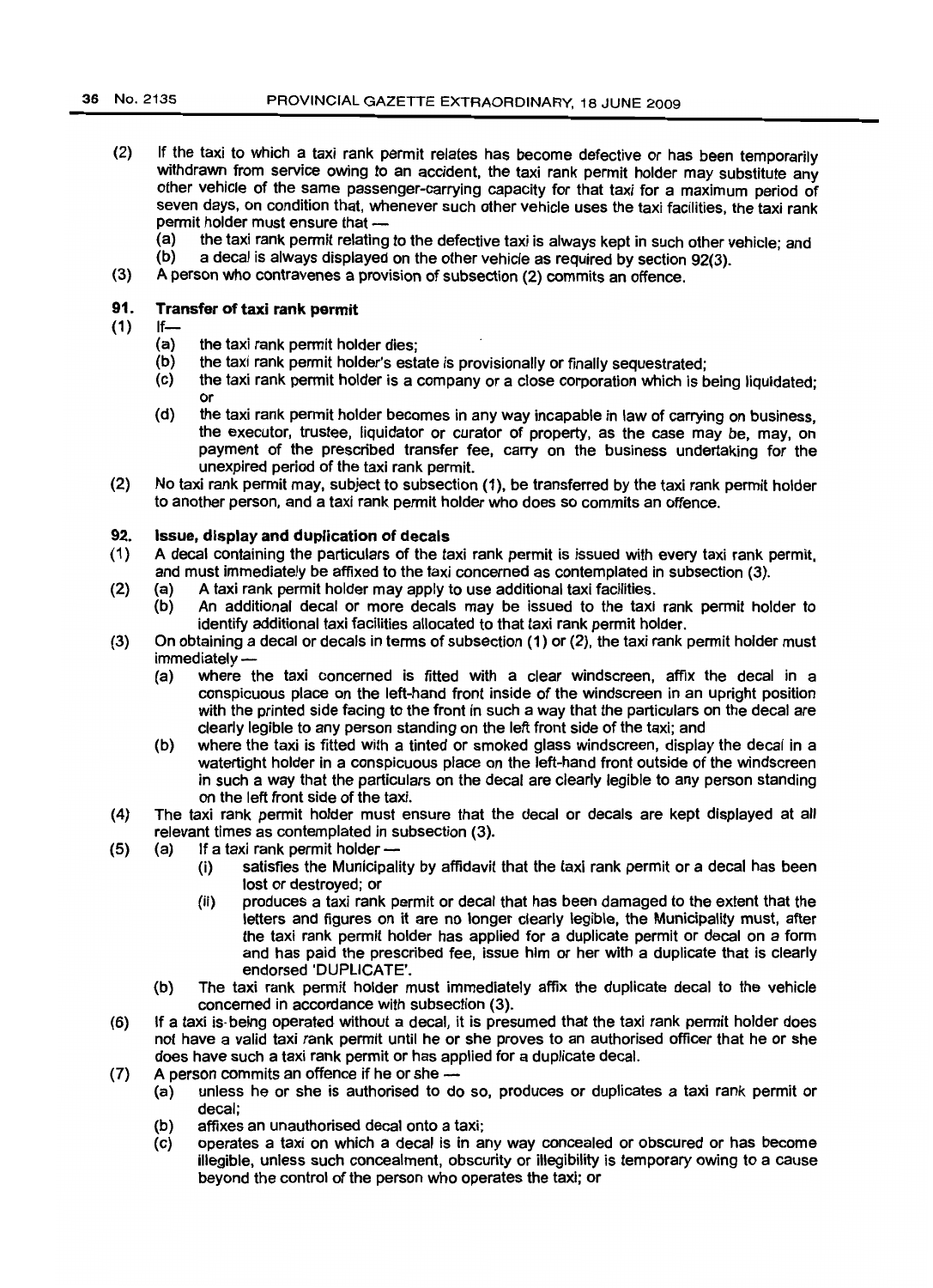(d) contravenes subsection (4).

#### 93. Payment of taxi rank permit fees

- (1) The taxi rank permit fee payable for a taxi rank permit issued for less than one full year is reduced pro rata to the number of months out of 12 months of the taxi rank permit's validity.
- (2) All taxi rank permit fees and moneys must be paid at the relevant municipal office as determined by the Municipality.
- (3) (a) The payment of any amount in terms of these By-laws does not absolve a person from criminal liability arising from his or her failure to obtain a taxi rank permit.
	- (b) The conviction of a person for an offence under these By-laws does not relieve him or her of the liability to pay the fees in terms of these By-laws.

#### 94. Amendment of particulars of taxi rank permit

- $(1)$ If the information contained in a taxi rank permit or decal is incorrect, the Municipality may, notwithstanding anything to the contrary in these By-laws -
	- (a) notify the taxi rank permit holder concerned;
	- (b) require him or her to give a satisfactory explanation; and
	- (c) require him or her to return the taxi rank permit or decal for amendment not later than 10 days after the date of notification.
- (2) If it comes to the notice of the taxi rank permit holder that the particulars on a taxi rank permit or decal are incorrect because they have changed or are incorrect for any other reason, the taxi rank permit holder must submit the taxi rank permit or decal to the Municipality for amendment within 10 days of this coming to his or her notice, however, a taxi rank permit holder may not, subject to subsection (3), substitute a different motor vehicle for the motor vehicle to which the taxi rank permit relates.
- (3) When a taxi rank permit or decal is surrendered for it to be amended in terms of this section, the Municipality shall provide the taxi rank permit holder with a temporary taxi rank permit or decal, which is valid until the amended taxi rank permit or decal is returned to the taxi rank permit holder.
- (4) A person who contravenes subsection (1)(c) or (2) commits an offence.

#### 95. Outstanding payments

All outstanding payments must be paid before a taxi rank permit is issued.

#### 96. Taxi rank permit for partnership

- (1) A taxi rank permit issued to a partnership must specify the full name of each of the partners and the type of business that is being carried on.
- (2) If a member of a partnership ceases to be a partner for any reason whatsoever during the year for which the taxi rank permit is valid, the remaining partner or partners may, on submitting proof that a new partnership has come into existence and on payment of the prescribed transfer fee, carry on the business or undertaking for the unexpired period of the taxi rank permit.
- (3) A partner contempla\ed in subsection (2) who does not submit proof, commits an offence.

#### 97. Taxi rank permit to be produced on demand

- (1) The holder of a taxi rank permit in terms of this By-law must  $-$ 
	- (a) Maintain such taxi rank permit in a good and legible condition; and
	- (b) keep it in the motor vehicle to which it relates at all relevant times when such vehicle is being operated as a taxi.
- (2) Any authorised official of the Municipality may call upon the driver of any taxi to stop and may demand from him -
	- (a) to produce the taxi rank permit required under the provisions of this By-law; and
	- (b) to supply his full name and address and also the name and address of the owner or operator of such taxi.
- (3) No driver referred to in subsection (2) may, when called upon to do so by any authorised officer
	- (a) refuse to stop;
	- (b) refuse to supply his or her full name and address;
	- (c) refuse to supply the correct name and address of the owner or operator of the vehicle in his or her charge;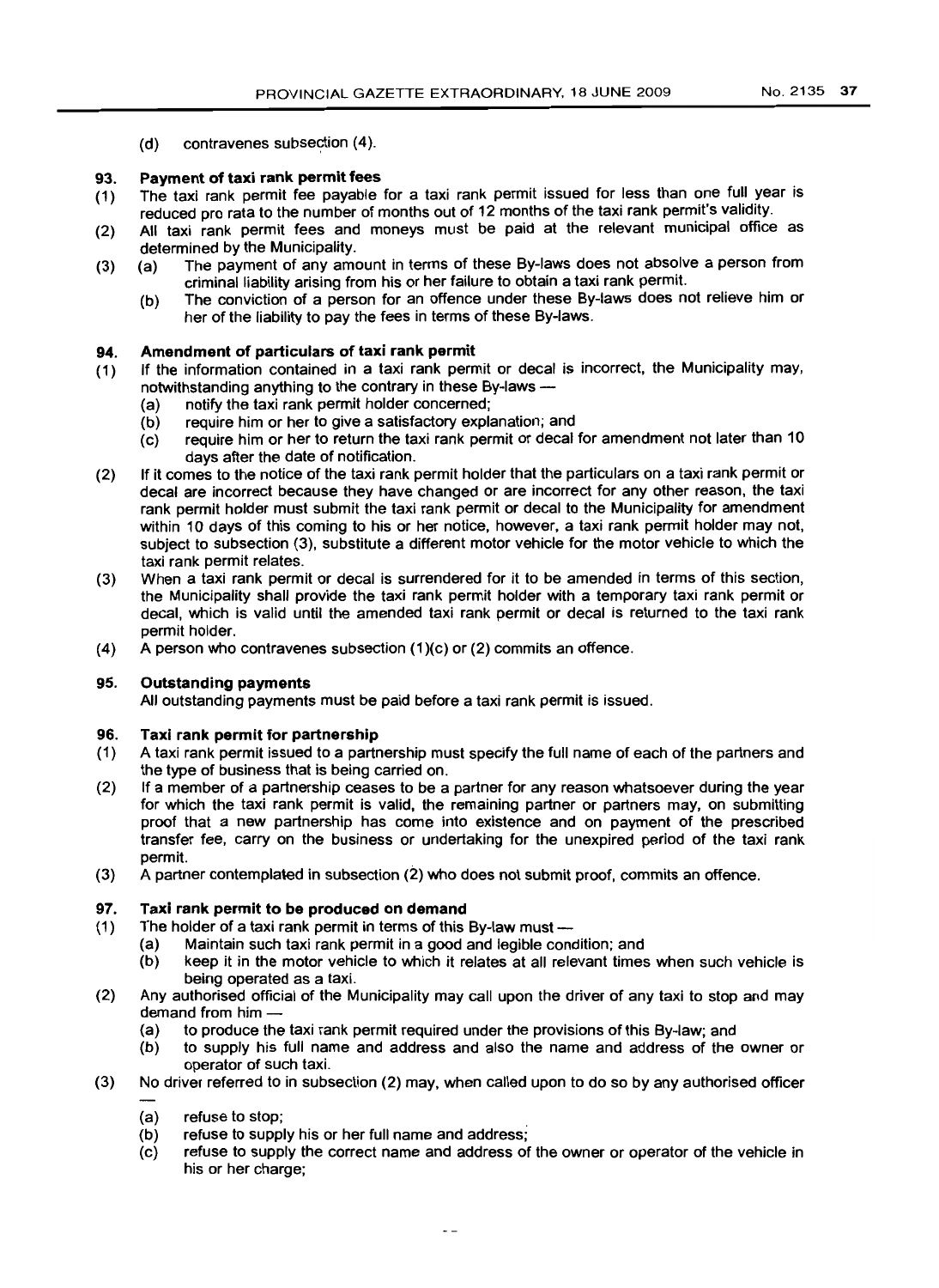- (d) refuse to produce a taxi rank permit; or
- (e) give a false name or address.
- (4) A person who contravenes subsection (1) or (3) or who fails to supply the information contemplated in subsection (2) commits an offence.

## 98. Suspension or withdrawal of taxi rank permit

- (1) Where the owner, taxi rank permit holder or person in charge of a taxi has been found guilty of contravening these By-laws, and irrespective of whether any other penalty by a court of law has been imposed, the Municipality may, subject to the provisions of section 99 and after all the circumstances of the case have been taken into consideration, act in terms of subsection (2).
- (2) The Municipality may, after taking all the circumstances of the case into consideration, suspend the taxi rank permit for a taxi for a period or withdraw the taxi rank permit if  $-$ 
	- (a) the owner of the taxi does not  $-$ 
		- (i) comply with an instruction issued in terms of these By-laws; or
		- (ii) maintain the taxi at all times in a clean state and in sound running condition and repair; or
	- $(b)$  an authorised officer inspects the taxi and finds that the taxi  $-$ 
		- (i) is constructed in such a way or is in such a condition that the taxi is unsafe for the number of passengers that it is authorised to carry; or
		- (ii) does not comply with the conditions specified in these By-laws or the Act or regulations.
- (3) No person may use a vehicle as a taxi at a taxi facility or allow one to be used as a taxi at a taxi facility if the vehicle's taxi rank permit has been suspended or withdrawn.
- (4) A person who contravenes subsection (3) commits an offence.

### 99. Procedure for proposed suspension or withdrawal of taxi rank permit

- (1) A taxi rank permit may not be suspended or withdrawn unless-
	- (a) the Municipality has given the taxi rank permit holder and any taxi association of which the taxi rank permit holder is a member, at least 14 days written notice by certified mail of the Municipality's intention to suspend or withdraw the taxi rank permit, and such a notice must give-
		- (i) .the reasons for the proposed action and an adequate statement setting out the nature of the action;
		- (ii) the gist of the matter which could be prejudicial to the taxi rank permit holder, together with an invitation to make representation on the matter;
		- (iii) an address for the submission of a representation as contemplated in subsection (2); and
		- (iv) the date, time and place of a hearing, which may not be less than 28 days from the date of the notice, to consider the suspension or withdrawal, and an indication that the taxi rank permit holder may submit representations and appear at the hearing; and
	- (b) the taxi rank permit holder is given an opportunity to, either personally or through his or her duly authorised representative, appear at a hearing and to make representations, before the Municipality or a committee of the Municipality.
- (2) If a taxi rank permit holder who has received a notice referred to in subsection (1) wishes to appear and to oppose the proposed action, he or she must, within 14 days of receiving the notice or within a further period that the Municipality may allow, submit representations in writing by hand or by certified mail to the address indicated in the notice.
- (3) After the hearing referred to in subsection (1), the Municipality must give a ruling on whether or not to suspend or withdraw the taxi rank permit and must give the taxi rank permit holder its reasons for the ruling in writing not later than 14 days after the date of the conclusion of the hearing.
- (4) A record of the proceedings at the hearing referred to in subsection (1) must include
	- (a) the evidence given. if any;
	- (b) any objection made to any evidence received or submitted; and
	- (d) the ruling given at the hearing.

### 100. Change of address

(1) The holder of a taxi rank permit must give notice to the Municipality in writing of any change of address within 14 working days thereof by pre-paid registered post. telefax or hand delivery.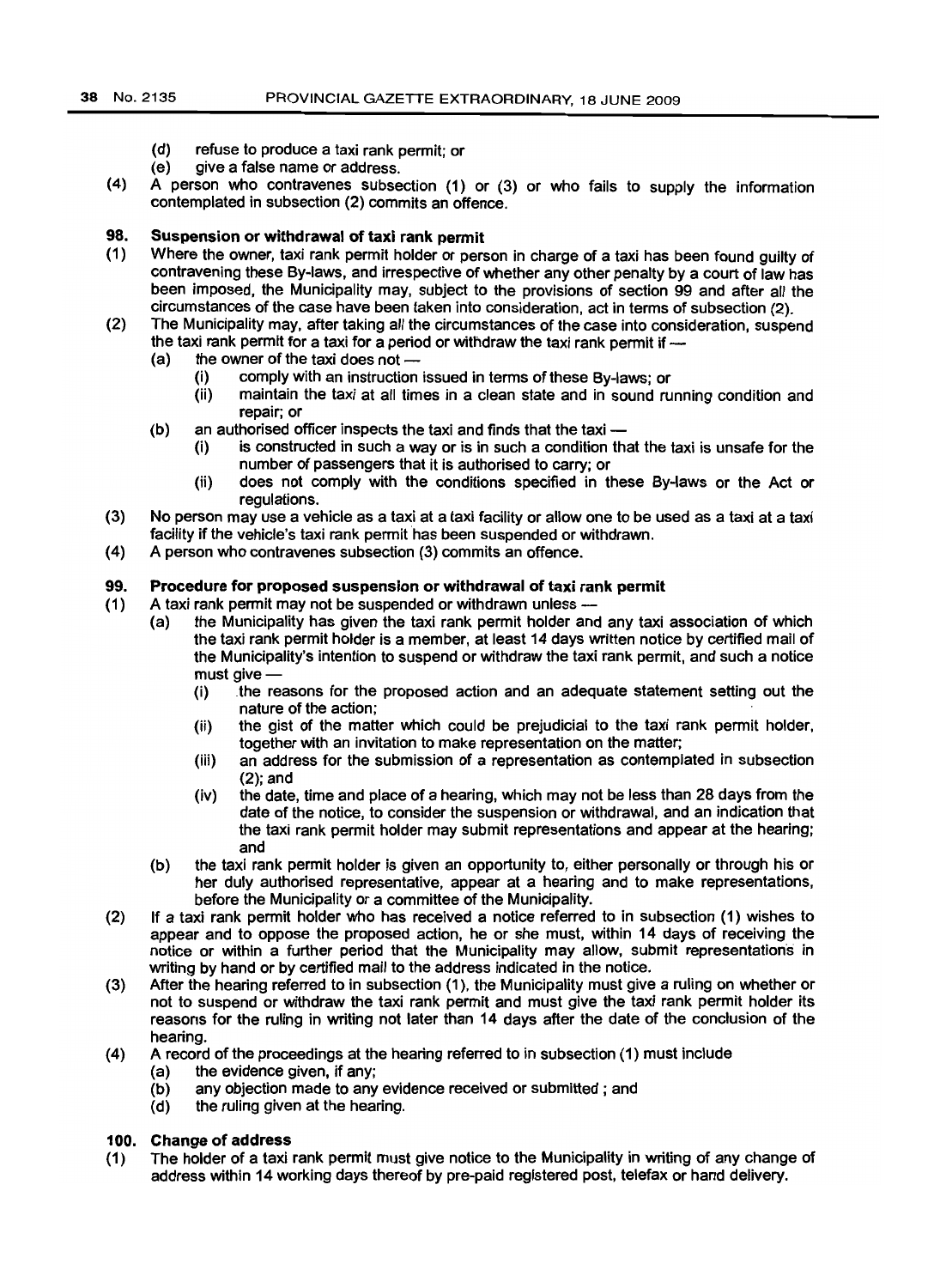(2) A person who contravenes subsection (1) commits an offence.

# 101. Amendment of the particulars on a taxi rank permit

- (1) If the particulars reflected on a taxi rank permit are incorrect by virtue of a change in such particulars or for any other reason, the holder of such taxi rank permit must submit the taxi rank permit to the Municipality for the amendment thereof.
- (2) A person who contravenes subsection (1) commits an offence.

# Part 2: Taxi associations, taxi forum, and taxi facilities

## 102. Taxi forum

- (1) The Municipality may establish a taxi forum to make recommendations to it on matters relevant to the taxi industry in general.
- (2) A taxi association may become a member of the taxi forum.

# 103. Classes of taxi facilities

- The municipality may designate any taxi facility in the municipality as  $-$
- (a) a special parking place, such as a taxi rank or a stand;
- (b) a taxi stopping place; or
- (c) a taxi holding area.

# 104. Taxi parking

- (1) A driver may, subject to subsection  $(2)$ 
	- (a) park a taxi at a special parking place or taxi holding area only; or
	- (b) ply for hire, or pick up or drop off passengers only at a special parking place or a taxi stopping place provided.
- (2) In emergencies or at recreational and other similar functions, the Municipality may set aside temporary taxi facilities identified by the Chief Traffic Officer as suitable for the parking and stopping of taxis.
- (3) A person who contravenes a provision of subsection (1), or who parks or stops a taxi at a place other than a temporary taxi facility contemplated in subsection (2) commits an offence.

# 105. Use of taxi ranks

- $(1)$  A driver-
	- (a) may, subject to subsection (3), park a taxi at the taxi rank specified on the taxi permit concerned, if space is available; and
	- (b) must, if no space is available, remove and park the taxi at a holding area in accordance with the provisions of section 86.
- (2) The driver must, when plying for hire at a taxi rank, do so in a queue and must  $-$ 
	- (a) position his or her taxi in the first vacant place available in the queue immediately behind any other taxi already in front; and
	- (b) move his or her taxi forward as the queue moves forward.
- $(3)$  When plying for hire at a taxi rank, a driver  $-$ 
	- (a) of any taxi which occupies the first, second or third position from the front of any queue at a rank must be in close and constant attendance of his or her taxi so long as it remains in such a position;
	- (b) may not position his or her taxi ahead of any taxi that arrived and took up a position in the queue before he or she did; and
	- (c) may, if his or her taxi is the first taxi in the queue and any person calls for a taxi, respond to the call, unless the person clearly indicates his or her preference for a taxi not in front of the queue.
- (4) No person may park or stop a taxi which is not in good working order as required by the Act or the regulations, in a taxi rank, or cause or permit the taxi to remain in a rank.
- (5) No person may park or stop any vehicle in a taxi rank except a taxi for which a taxi permit and decal, specifying the rank, have been issued for the year in question, as contemplated in Part 1 to this Chapter.
- (6) A person who contravenes a provision of this section commits an offence.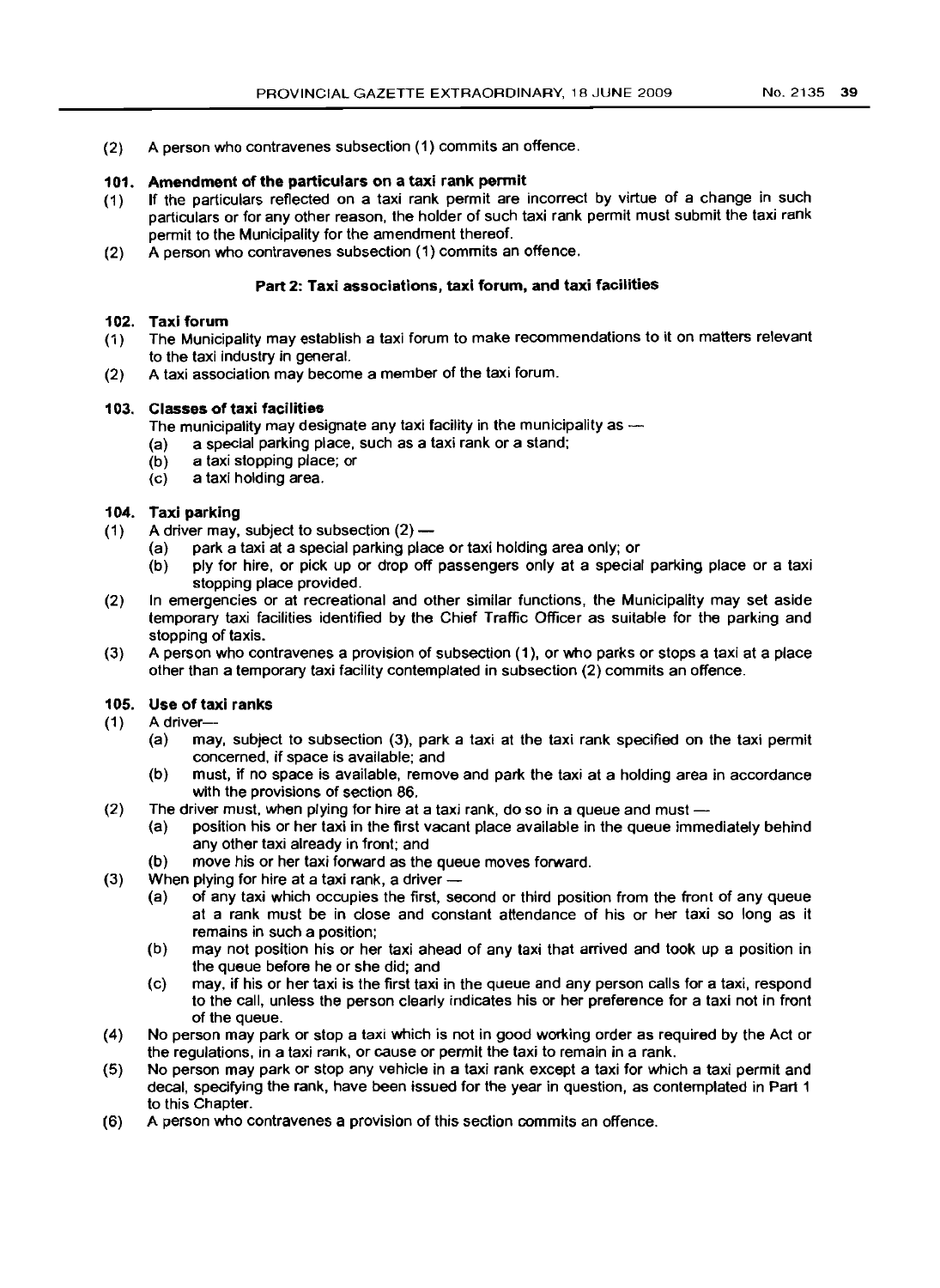(4)

### 106. Prohibition on parking of taxi at stopping place

No taxi driver may park a taxi at a stopping place, and a taxi driver who does so, commits an offence.

# 107. Regulation and control of taxi facilities

- (1) Subject to subsections (2) and (3), a recognised taxi association may appoint marshals at taxi facilities to perform the duties set out in subsections (4) and (5), however, if a taxi facility or a portion of it has been allocated exclusively to a particular taxi association, only that association may appoint marshals in respect of that particular taxi facility or portion of it.
- (2) In the case of a dispute about which taxi association is entitled to appoint a marshal or marshals at a particular taxi facility, the taxi forum must decide on the issue.
- (3) The duties of a marshal regarding passengers are -
	- (a) to regulate the queuing of passengers according to the appropriate priority and route destination systems;
	- (b) to ensure the orderly loading of passengers into appropriate vehicles;
	- (c) to control the appropriate number of passengers per vehicle to prevent overloading and to ensure a higher level of service to passengers and equal opportunities for drivers;
	- (d) to direct passengers and to provide information about the activities of the taxis operating at that facility or other taxi facilities; and
	- (e) to inform drivers about expected passenger demand and any other related matters.
	- The duties of a marshal regarding taxis are -
		- (a) to control the arrival of taxis at taxi facilities and specifically at loading areas in accordance with the provisions of sections 86 and 105;
		- (b) to allow only taxi permit holders in respect of taxi facilities in and out of the facilities;
		- (c) to coordinate the movement of taxis between loading and holding areas;
		- (d) to control taxi departures according to loading patterns; and
		- (e) to direct taxis to a holding area and to redirect them to a rank.
- (6) The Municipality may, after consultation with the taxi forum, lay down a code of conduct for marshals at taxi facilities and amend the code from time to time.
- (7) No person may act as a marshal at a taxi facility unless the taxi association concerned has appointed him or her in writing.
- (8) A person who contravenes subsection (7) commits an offence.

#### 108. Servicing and washing taxis at taxi facilities

- (1) No person may repair or maintain any motor vehicle in any way whatsoever at a taxi facility.
- (2) No person may wash any motor vehicle at a taxi facility, except at a wash bay at the facility that has been specially constructed for this purpose.
- (3) A person who contravenes a provision of this section commits an offence.

# Part 3: General use and operation of taxis

## 109. Preventing engagement of taxi

- (1) No person may, by using force, intimidation, threats or by any other means. prevent or try to prevent $-\frac{1}{2}$ 
	- any person from obtaining or engaging a taxi; or
	- (b) the driver of a taxi from taking on passengers.
- (2) A person who contravenes a provision of subsection (1) commits an offence.

# 110. Conveying dangerous or offensive articles in taxis

- (1) A person who is in charge of any person or thing may not knowingly convey that other person or thing or allow that other person or thing to be conveyed in a taxi, whether or not the taxi has been engaged, if that other person or thing --<br>(a) is not permitted to be conveyed in term
	- is not permitted to be conveyed in terms of an existing law; or
	- (b) has obviously been exposed to or contaminated by an infectious or contagious disease as contemplated in the Act or the regulations.
- (2) A person who contravenes a provision of subsection (1) commits an offence.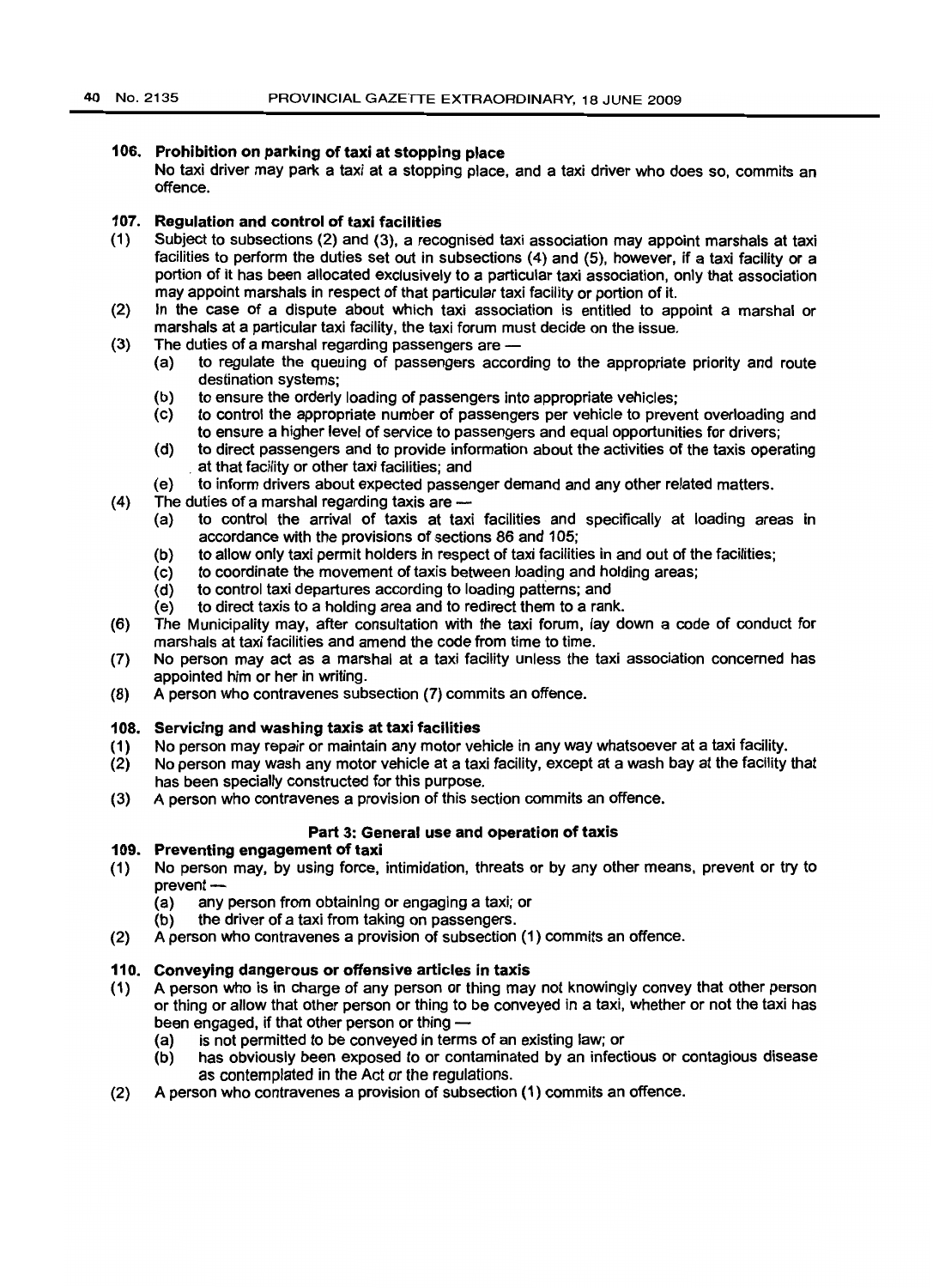## 111. Disinfecting taxi after conveying passengers with infectious or contagious diseases

- (1) The owner, driver or person in charge of a taxi must take immediate steps to have the taxi disinfected as soon as it has come to his or her knowledge that there has been conveyed in the taxi-
	- (a) a passenger suffering from an obvious infectious or contagious disease;
	- (b) the body of a person who has died of an obvious infectious or contagious disease; or
	- (c) anything that has been exposed to or contaminated with the infection of an obvious infectious or contagious disease.
- (2) The owner, driver or other person in charge of the taxi may not convey any passengers in the taxi until the taxi has been disinfected.
- (3) The owner, driver or other person in charge of a taxi must notify, and carry out all instructions of a municipal official with regard to the disinfection of a taxi referred to in subsection (1).
- (4) No person suffering from a contagious disease may enter any taxi.
- (5) A person who contravenes a provision of this section commits an offence.

### 112. Boarding and alighting of taxis

- (1) No person may board a taxi until all persons desiring to alight from the taxi have done so.
- (2) No person may insist on boarding a taxi, which contains the total number of passengers, which it is authorized to carry.
- (3) No person may board or alight or attempt to board or alight from any taxi whilst the taxi is in motion.
- (4) A person who contravenes a provision of this section commits an offence.

### 113. Queues at facilities

- (1) At any established taxi rank facility, the Municipality may erect or cause to be erected a queue sign that consists of a notice board indicating the location and the manner in which persons waiting to enter a taxi, will stop and form a queue and such sign may be supplemented by' queuing barriers in the form of rails or lines marked on the surface of the area to be demarcated for the purpose of queuing.
- (2) All passengers intending to enter any taxi at an established ranking facility or stopping place, must queue from the point at which it is indicated that such vehicle will leave.
- (3) Where no queue sign has been erected, passengers waiting to enter a taxi, must form themselves into a queue not exceeding two abreast, or in a single file when required to so by an approved taxi marshal or authorised official of the Municipality.
- (4) A passenger may only enter a taxi when he or she gets to the front of the queue.
- (5) Every passenger queuing must comply with all the instructions given by an approved taxi marshal, authorised officer or authorised official when on duty.
- (6) A person who contravenes subsection (2), (3), (4) or (5) commits an offence.

## 114. Payment of fares

- (1) A passenger must pay the determined fare for the journey on request.<br>(2) A person who contravenes subsection (1) commits an offence.
- (2) A person who contravenes subsection (1) commits an offence.

# 115. Rights and duties of passengers when a taxi becomes defective

- (1) If a taxi becomes defective or for any reason whatsoever is unable to proceed, the passengers must at the request of the driver, alight from the defective taxi and should the passengers have already paid their fares, they are entitled to a refund to the amount of their fares so paid.
- (2) Upon agreement with the driver of the defective taxi, passengers are allowed to travel with the next available taxi for the remainder of the distance in respect of there paid fares, at the cost of the defective taxi's owner.
- (3) A driver who refuses to refund a passenger as contemplated in subsection (1) or who refuses to allow a passenger to travel in the manner as contemplated in subsection (2) commits an offence.

### 116. Animals

- $(1)$  No passenger may enter a taxi with any animals other than a quide dog assisting a blind person.
- (2) A person who contravenes subsection (1) commits an offence.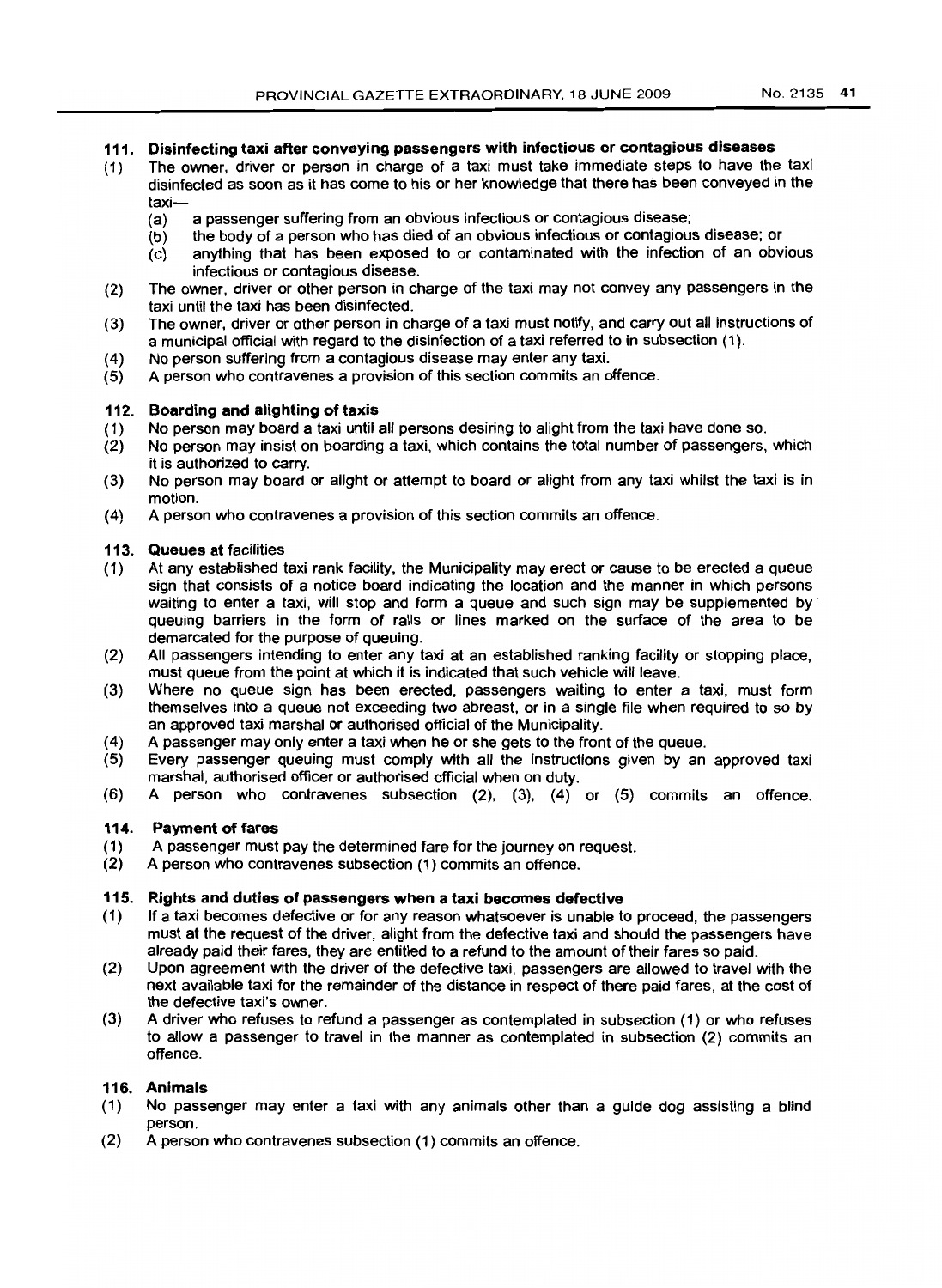# 117. Actions prohibited on a taxi

- (1) The following actions are prohibited on a taxi:
	- (a) Smoking;
	- (b) playing offensive or excessively loud music;
	- (c) using obscene or offensive language;
	- (d) committing an offensive act;
	- (a) interfering with the comfort of any passenger;
	- (f) damaging any taxi or the fittings thereof;
	- (g) interfering with the equipment of the taxi in any way;
	- (h) forcibly causing the driver to deviate from his route;
	- (i) endangering the life of another person; and
	- $(i)$  interfering with the actions of the driver.
- (2) A person who contravenes a provision of subsection (1) commits an offence and shall, in addition to incurring the penalty provided for in this By-law, forfeit his or her fare and be removed from the taxi immediately.

# 118. Behaviour prohibited at taxi rank

A person who causes a disturbance or behaves in a riotous or indecent manner commits an offence in terms of this By-law and may be removed from a queue, taxi rank or the vicinity of a taxi facility by any authorised officer or authorised official of the Municipality.

### Part 4: Metered taxis

# 119. Taximeters and display of identification

- (1) No person operating a motor vehicle contemplated in paragraph (b) of the definition of "taxi" shall be issued with a taxi permit, contemplated in section 86. for a metered taxi unless and until a taximeter has been fitted to the vehicle.
- (2) No taximeter may be used until it has been tested and sealed by an examiner of vehicles.
- (3) No person may operate a metered taxi or allow one to be operated unless it is fitted with a tested and sealed taximeter that is in working order.
- (4) No person may seal a taximeter unless it registers a fare in accordance with the tariff published by the Municipality.
- (5) The use of a separate indicator to indicate to the passenger the charge for extras is permitted on condition that this indicator is part of the taximeter.
- (6) No person may operate a metered taxi unless the taxi permit contemplated in subsection (1) is visibly displayed together with the operator's coloured photograph and printed initials, surname and identity number on laminated paper with dimensions of not less than 140mm X 200mm.
- (7) A person who contravenes a provision of this section commits an offence.

### 120. Metered fares

- (1) The fares to be charged in respect of metered taxis must be in accordance with the tariff published by the Municipality.
- (2) No driver of a metered taxi may charge, demand or attempt to obtain from a passenger a fare lower or higher that the tariff published by the Municipality.
- (3) A person who contravenes a provision of this section commits an offence.

## 121. Tariffs to be displayed on taxis

- (1) The driver of a metered taxi must affix a sign on the left front door of the taxi so that the tariffs are plainly visible to the passenger, and this sign must show in legible characters -
	-
	- (a) the appropriate tariff of fares;<br>(b) the number of passengers the the number of passengers the metered taxi is permitted to carry;
	- (c) the registration number of the metered taxi; and<br>(d) the relevant portion of the taxi permit (decal) refe
	- the relevant portion of the taxi permit (decal) reference number.
- (2) A person who contravenes a provision of subsection (1) commits an offence.

# 122. Position of meter

- (1) The taximeter must be  $-$ 
	- (a) fitted on the inside of the taxi in such a position that the recorded fare is plainly visible at all times by a passenger occupying the rear seat; and
	- (b) illuminated after dark.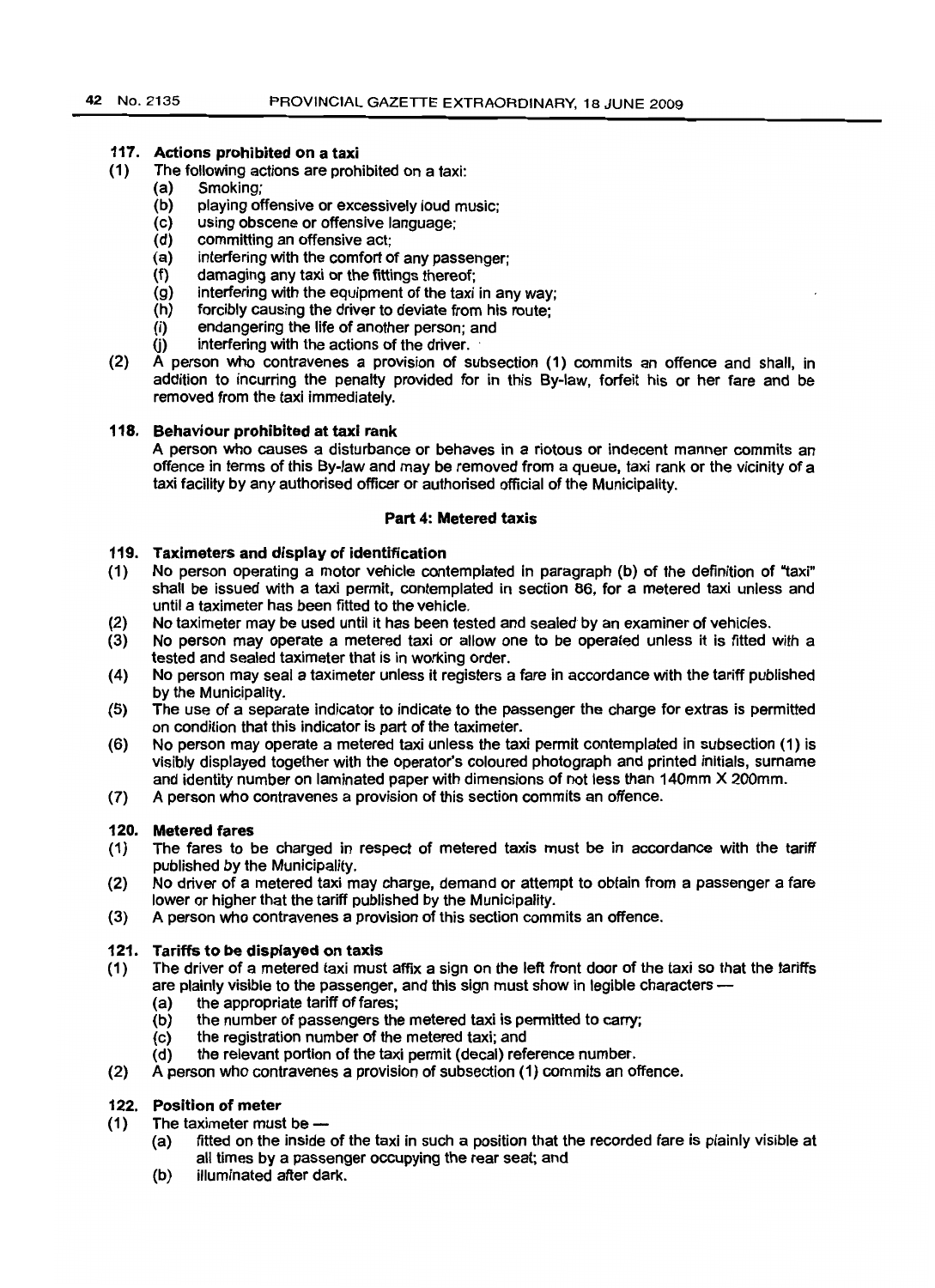(2) the driver of a metered taxi who contravenes a provision of subsection (1) commits an offence.

# 123. Operation of meter

- (1) Except as provided for in sections 124 and 125, the taximeter must be operated electronically or mechanically either solely from the gearbox or left front wheel of the taxi or from another portion of the mechanism of the taxi that the Municipality may approve.
- (2) The driver of a metered taxi must ensure that the taximeter correctly indicates to the passenger the fare that may be charged by the driver in accordance with the tariff published by the Municipality.
- (3) The driver of a metered taxi who operates a taxi, the taximeter of which does not comply with subsection (1), or who contravenes subsection (2) commits an offence.

# 124. Meter indicators

- $(1)$  The owner of a metered taxi must ensure that  $-$ 
	- $(a)$  the taximeter has an indicator which  $-$ 
		- (i) is incorporated in the taximeter or attached to it;
		- (ii) has the words "For hire" on it when the taxi is available for hire; and
		- (iii) may be hand-operated;
	- (b) the indicator of a taximeter has  $a -$ <br>(i) "Pay" or "For hire" position, do
		- "Pay" or "For hire" position, denoting that the taximeter is not in operation;
		- *(ii)* "Hired" or recording position, denoting the recording by the taximeter of the fare by a combination of time and distance; and
		- (iii) "Time not recording" position or light, denoting that the clock mechanism is not recording.
- (2) An owner of a metered taxi who does not comply with a provision of subsection (1) commits an offence.

# 125. Starting of meter

- $(1)$  The driver of a metered taxi must --
	- (a) on arrival at the passenger's departure point, and not sooner, start the taximeter in the "Hired" position and, on termination of the hiring, immediately stop the taximeter from recording; and
	- (b) stop the taximeter from recording for the duration of a stoppage if the stoppage is not caused by traffic congestion or by the action of the passenger or at the request of the passenger.
- (2) A driver who contravenes a provision of subsection (1) commits an offence.

## 126. Taxi called but not engaged

- (1) A person who calls for or summons a metered taxi and who, on its arrival, fails to engage it, must pay the fare at the tariff published by the Municipality for the distance from the stand, rank or place from which the metered taxi had been despatched to the place to which the person had called or summoned the metered taxi.
- (2) If a metered taxi is kept waiting through no fault of the driver before the driver is told that the taxi's services are not required, the person who called for or summoned the taxi must, in addition to the normal fare, pay the driver waiting at the tariff published by the Municipality.
- (3) A person who does not pay the driver as contemplated in subsection (1) and (2) commits an offence.

# 127. Meter seals to be kept intact

- (1) The owner of a metered taxi must at all times keep intact and undamaged all seals that were affixed to a taximeter by an examiner of vehicles or an approved organisation.
- (2) If the seal or seals of a taximeter are accidentally broken or defaced, the driver of the taxi must immediately, before the taxi is used as a passenger-carrying vehicle, apply to the Chief Traffic Officer or an organisation approved by the Municipality to replace or renew the seal or seals.
- (3) A person who contravenes a provision of this section commits an offence.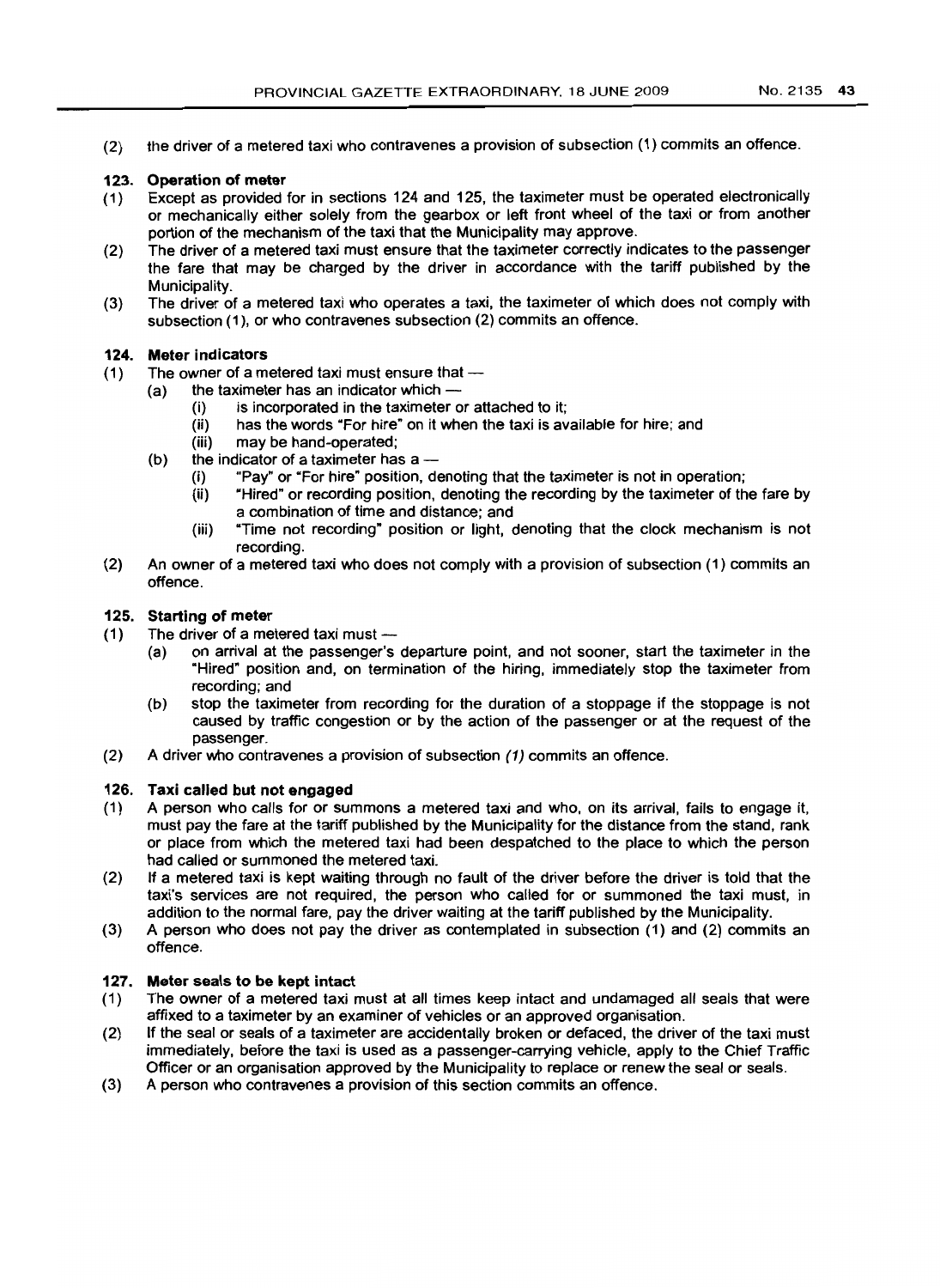### 128. Meter tolerances

The tolerance to be allowed on all taximeters when tested is as follows:

- (a) Road test: No tolerance in deficiency or over-registration is allowed, but if the vehicle's tyres are obviously worn, a tolerance in deficiency of 10 meters per kilometre and a tolerance in excess of 50 meters per kilometre are allowed.
- (b) Time test: A tolerance in deficiency of one second per minute and a tolerance in excess of two seconds per minute are allowed.

### 129. Interference with meter prohibited

- (1) No person may, so as to cause the taximeter to register anything other than the true fare chargeable by the driver in accordance with the tariffs published by the Municipality -
	- (a) destroy, break or tamper with the seal affixed to a taximeter by the examiner of vehicles or by an organisation approved by the Municipality; or
	- (b) adjust or interfere or tamper with a taximeter or a connection of a taximeter, or any tyre or fitting of a taxi.
- (2) No driver or owner of a taxi may allow the taxi to be used as a passenger- carrying vehicle if  $-$ 
	- (a) the taximeter affixed to it does not register the true fare; or
	- (b) the tyres fitted to the taxi are not the same size as those which were on the vehicle when the taximeter was tested and sealed.
- (3) The driver or owner of a metered taxi $-$ 
	- (a) must ensure that the taxi is fitted with a speedometer and an odometer, both of which is in good and proper working order, and that the odometer, subject to the provisions of subsection (1), reflects the true distance travelled; and
	- (b) may not operate or allow the taxi to be operated unless the speedometer fitted to it works properly.
- (5) A person who contravenes subsection (1), or a driver or owner who contravenes subsection (2) or (3) commits an offence.

### 130. Meters liable to be tested at any time

- (1) An authorised officer may be written notice instruct the owner or driver of a metered taxi to present the taxi concerned to an examiner of vehicles for examination and testing of the taximeter at a time and place specified in the notice.
- (2) An owner or driver who does not comply with an instruction as contemplated in subsection (1) commits an offence.

## 131. Charge for testing meters

The prescribed fees must be paid to the Municipality for every taximeter tested by the Municipality in terms of section 130.

### 132. Meters may be condemned

- (1) If a taximeter affixed to a metered taxi is found not to be in order and not working satisfactorily, an examiner of vehicles may condemn the taximeter and remove the seal or mark placed on it in terms of section 127.
- (2) No person may use a condemned taximeter in a taxi until the taximeter has been retested, approved and sealed by an examiner of vehicles, and a person who does so, commits an offence.

### 133. Taxi signs for metered taxis

- (1) A metered taxi that is operated within the Municipality must be fitted with an illuminated roof sign in accordance with the requirements set out in the Schedule to these by-laws.
- (2) The illuminated roof sign must be properly maintained at all times.
- (3) A person who operates a metered taxi in contravention of subsection (1) or who fails to maintain a roof as contemplated in subsection (2) commits an offence.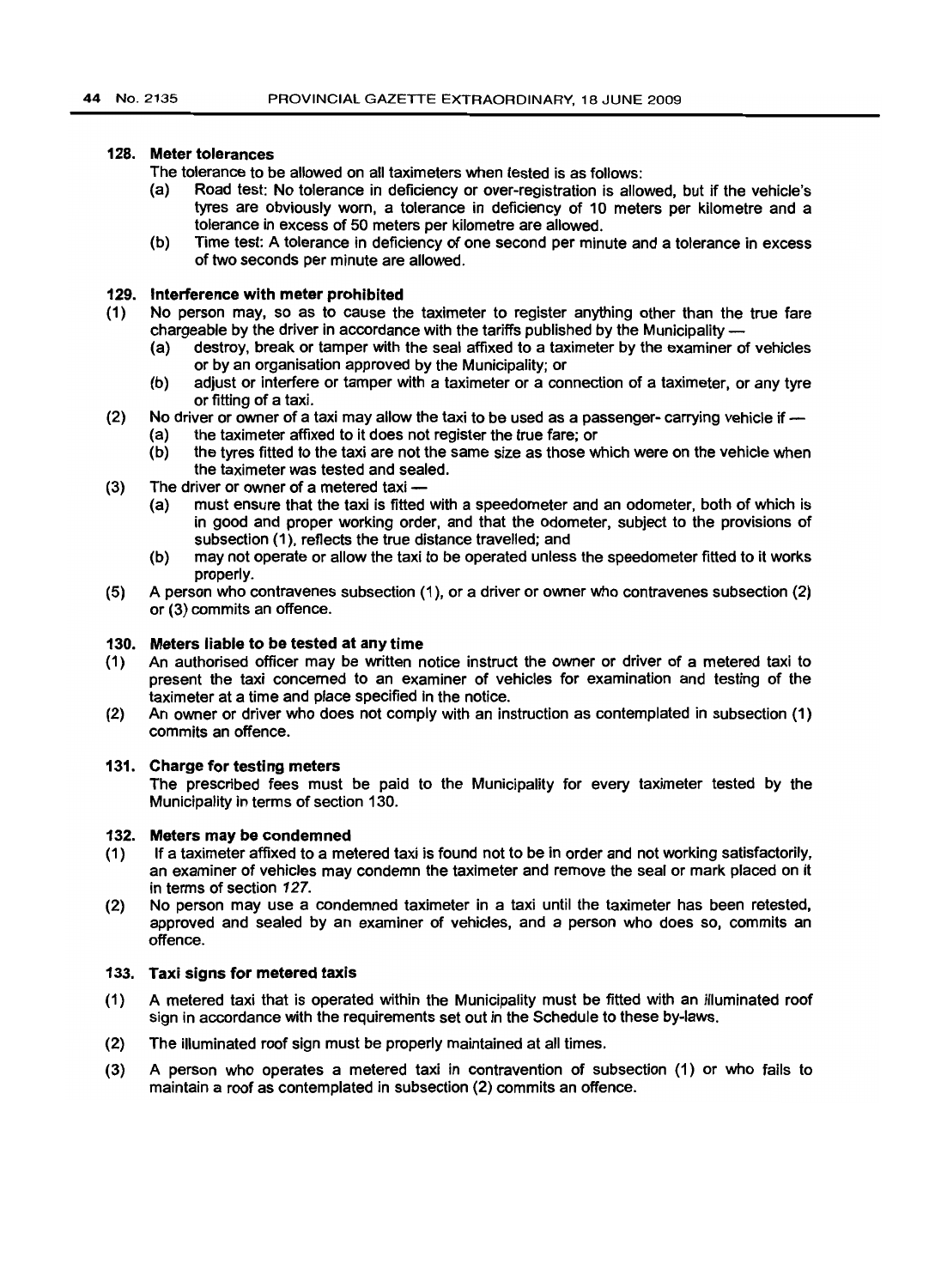### Part 5: Bus facilities and permits, and operation of buses

### 134. Establishment of bus facilities

The provisions of section 86(1),(2) and (3) apply, with the necessary changes, to buses, and "special parking places" must, in relation to buses, be read as "demarcated stopping places or stands for buses" as contemplated in section 137.

- 135. Application and Issue of bus permits. fees, display of decals. suspension and withdrawal of permit
- (1) The provisions of sections 87,88,89,90,93,94,95,96,98 and 99 apply, with the necessary changes, to buses.
- (2) Except for the buses provided for in subsection (3), a bus may not use a public transport facility within the municipal area, unless the bus displays the necessary decal.
- (3) A bus operator who transports passengers for reward and who owns more than 20 buses, but who uses fewer than 20 buses within the Municipality for transporting passengers, must pay the permit fees due to the Municipality for his or her buses according to the following formula: The bus operator's maximum number of buses which on any day of the year is used for the above purposes, train buses excluded (for which individual permits and decals need to be obtained), multiplied by the prescribed permit fee payable per bus.
- (4) The permit fees for the number of buses referred to in the formula in subsection (3) are determined according to that bus of the operator which is certified to carry the largest number of passengers and which is normally used within the municipality, and the permit issued for these permit fees is not linked to any specific bus.
- (5) The bus operator must  $-$ <br>(a) provide an audited
	- provide an audited certificate of the number of buses referred to in the formula above. together with his or her application to the Chief Traffic Officer; and
	- (b) each year after that, provide an audited certificate, together with any other documents that the Chief Traffic Officer may reasonably demand.
- (6) The owner of a bus who uses or allows to be used a bus in contravention of subsection (2) commits an offence.

### 136. General use and operation of buses

The provisions of sections 109 to 111 apply, with the necessary changes, to buses.

### 137. Distinguishing of demarcated stops and stands for buses

Each demarcated stopping place or stand must be distinguished by the appropriate traffic sign to indicate the type of bus or, where applicable, the name of the concern entitled to use the stopping place or stand.

### 138. Duty of driver to stop

- (1) If a bus operating on a bus route for the purpose of conveying passengers is carrying less than the maximum number of passengers that the bus is lawfully entitled to carry and the driver of the bus sees a person waiting at a demarcated stopping place apparently intending to get on the bus, the driver must, subject to subsection (2), stop the bus at the stopping place, as close as possible to the kerb or edge of the public road, in order to enable the person to get on.
- (2) The driver of a bus that has a notice that it is an "express", "limited stop" or "special vehicle" is not required to stop until reaching the destination specified by the notice.
- (3) No driver of a bus may stop the bus to pick up a passenger at a place that is not a demarcated stopping place or stand.
- (4) A conductor (if there is one) of a bus may not allow a person to get on a bus. and no person may get on a bus, at any place that is not a demarcated stopping place or stand.
- (5) The driver of a bus who contravenes subsection (1), (3) or (4) and a person who contravenes subsection (4) commits an offence.

# 139. Boarding and alighting from bus and passing of a school bus

- (1) The provisions of section 112(3), (4) and (5) apply, with the necessary changes, where a passenger intends to board or alight from a bus.
- (2) The operator of a vehicle may not pass a school bus that stopped to load or offload learners and must remain stationary behind such bus until the bus continues its journey, unless the bus has stopped in a demarcated place, leaving the road open for travel.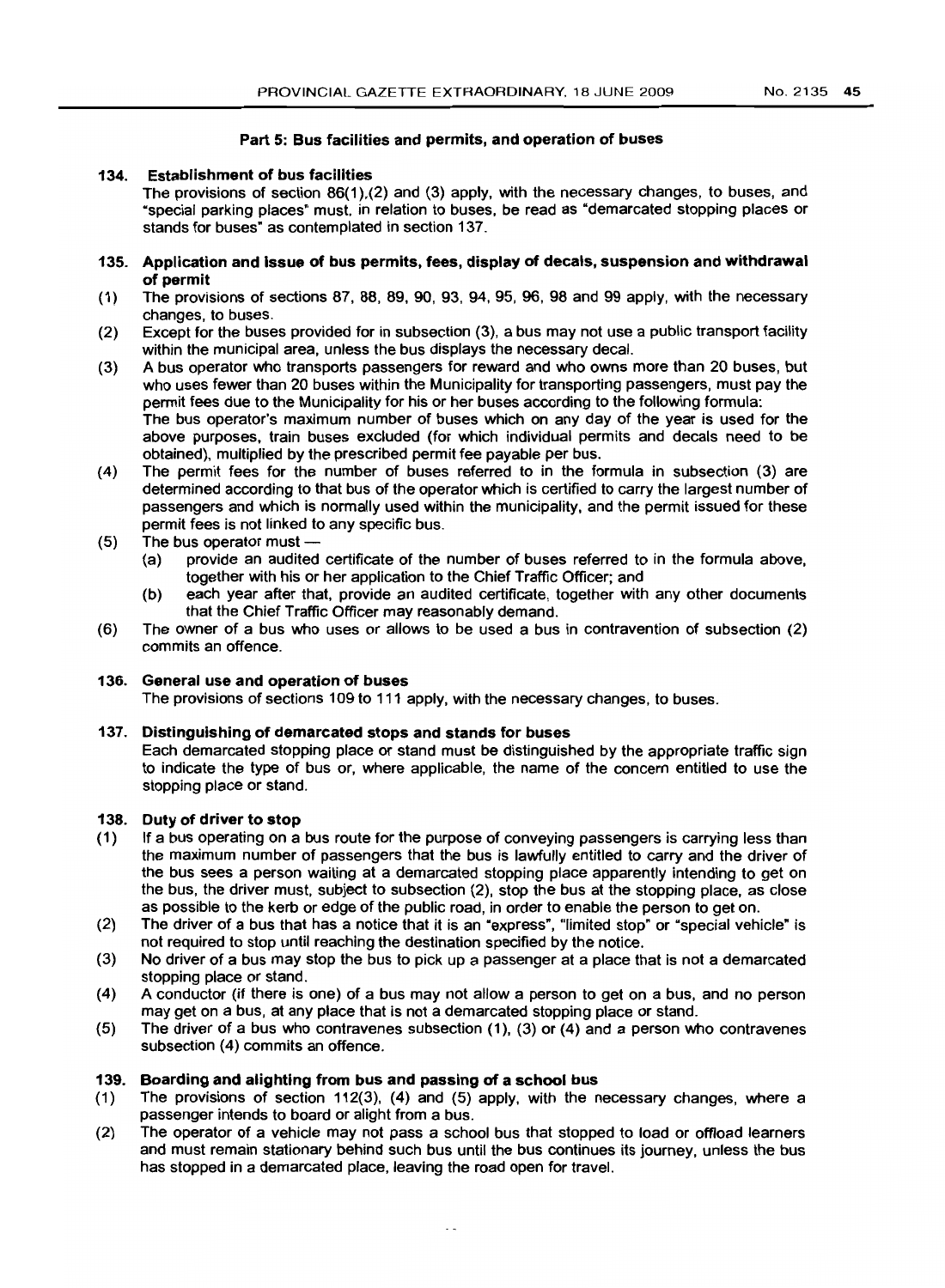(3) Any person who contravenes a provision of this section commits an offence.

### 140. Parking at stopping places for buses and destination signs

- (1) No driver or person in charge of a bus may park the bus at any stopping place on the route or allow the bus to be parked at any stopping place.
- (2) A driver or person in charge of a bus must ensure that a destination sign is displayed in the bus.
- (3) A driver or a person in charge of a bus who contravenes a provision of this section commits an offence.

# Part 6: Enforcement

### 141. Permit to be produced on demand

- $(1)$  The holder of a permit must --
	- (a) maintain the permit in a good and legible condition; and
	- (b) keep the permit in the motor vehicle to which it relates at all relevant times when the vehicle is being operated as a taxi or bus.
- (2) A traffic officer may call on the driver of a taxi or bus to stop and may demand that he or she
	- (a) produce the permit; and
		- (b) give his or her full name and address and also the name and address of the owner of the taxi or bus.
- (3) A driver referred to in subsection (2) commits an offence if he or she --
	- (a) fails or refuses to stop;
	- (b) fails or refuses to give his or her full name and address;
	- (c) fails or refuses to give the correct name and address of the owner of the vehicle in his or her charge:
	- (d) gives a false name or address; or
- (e) fails or refuses to produce a permit.

### 142. Unauthorised handing over or abandonment of bus or taxi

- (1) No driver of a taxi or bus may-
	- (a) abandon his or her vehicle; or
	- (b) allow any other person to drive the taxi or bus under his or her control without the consent of the holder of the public road transportation permit concerned.
- (2) A driver who contravenes a provision of subsection (1) commits an offence.

### 143. Enforcement of right of entry

- (1) An authorised officer may, in enforcing the provisions of this Chapter, at any reasonable time and without prior notice -
	- (a) enter a taxi or bus facility to inspect the facility; and
	- (b) make enquires from a person connected with the facility.
- (2) A person who interferes with an officer in the exercise of his or her power as contemplated in subsection (1) commits an offence.

### Part 7: Miscellaneous provisions

### .144. Change of address of permit holder

- (1) If the permit holder changes his or her address during the currency of the permit, he or she must notify the Municipality in writing of the new address not later than seven days after the change of address, and this notice must be delivered by hand, facsimile machine or certified mail.
- (2) A permit holder who contravenes a provision of subsection (1) commits an offence.

### 145. Property left in passenger-earrying vehicles

- (1) The driver of a passenger-carrying vehicle must carefully examine the vehicle after a trip, and if a passenger has left behind any property in the vehicle, the driver must -
	- (a) deliver that property to the person who left it behind; or
	- (b) jf he or she is unable to deliver that property to the person who left it behind, take the property as soon as possible to the lost property office of his or her employer or to the nearest police station and deposit it with the officer on duty and obtain a receipt for it.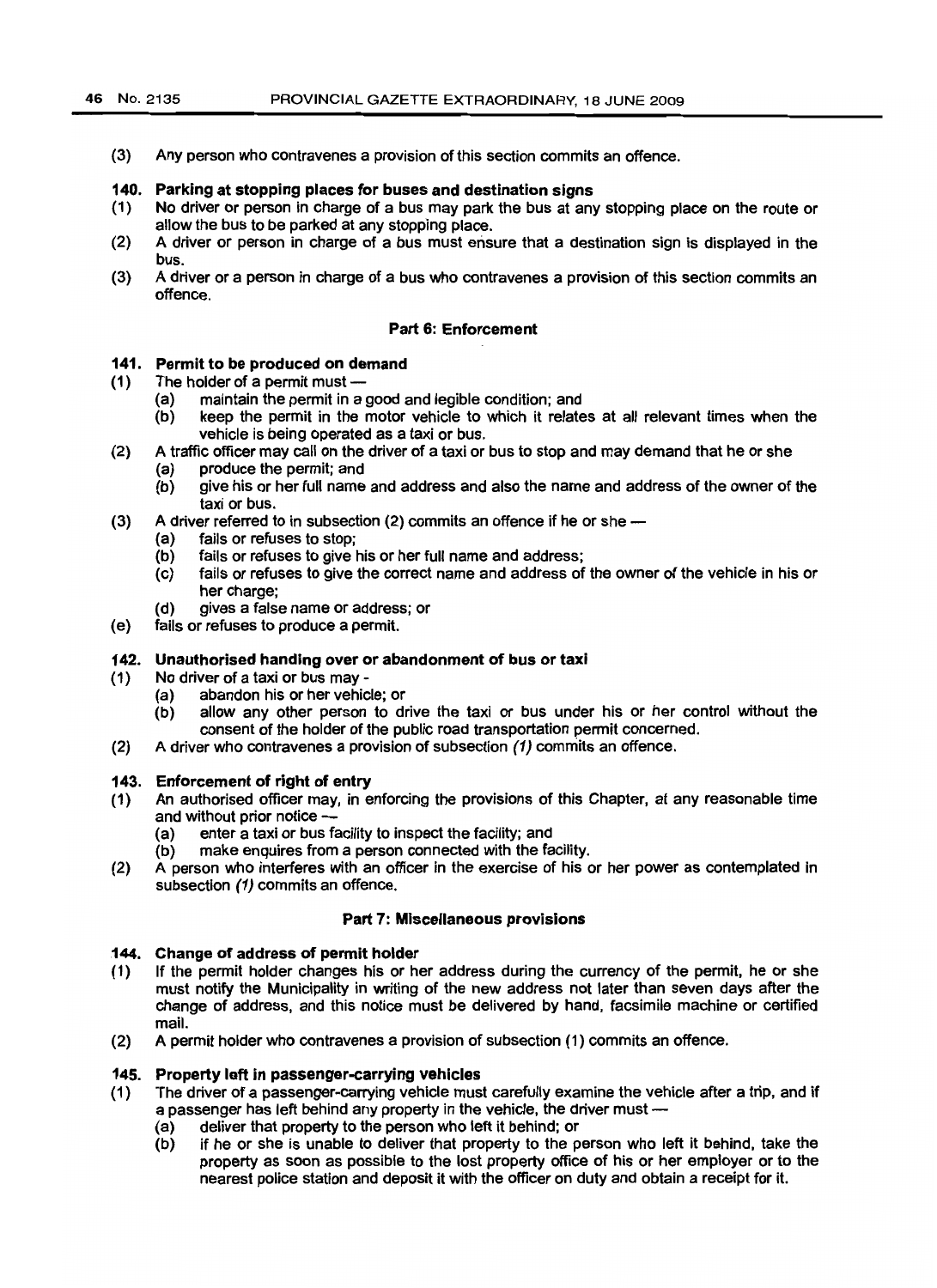(2) A driver who contravenes a provision of subsection (1) commits an offence.

## CHAPTER 6: MISCELLANEOUS PROVISIONS

### 146. Obeying and interfering with officer

- (1) An authorised official may direct all traffic by means of visible or audible signals and no person may disobey such signals.
- (2) No person may obstruct, hinder, abuse, or interfere with any authorised official in the exercise of the powers in terms of these By-laws.
- (3) A person who contravenes a provision of subsection (1) or (2) commits an offence.

# 147. Appeal

- (1) A person whose rights are affected by a decision made under these By-laws may appeal against that decision by giving written notice of the appeal and reasons to the Municipal Manager within 21 days of the date of the notification of the decision.
- (2) The Municipal Manager must consider the appeal, and confirm, vary or revoke the decision, but no such variation or revocation of a decision may detract from any rights that may have accrued as a result of the decision.
- (3) When the appeal is against a decision taken by  $-$ 
	- (a) a staff member other than the Municipal Manager, the Municipal Manager is the appeal authority; or
	- (b) the Municipal Manager, the Executive Mayoral Committee is the appeal authority;
- (4) The appeal authority must commence with an appeal within six weeks and decide the appeal within a reasonable time.

### 148. Compliance notices and the recovery of costs

- $(1)$  Notwithstanding any other provisions of this by-law, the municipality may  $-$ 
	- (a) where the permission of the municipality is required before a person may perform a certain action or build or erect anything, and such permission has not been obtained; and
	- (b) where any provision of this by-law is contravened under circumstances in which the contravention may be terminated by the removal of any structure, object, material or substance, serve a written notice on the owner of the premises or the offender, as the case may be, to terminate such contravention, or to remove the structure, object, material or substance, or to take such other steps as the municipality may require to rectify such contravention within the period stated in such notice.
- (2) Any person who fails to comply with a notice in terms of subsection (1) commits an offence, and the municipality may, without prejudice to its powers to take action against the offender, take the necessary steps to implement such notice at the expense of the owner of the premises or the offender, as the case may be.

### 149. Presumptions

- (1) For the purpose of these By-laws, the person in whose name a vehicle which is parked in a parking ground is licensed, is deemed to be the person having control or charge of the vehicle, unless and until he or she adduces evidence to the contrary.
- (2) A motor vehicle that is found on a taxi or bus facility or that has stopped at a taxi or bus facility is presumed to be plying for hire, unless the contrary is proved.
- (3) (a) Where in any prosecution in terms of the common law relating to the driving of a vehicle on a public road, or in terms of these By-laws it is necessary to prove who was the driver of such vehicle, it is presumed, in the absence of evidence to the contrary, that such vehicle was driven by the owner thereof.
	- (b) Whenever a vehicle is parked in contravention of any provision of these By-laws, it shall be presumed, in the absence of evidence to the contrary, that such vehicle was parked by the owner thereof.
	- (c) For the purposes of these By-laws it is presumed, in the absence of evidence to the contrary, that, where the owner of the vehicle concerned is a corporate body, such vehicle was driven or parked, by a director or servant of the corporate body in the exercise of his or her powers or in the carrying out of his or her duties as such director or servant or in furthering or endeavouring to further the interests of the corporate body.
- (4) In any prosecution in terms of these By-laws, the fact that any person purports to act or has purported to act as a traffic officer or peace officer, is prima facie proof of his or her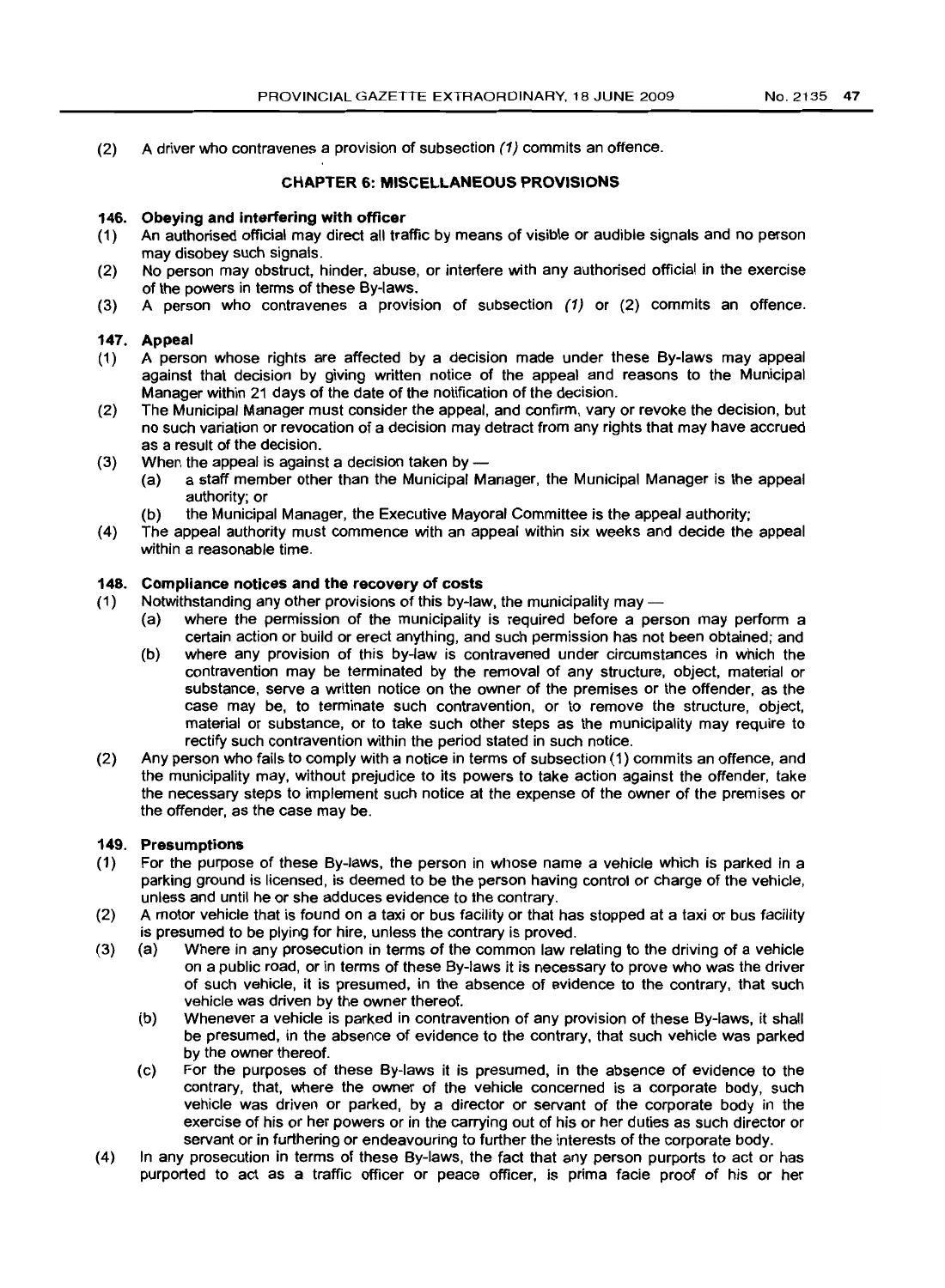appointment and authority so to act, however, this section does not apply to a prosecution on a charge for impersonation.

- (5) Any motor vehicle which is found on a taxi facility or which has stopped at a taxi facility will be presumed to be plying for hire, unless the contrary is proved.
- (6) Any person, who by means of any motor vehicle, conveys passengers, will be presumed to have conveyed such passengers for hire or reward and such vehicle shall be presumed to be a taxi unless the contrary is proved.
- (7) A document which purports to be a receipt of prepaid registered post, a telefax transmission report or a signed acknowledgement of hand delivery, will on submission by a person being prosecuted under this By-law, be admissible in evidence and prima facie proof that it is such receipt, transmission report or acknowledgement.

### 150. Penalties

A person who has committed an offence in terms of these By-laws is, on conviction, and subject to penalties prescribed in any other law, liable to a fine, or in default of payment, to imprisonment, or to such imprisonment without the option of a fine, or to both such fine and such imprisonment, and in the case of a successive or continuing offence, to a fine for every day such offence continues, or in default of payment thereof, to imprisonment.

### 151. Saving and transitional provision

A person on whose premises any fence contemplated in section 32(1) is erected, is allowed a period of 12 calendar months from the date of commencement of these By-laws to make the necessary structural arrangements to comply with section 32(1).

### 152. Repeal of by.laws

The following by-laws, and any other provision in any other by-law that is inconsistent with the provisions of these By-laws are hereby revoked:

### 153. Short title and commencement

These By-laws are called the Lukhanji Municipality By-laws for Roads, Traffic and Safety, and come into operation upon publication in the Provincial Gazette.